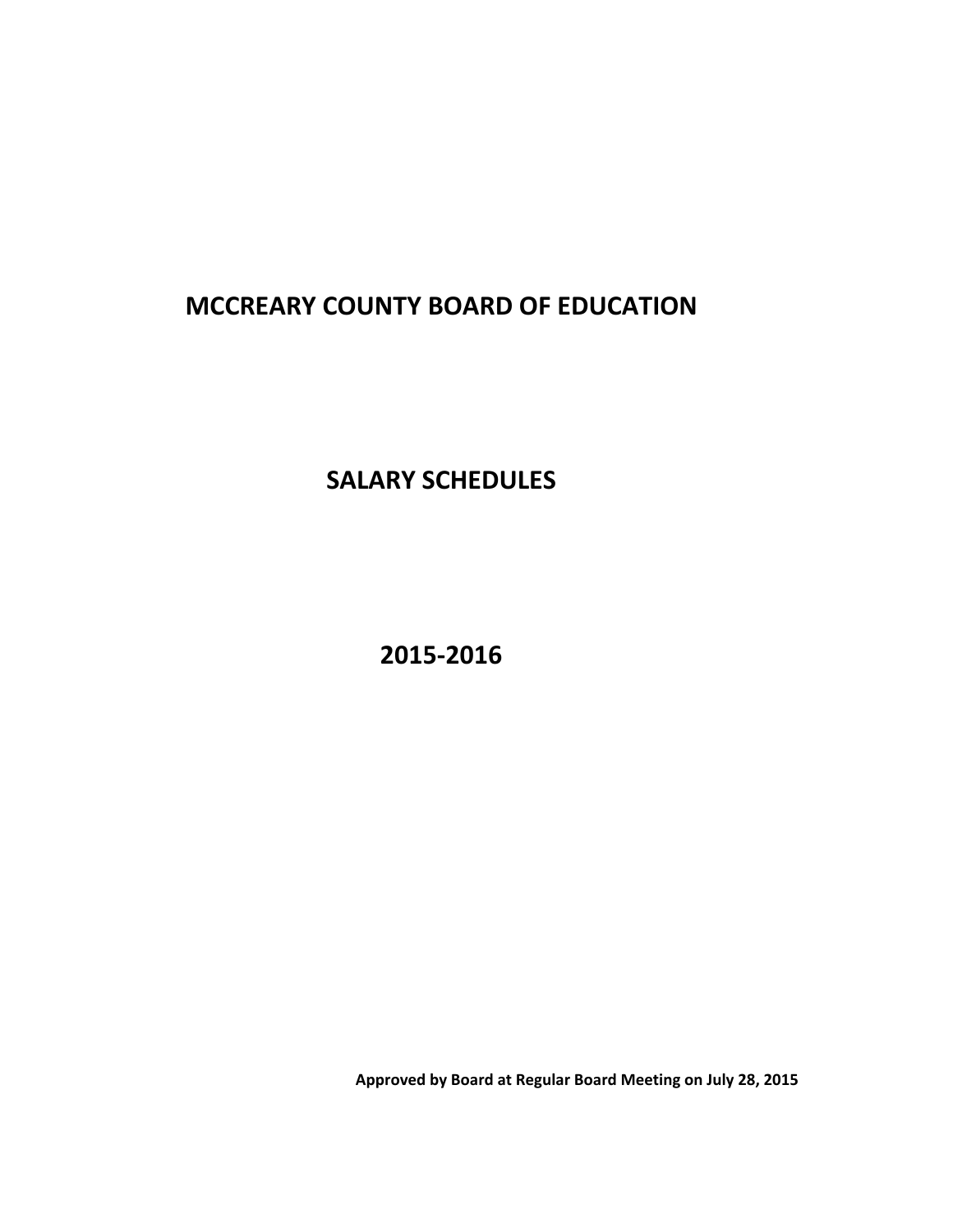# **MCCREARY COUNTY BOARD OF EDUCATION CERTIFIED SALARY SCHEDULE (185 DAYS) 2015‐2016 EFFECTIVE JULY 1, 2015**

| <b>Experience</b> | Rank 1 | Rank 2 | Rank 3 | Rank 4 | Rank 5 |
|-------------------|--------|--------|--------|--------|--------|
| 0                 | 44,639 | 40,366 | 36,261 | 31,217 | 29,131 |
| $\mathbf{1}$      | 45,298 | 41,023 | 36,918 | 31,217 | 29,131 |
| 2                 | 45,955 | 41,686 | 37,575 | 31,217 | 29,131 |
| 3                 | 46,613 | 42,340 | 38,230 | 31,217 | 29,131 |
| 4                 | 48,747 | 44,476 | 40,366 | 31,217 | 29,131 |
| 5                 | 49,405 | 45,133 | 41,023 | 31,217 | 29,131 |
| 6                 | 50,061 | 45,789 | 41,686 | 31,217 | 29,131 |
| 7                 | 50,734 | 46,446 | 42,340 | 31,217 | 29,131 |
| 8                 | 51,407 | 47,104 | 42,997 | 31,217 | 29,131 |
| 9                 | 52,080 | 47,760 | 43,653 | 31,217 | 29,131 |
| 10                | 54,273 | 49,896 | 45,789 | 31,217 | 29,131 |
| 11                | 54,611 | 50,226 | 46,446 | 31,217 | 29,131 |
| 12                | 54,947 | 50,562 | 46,774 | 31,217 | 29,131 |
| 13                | 55,289 | 50,900 | 47,104 | 31,217 | 29,131 |
| 14                | 55,627 | 51,241 | 47,431 | 31,217 | 29,131 |
| 15                | 55,961 | 51,576 | 47,760 | 31,217 | 29,131 |
| 16                | 56,299 | 51,914 | 48,091 | 31,217 | 29,131 |
| 17                | 56,639 | 52,249 | 48,419 | 31,217 | 29,131 |
| 18                | 57,288 | 52,587 | 48,747 | 31,217 | 29,131 |
| 19                | 57,936 | 52,924 | 49,076 | 31,217 | 29,131 |
| 20                | 59,208 | 53,263 | 49,405 | 31,217 | 29,131 |
| 21                | 59,208 | 53,263 | 49,405 | 31,217 | 29,131 |
| 22                | 59,208 | 53,263 | 49,405 | 31,217 | 29,131 |
| 23                | 59,208 | 53,263 | 49,405 | 31,217 | 29,131 |
| 24                | 59,208 | 53,263 | 49,405 | 31,217 | 29,131 |
| 25                | 59,208 | 53,263 | 49,405 | 31,217 | 29,131 |
| 26                | 59,208 | 53,263 | 49,405 | 31,217 | 29,131 |
| 27                | 59,208 | 53,263 | 49,405 | 31,217 | 29,131 |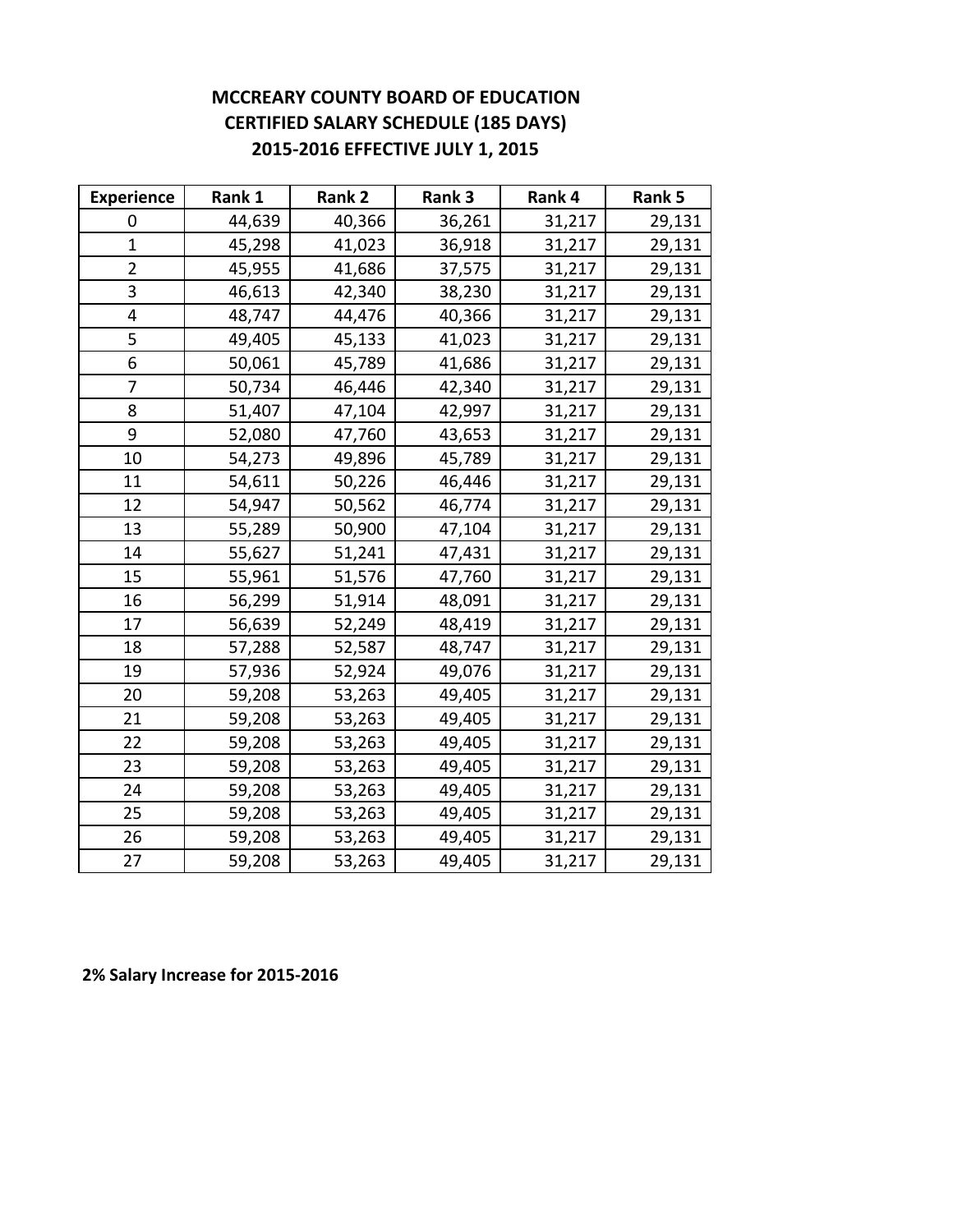# **MCCREARY COUNTY BOARD OF EDUCARTION SALARY SCHEDULE CENTRAL ADMINISTRATION 2015‐2016 EFFECTIVE JULY 1, 2015**

| <b>POSITION</b>                   | <b>BASE</b> | <b>EXTENDED DAYS</b> | <b>EXTRA SERVICE</b> |
|-----------------------------------|-------------|----------------------|----------------------|
|                                   |             |                      |                      |
| Superintendent                    | CO          | PER CONTRACT         | PER CONTRACT         |
|                                   |             |                      |                      |
| Asst. Superintendent - Curriculum | <b>CO</b>   | 35                   | 10%                  |
|                                   |             |                      |                      |
| Director of Pupil Personnel       | CO          | 25                   | 5%                   |
|                                   |             |                      |                      |
| Director of Special Education     | <b>CO</b>   | 25                   | 5%                   |
|                                   |             |                      |                      |
| <b>Chief Information Officer</b>  | Dist. Wide  | 50                   | 10%                  |
|                                   |             |                      |                      |
| Director of Financial Services    | CO          | 35                   | 10%                  |
|                                   |             |                      |                      |
| Admin. Asst & Bd of Ed Recorder   | CO          | <b>NONE</b>          | 13%                  |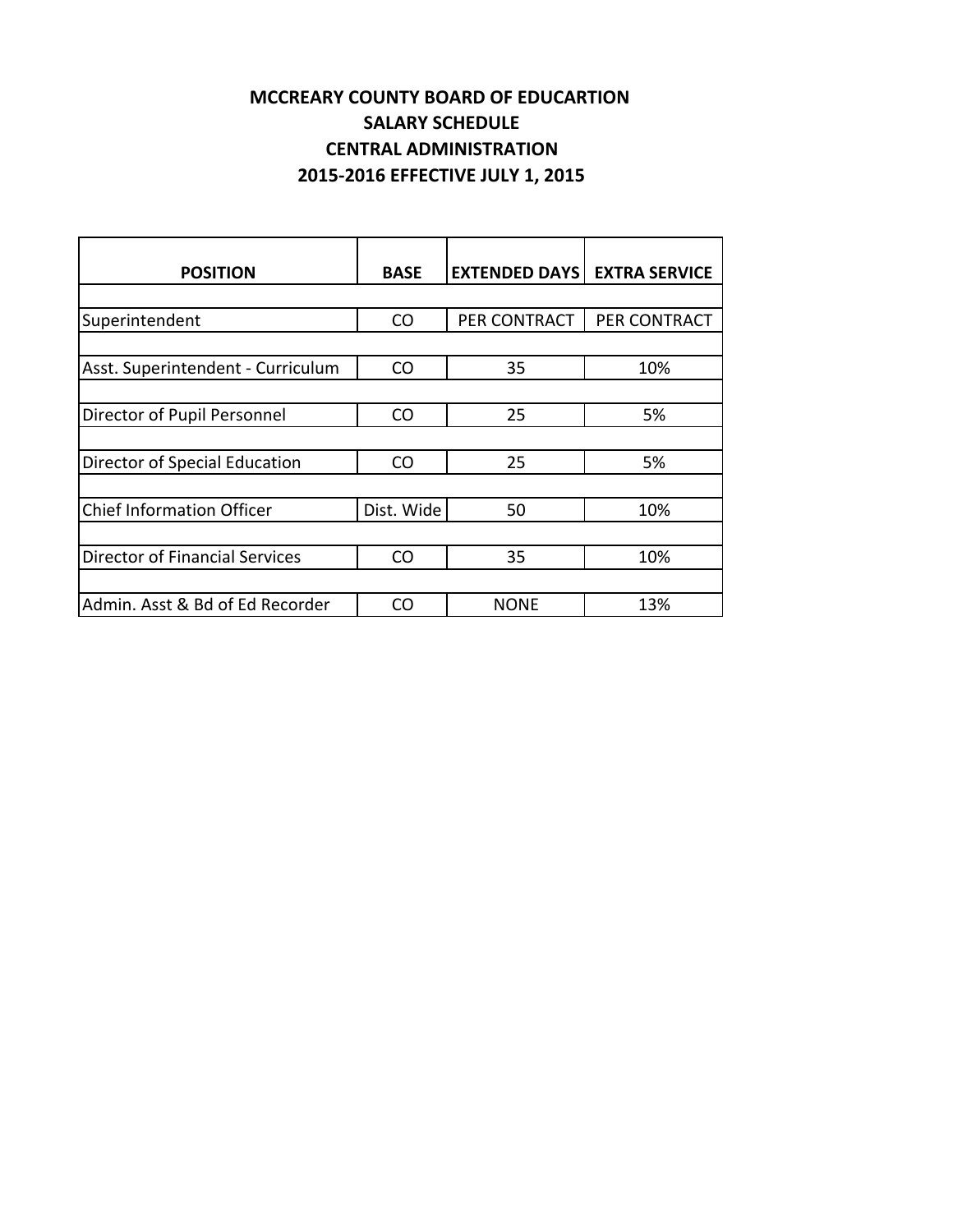# **SALARY SCHEDULE SCHOOL ADMINISTRATION 2015‐2016 EFFECTIVE JULY 1, 2015 MCCREARY COUNTY BOARD OF EDUCATION**

|                                          |                    | <b>EXTENDED</b> | <b>Extra Service</b> |
|------------------------------------------|--------------------|-----------------|----------------------|
| <b>Position</b>                          | <b>BASE</b>        | <b>DAYS</b>     | <b>Base</b>          |
|                                          |                    |                 |                      |
| <b>SCHOOL PRINCIPALS</b>                 |                    |                 |                      |
| Principal, High School                   | <b>MCHS</b>        | 35              | 14%                  |
| Principal, Academy                       | <b>MCA</b>         | 35              | 12%                  |
| Principal, Middle School                 | <b>MCMS</b>        | 35              | 12%                  |
| Principal, Intermediate School           | <b>PKIS</b>        | 35              | 10%                  |
| Principal, Elem. School                  | <b>WCE</b>         | 35              | 10%                  |
| Principal, Primary School                | <b>PKPS</b>        | 35              | 10%                  |
|                                          |                    |                 |                      |
| <b>ASSISTANT PRINCIPALS</b>              |                    |                 |                      |
| Principal, Assistant High School         | <b>MCHS</b>        | 20              | 4%                   |
| Principal, Assistant Middle School       | <b>MCMS</b>        | 20              | 4%                   |
| Principal, Assistant Intermediate School | PKI                | 20              | 4%                   |
| Principal, Assistant Elementary          | WCE/PKPS           | 20              | 4%                   |
|                                          |                    |                 |                      |
| <b>LIBRARIANS</b>                        |                    |                 |                      |
| Librarian, High school                   | <b>MCHS</b>        | $\overline{7}$  | <b>NONE</b>          |
| Librarian, Middle school                 | <b>MCMS</b>        | $\overline{7}$  | <b>NONE</b>          |
| Librarian                                | WCE/PKP/PKIS       | $\overline{7}$  | <b>NONE</b>          |
|                                          |                    |                 |                      |
| <b>GUIDANCE COUNSELORS</b>               |                    |                 |                      |
| Counselor, High School (2)               | <b>MCHS</b>        | 10              | <b>NONE</b>          |
| Counselor, Middle School                 | <b>MCMS</b>        | 10              | <b>NONE</b>          |
| Counselor, Intermediate School           | <b>PKIS</b>        | 10              | <b>NONE</b>          |
| Counselor, Elementary School             | <b>WCES / PKPS</b> | 10              | <b>NONE</b>          |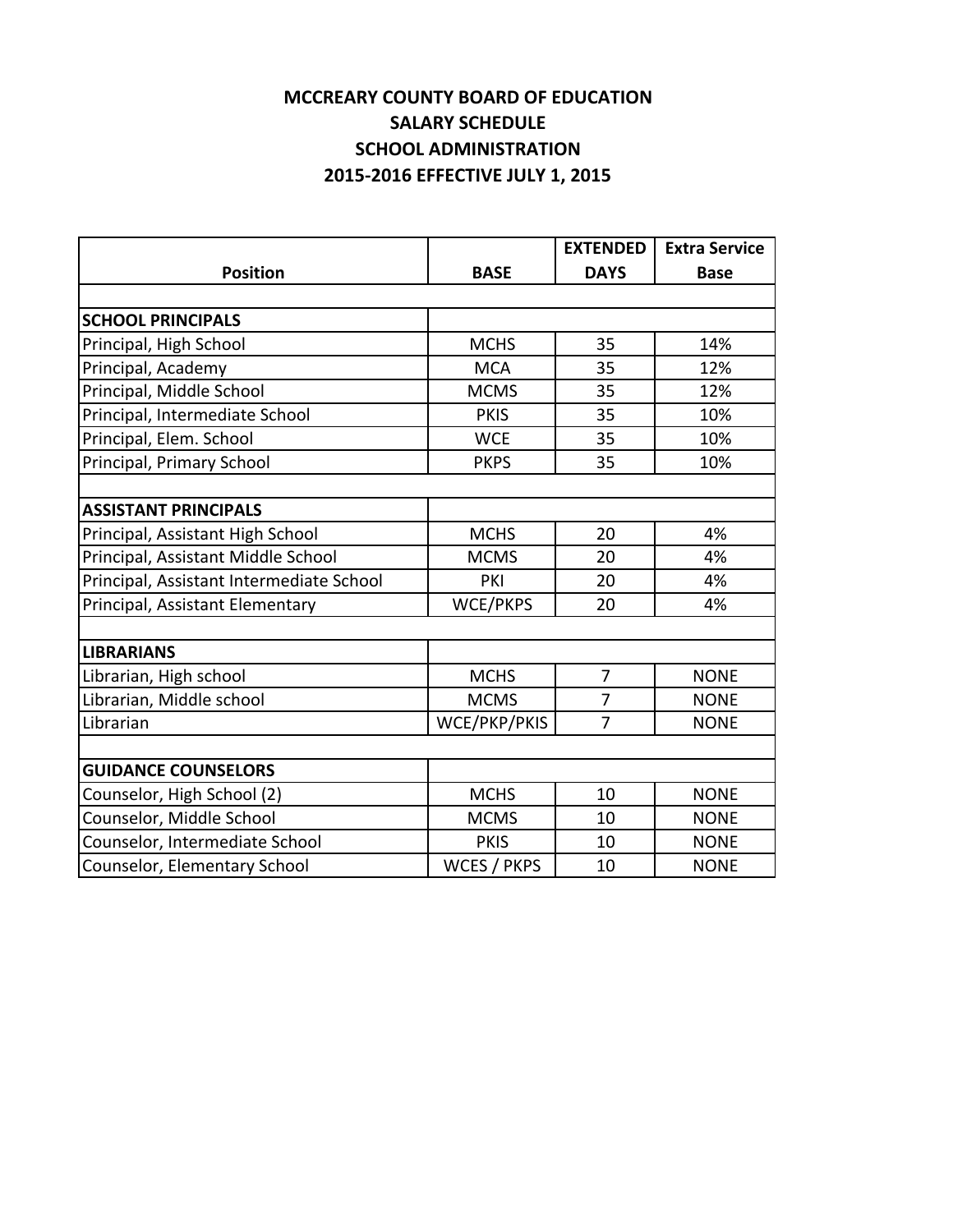#### **MCCREARY COUNTY BOARD OF EDUCATION SALARY SCHEDULE OTHER DISTRICT POSITIONS 2015‐2016 EFFECTIVE JULY 1, 2015**

|                                             |             | <b>EXTENDED</b> |                      |
|---------------------------------------------|-------------|-----------------|----------------------|
| <b>POSITION</b>                             | <b>BASE</b> | <b>DAYS</b>     | <b>EXTRA SERVICE</b> |
|                                             |             |                 |                      |
| <b>Special Education</b>                    |             |                 |                      |
| Psychologist                                | Dist-Wide   | 5               | <b>NONE</b>          |
| Speech Pathologist*                         | Dist-Wide   | $\overline{2}$  | <b>NONE</b>          |
| <b>Occupational Therapist</b>               | Dist-Wide   | 0               | <b>NONE</b>          |
|                                             |             |                 |                      |
| <b>McCreary Central/McCreary Middle</b>     |             |                 |                      |
| Chorus                                      | <b>MCHS</b> | 8               | 5%                   |
| Choir                                       | <b>MCMS</b> | 0               | \$1,500              |
| Band                                        | <b>MCHS</b> | 8               | 5%                   |
| <b>Band</b>                                 | <b>MCMS</b> | 0               | \$1,500              |
| <b>ROTC</b>                                 | <b>MCHS</b> | 22              | <b>NONE</b>          |
| Drill Team                                  | <b>MCHS</b> | 0               | \$750                |
| Ranger Team                                 | <b>MCHS</b> | 0               | \$750                |
| Vocational Teacher - Agriculture            | <b>MCHS</b> | 55              | <b>NONE</b>          |
|                                             |             |                 |                      |
| <b>McCreary Academy</b>                     |             |                 |                      |
| Teacher (5 Regular Education Positions)     | <b>MCA</b>  | $\mathbf 0$     | <b>NONE</b>          |
| Special Education Teacher (1 Position)      | <b>MCA</b>  | 0               | <b>NONE</b>          |
| Instructional Assistant**                   | <b>MCA</b>  | 0               | <b>NONE</b>          |
| Secretary ***                               | <b>MCA</b>  | 0               | <b>NONE</b>          |
| Part-time Guidance/Drug Court Counselor**** | <b>MCA</b>  | 0               | \$2,000              |
| <b>Pine Knot Intermediate School</b>        |             |                 |                      |
| Honor's Choir *****                         | PKI         | $\mathbf 0$     | \$1,500              |
|                                             |             |                 |                      |

**\*Speech Pathologist extended days are based on 187 day contract and paid from certified salary schedule.**

**\*\*McCreary Academy Instructional Assistant position contingent upon award of state Safe School Grant.**

**\*\*\*McCreary Academy Secretary position is paid from classified High School Secretary salary schedule.**

**\*\*\*\*McCreary Academy Part‐time Guidance/Drug Court Counselor position is paid from classified UNITE Counselor salary schedule.**

**\*\*\*\*\*Pine Knot Intermediate School Honor's Choir position paid by SBDM Section 6 funds.**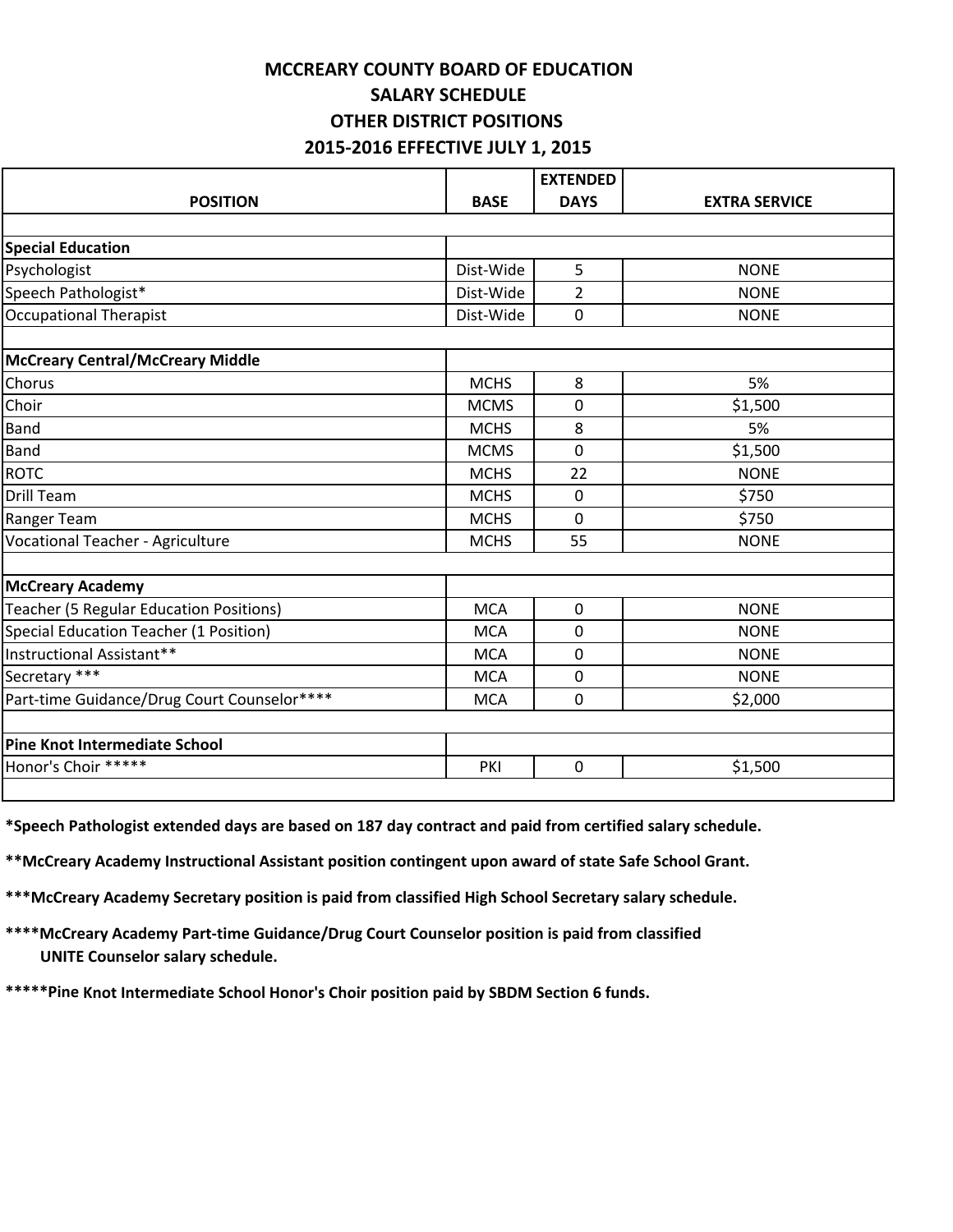#### **MCCREARY COUNTY BOARD OF EDUCATION SALARY SCHEDULE OTHER DISTRICT POSITIONS (CONTINUED) 2015‐2016 EFFECTIVE JULY 1, 2015**

|                                                          |             | <b>EXTENDED</b> |                                   |
|----------------------------------------------------------|-------------|-----------------|-----------------------------------|
| <b>POSITION</b>                                          | <b>BASE</b> | <b>DAYS</b>     | <b>EXTRA SERVICE</b>              |
| Academic Coaches/Portfolio Cluster Leaders               |             |                 |                                   |
| Academic Coach                                           | <b>MCHS</b> | $\pmb{0}$       | \$2,500                           |
| Academic Coach                                           | <b>MCMS</b> | $\mathbf 0$     | \$1,500                           |
| 4th/5th FPS Academic Coach                               | <b>WCE</b>  | $\mathbf 0$     | \$1,250                           |
| 4th/5th FPS Quick Recall Academic Coach                  | <b>WCE</b>  | 0               | \$1,250                           |
| 6th Quick Recall Academic Coach                          | <b>WCE</b>  | $\mathbf 0$     | \$1,250                           |
| 6th Written Assessment Academic Coach                    | <b>WCE</b>  | 0               | \$1,250                           |
| 4th/5th FPS Academic Coach                               | <b>PKIS</b> | $\mathbf 0$     | \$1,250                           |
| 4th/5th FPS Quick Recall Academic Coach                  | <b>PKIS</b> | $\mathbf 0$     | \$1,250                           |
| 6th Quick Recall Academic Coach                          | <b>PKIS</b> | $\mathbf 0$     | \$1,250                           |
| 6th Written Assessment Academic Coach                    | <b>PKIS</b> | $\mathbf 0$     | \$1,250                           |
| <b>Future Problem Solving</b>                            | <b>MCMS</b> | $\mathbf 0$     | \$1,500                           |
| Science Olympiad                                         | <b>MCHS</b> | $\mathbf 0$     | \$1,500                           |
| Science Olympiad                                         | <b>MCMS</b> | $\mathbf 0$     | \$1,500                           |
| Math Counts                                              | <b>MCMS</b> | $\mathbf 0$     | \$1,500                           |
| <b>Building Tech Coordinator</b>                         | <b>EACH</b> | $\mathbf 0$     | \$1,000                           |
| <b>Certified ESS</b>                                     |             | $\mathbf 0$     | \$25/hr                           |
| <b>Classified ESS</b>                                    |             | $\mathbf 0$     | Class Hr Rate of Pay              |
|                                                          |             |                 |                                   |
| Extra Service Rate*                                      |             |                 | \$50 Half Day                     |
|                                                          |             |                 |                                   |
| District Community Education/VIPS Director (Certified)** |             | 35              | <b>NONE</b>                       |
|                                                          |             |                 |                                   |
| District Employee Trainer***                             |             | $\mathbf 0$     | \$250                             |
| Homebound - After School Teacher                         |             | $\mathbf 0$     |                                   |
|                                                          |             |                 | \$25/hr plus mileage              |
| Homebound - After School Substitute Teacher              |             | $\mathbf 0$     | Certified Substitute plus mileage |

\*Extra Service Rate: Employees providing extra service, such as attending training on non-contractual days, will be **paid this standard rate of pay.**

\*\* District Community Education/VIPS Director salary is based on 220 contract days and is calculated on the certified **salary schedule.**

\*\*\*District Employee Trainer: An employee cannot be paid for training and receive their regular pay, also. Training **must be done on a non‐contractual day.**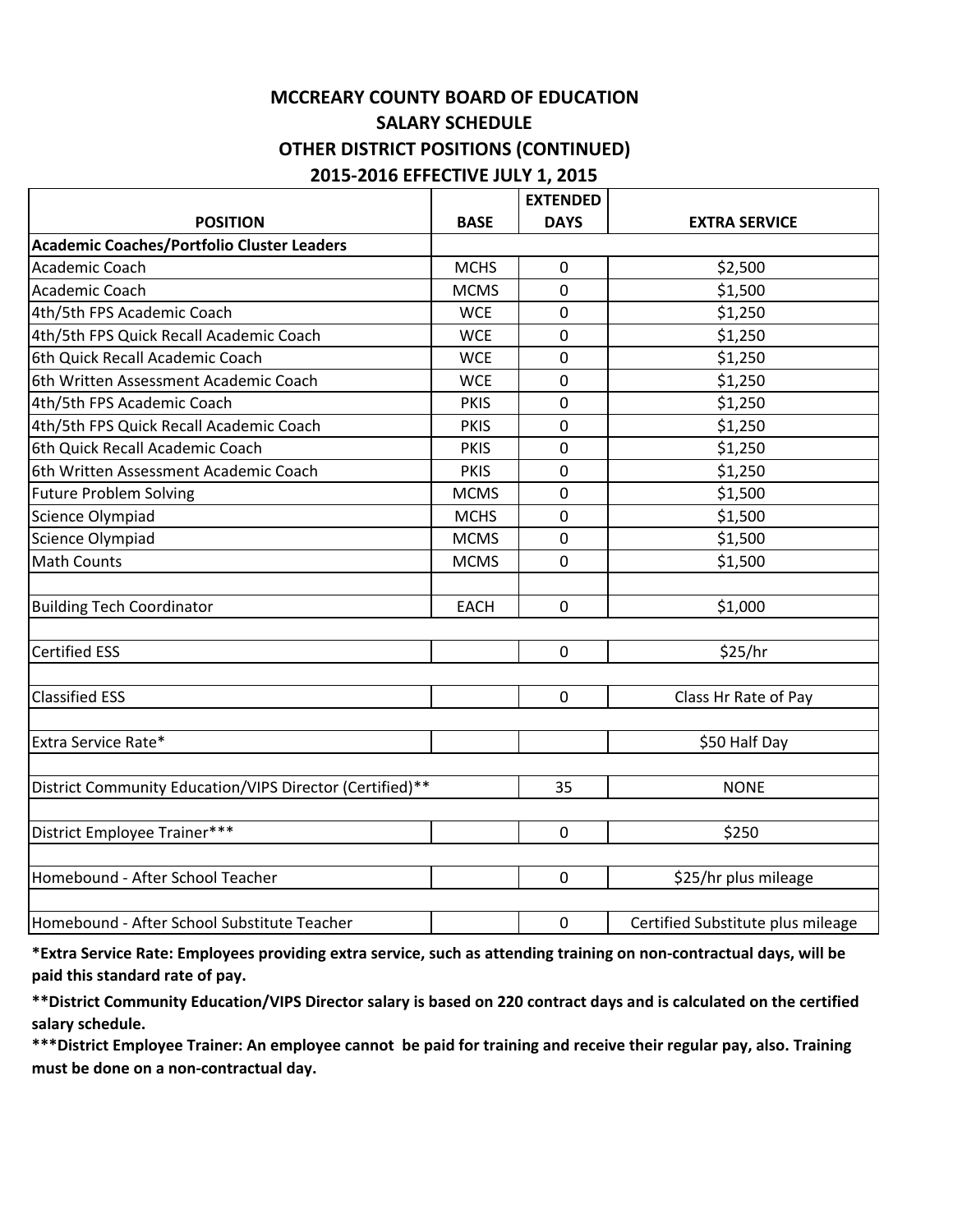#### **MCCREARY COUNTY BOARD OF EDUCATION SALARY SCHEDULE CERTIFIED SUBSTITUTES 2015‐2016 EFFECTIVE JULY 1, 2015**

| <b>Years of</b>   |         |                |                   |                |               |
|-------------------|---------|----------------|-------------------|----------------|---------------|
| <b>Teaching</b>   |         |                |                   |                |               |
| <b>Experience</b> |         |                | Daily Rate of Pay |                |               |
|                   | Rank I  | <b>Rank II</b> | <b>Rank III</b>   | <b>Rank IV</b> | <b>Rank V</b> |
| $ 0 - 10$ yrs.    | \$88.00 | \$85.00        | \$83.00           | \$73.00        | \$70.00       |
| $10+$ yrs.        | \$93.00 | \$90.00        | \$88.00           | \$78.00        | \$75.00       |

#### **Determination of Rank:**

**Rank I Master's Degree plus 30 Credit Hours Above**

**Rank II Master's Degree** 

**Rank III Bachelor's Degree**

- **Rank IV At least 96 College Hours without degree**
- **Rank V At least 64 but less than 96 college hours**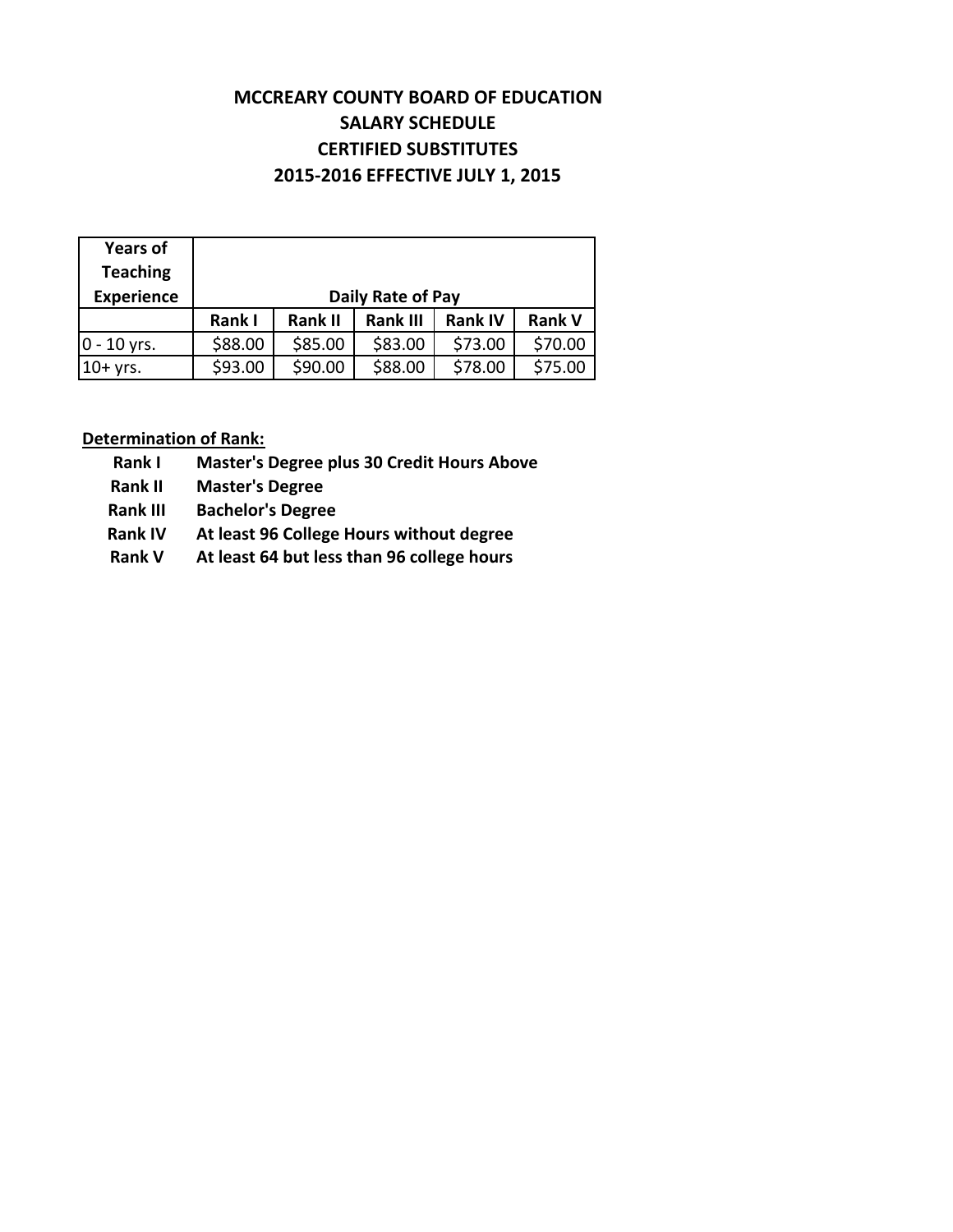#### **MCCREARY COUNTY BOARD OF EDUCATION SALARY SCEHDULE ATHLETIC COACHES AND SPONSORS ‐ EXTRA PAY 2015‐2016 EFFECTIVE JULY 1, 2015**

|                                              | NO. OF           | <b>EXTRA EMPLOYMENT</b> |                                            |
|----------------------------------------------|------------------|-------------------------|--------------------------------------------|
| <b>POSITION</b>                              | <b>POSITIONS</b> | <b>DAYS</b>             | <b>ADDITIONAL PAY</b>                      |
|                                              |                  |                         |                                            |
| <b>District</b>                              |                  |                         |                                            |
| <b>Athletic Director</b>                     | $\mathbf{1}$     | 15                      | \$<br>4,000                                |
| Athletic Trainer/Conditioning Coach          | 1                |                         | $\overline{\varsigma}$<br>5,500            |
| Head Coach, Elementary Level, Football       | $\mathbf 1$      |                         | $\overline{\xi}$<br>1,000                  |
| Assistant Coach, Elementary Level, Football  | $\overline{2}$   |                         | $\overline{\boldsymbol{\zeta}}$<br>500     |
| Head Coach, Elementary Level, Wrestling      | $\mathbf 1$      |                         | $\overline{\xi}$<br>1,000                  |
| Assistant Coach, Elementary Level, Wrestling | $\mathbf{1}$     |                         | $\overline{\xi}$<br>500                    |
|                                              |                  |                         |                                            |
| <b>McCreary Central High School</b>          |                  |                         |                                            |
| <b>Head Coach, Football</b>                  | $\mathbf 1$      | 8                       | \$<br>3,000                                |
| 1st Assistant Coach, Football                | $\mathbf{1}$     |                         | \$<br>2,500                                |
| Assistant Coach, Football                    | $\overline{2}$   |                         | \$<br>2,000                                |
| <b>Head Coach, Softball</b>                  | $\mathbf 1$      | 8                       | $\overline{\xi}$<br>3,000                  |
| 1st Assistant Coach, Softball                | $\mathbf 1$      |                         | $\overline{\xi}$<br>2,500                  |
| Head Coach, Cheerleading, Boys               | $\mathbf{1}$     |                         | \$<br>1,500                                |
| Head Coach, Basketball, Boys                 | $\mathbf{1}$     | 8                       | $\overline{\xi}$<br>3,000                  |
| 1st Assistant Coach, Basketball, Boys        | $\mathbf{1}$     |                         | \$<br>2,500                                |
| Assistant Coach, Basketball, Boys            | $\mathbf 1$      |                         | $\overline{\xi}$<br>2,000                  |
| Head Coach, Volleyball                       | $\mathbf{1}$     | 8                       | $\overline{\xi}$<br>3,000                  |
| 1st Assistant Coach, Volleyball              | $\mathbf{1}$     |                         | \$<br>1,750                                |
| Assistant Coach, Volleyball                  | 1                |                         | $\overline{\xi}$<br>1,500                  |
| Head Coach, Cheerleading, Girls              | $\mathbf{1}$     |                         | $\overline{\xi}$<br>1,500                  |
| Head Coach, Basketball, Girls                | $\mathbf 1$      | 8                       | $\overline{\xi}$<br>3,000                  |
| 1st Assistant Coach, Basketball, Girls       | $\mathbf{1}$     |                         | $\overline{\xi}$<br>2,500                  |
| Assistant Coach, Basketball, Girls           | $\mathbf{1}$     |                         | $\overline{\xi}$<br>2,000                  |
| Head Coach, Soccer                           | 1                | 8                       | $\overline{\xi}$<br>3,000                  |
| Assistant Coach, Soccer                      | 1                |                         | \$<br>750                                  |
| <b>Head Coach, Wrestling</b>                 | $\mathbf 1$      | 8                       | $\overline{\mathsf{s}}$<br>3,000           |
| <b>Assistant Coach, Wrestling</b>            | $\mathbf 1$      |                         | $\overline{\xi}$<br>1,500                  |
| Head Coach, Baseball                         | $\mathbf 1$      | 8                       | \$<br>3,000                                |
| 1st Assistant Coach, Baseball                | 1                |                         | \$<br>2,500                                |
| Head Coach, Golf, Boys                       | $\mathbf{1}$     |                         | $\overline{\xi}$<br>750                    |
| Head Coach, Golf, Girls                      | 1                |                         | $\overline{\xi}$<br>750                    |
| Assistant Coach, Golf, Boy/Girls             | 1                |                         | \$<br>750                                  |
| Head Coach, Archery                          | $\mathbf{1}$     |                         | $\overline{\boldsymbol{\varsigma}}$<br>800 |
| Head Coach, Cross Country, Boys/Girls        | 1                |                         | \$<br>1,500                                |
| 1st Assistant, Cross-Country, Boys/Girls     | $\mathbf{1}$     |                         | $\overline{\mathsf{S}}$<br>1,000           |
| Head Coach, Tennis                           | $\mathbf{1}$     |                         | $\overline{\xi}$<br>1,500                  |
| Assistant Coach, Tennis                      | 1                |                         | $\overline{\mathcal{S}}$<br>750            |
|                                              |                  |                         |                                            |
| <b>McCreary County Middle School</b>         |                  |                         |                                            |
| Head Coach, Softball                         | $\mathbf 1$      |                         | \$<br>2,000                                |
| 1st Assistant Coach, Softball                | 1                |                         | $\overline{\varsigma}$<br>1,200            |
| Head Coach, Baseball                         | $\mathbf{1}$     |                         | \$<br>2,000                                |
| 1st Assistant Coach, Baseball                | $\mathbf{1}$     |                         | \$<br>1,200                                |
| Head Coach, Soccer                           | 1                |                         | $\overline{\xi}$<br>2,000                  |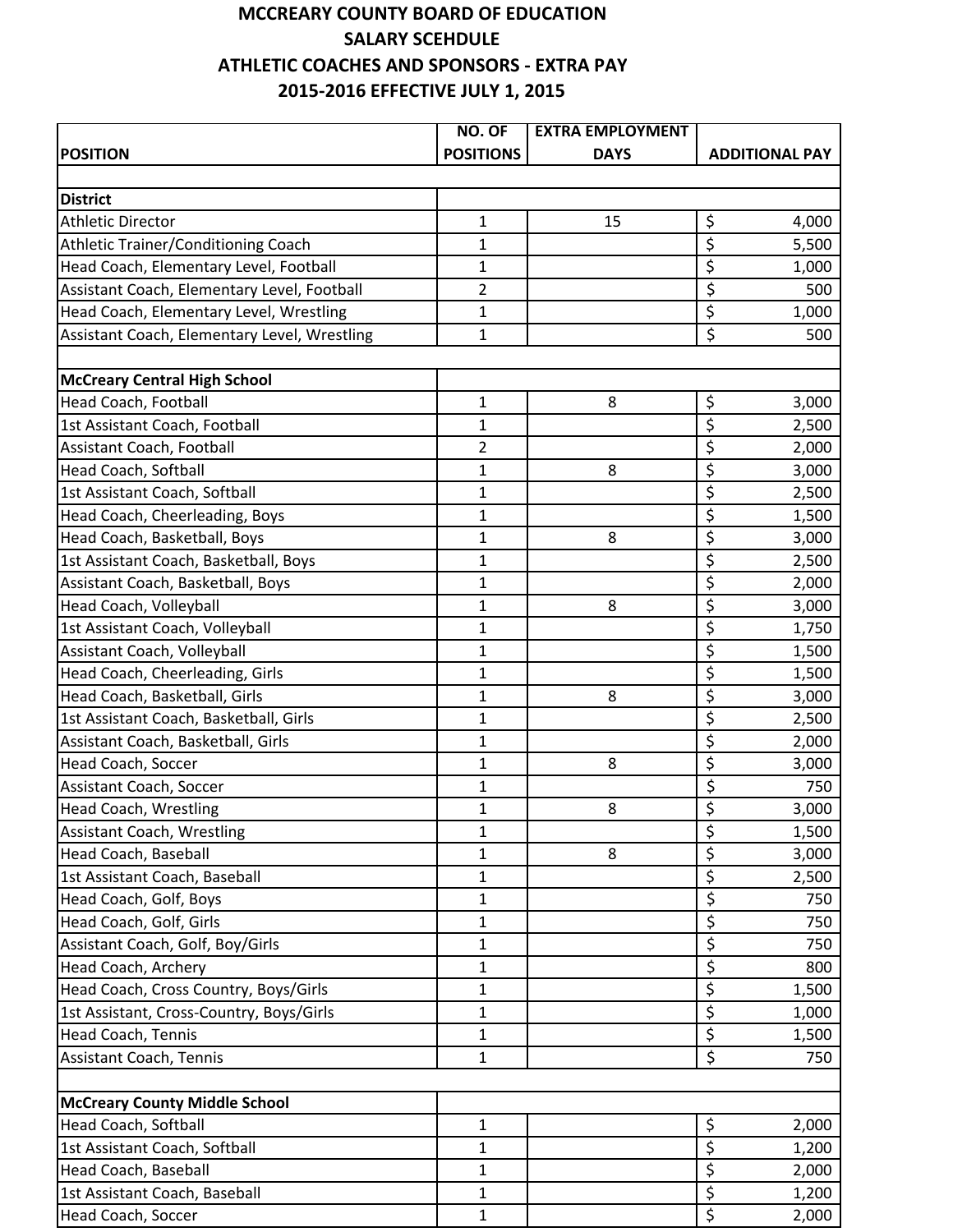#### **SALARY SCEHDULE ATHLETIC COACHES AND SPONSORS ‐ EXTRA PAY (Continued) 2015‐2016 EFFECTIVE JULY 1, 2015 MCCREARY COUNTY BOARD OF EDUCATION**

|                                                  | NO. OF           | <b>EXTRA EMPLOYMENT</b> |                                 |
|--------------------------------------------------|------------------|-------------------------|---------------------------------|
| <b>POSITION</b>                                  | <b>POSITIONS</b> | <b>DAYS</b>             | <b>ADDITIONAL PAY</b>           |
|                                                  |                  |                         |                                 |
| <b>McCreary County Middle School (Continued)</b> |                  |                         |                                 |
| Head Coach, Football                             | $\mathbf{1}$     |                         | \$<br>2,000                     |
| 1st Assistant Coach, Football                    | 1                |                         | \$<br>1,200                     |
| Assistant Coach, Football                        | 1                |                         | \$<br>700                       |
| Head Coach, Wrestling                            | 1                |                         | \$<br>1,500                     |
| <b>Assistant Coach, Wrestling</b>                | 1                |                         | \$<br>500                       |
| Head Coach, Volleyball                           | 1                |                         | \$<br>1,500                     |
| Assistant Coach, Volleyball                      | $\mathbf{1}$     |                         | \$<br>500                       |
| Head Coach, Cheerleading                         | 1                |                         | \$<br>1,000                     |
| Head Coach, Basketball, Girls                    | 1                |                         | \$<br>2,000                     |
| 1st Assistant, Basketball, Girls                 | 1                |                         | \$<br>1,200                     |
| Head Coach, Basketball, Boys                     | 1                |                         | \$<br>2,000                     |
| 1st Assistant, Basketball, Boys                  | $\mathbf{1}$     |                         | $\overline{\varsigma}$<br>1,200 |
| Head Coach, Archery<br>(Paid by SBDM Funds)      | 1                |                         | \$<br>750                       |
|                                                  |                  |                         |                                 |
| <b>Whitley City Elementary School</b>            |                  |                         |                                 |
| Head Coach, 6th Grade, Basketball, Boys          | $\mathbf{1}$     |                         | \$<br>1,000                     |
| Assistant Coach, 6th Grade, Basketball, Boys     | 1                |                         | \$<br>500                       |
| Head Coach, 6th Grade, Cheerleading, Boys/Girls  | 1                |                         | \$<br>750                       |
| Head Coach, 4th & 5th Grade, Basketball, Boys    | 1                |                         | \$<br>500                       |
| Head Coach, 6th Grade, Basketball, Girls         | 1                |                         | \$<br>1,000                     |
| Assistant Coach, 6th Grade, Basketball, Girls    | 1                |                         | \$<br>500                       |
| Head Coach, 4th & 5th Grade, Basketball, Girls   | 1                |                         | \$<br>500                       |
|                                                  |                  |                         |                                 |
|                                                  |                  |                         |                                 |
| <b>Pine Knot Intermediate School</b>             |                  |                         |                                 |
| Head Coach, 6th Grade, Basketball, Boys          | 1                |                         | \$<br>1,000                     |
| Assistant Coach, 6th Grade, Basketball, Boys     | 1                |                         | $\zeta$<br>500                  |
| Head Coach, 6th Grade, Cheerleading, Boys/Girls  | 1                |                         | \$<br>750                       |
| Head Coach, 4th & 5th Grade, Basketball, Boys    | $\mathbf{1}$     |                         | \$<br>500                       |
| Head Coach, 6th Grade, Basketball, Girls         | $\mathbf 1$      |                         | $\overline{\xi}$<br>1,000       |
| Assistant Coach, 6th Grade, Basketball, Girls    | $\mathbf 1$      |                         | \$<br>500                       |
| Head Coach, 4th & 5th Grade, Basketball, Girls   | $\mathbf{1}$     |                         | \$<br>500                       |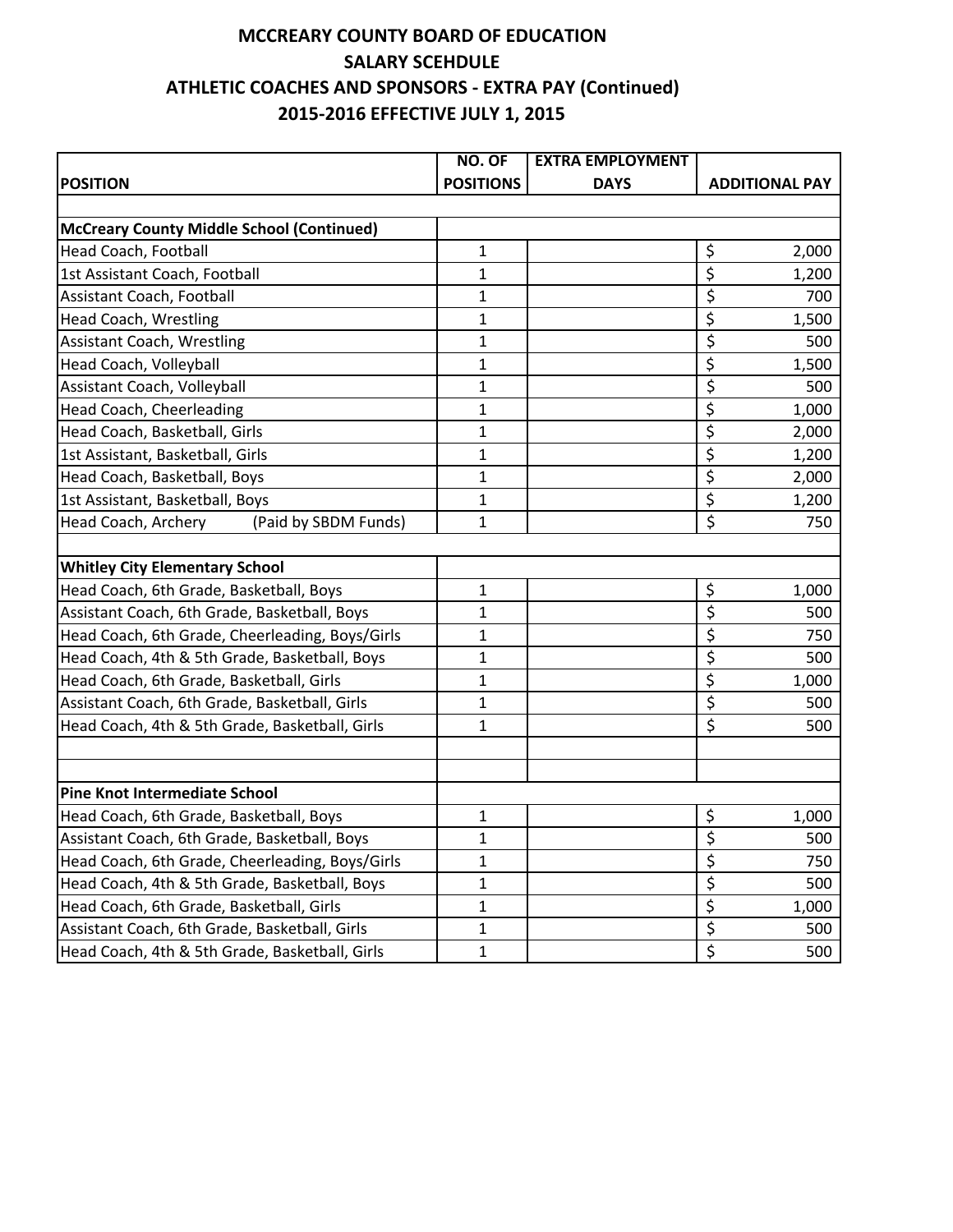#### **MCCREARY COUNTY BOARD OF EDUCATION SALARY SCHEDULE CLASSIFIED BOOKKEEPING POSITIONS 2015‐2016 EFFECTIVE JULY 1, 2015**

| <b>Years of</b>   | <b>Elementary &amp; Middle (GR4A)</b> |                      | <b>High School (GR8A)</b> |                      |
|-------------------|---------------------------------------|----------------------|---------------------------|----------------------|
| <b>Experience</b> | <b>Hourly Rate</b>                    | <b>Annual Salary</b> | <b>Hourly Rate</b>        | <b>Annual Salary</b> |
| 0                 | \$13.0479                             | \$18,267             | \$14.0365                 | \$21,055             |
| $\mathbf{1}$      | \$13.2144                             | \$18,500             | \$14.2030                 | \$21,304             |
| $\overline{2}$    | \$13.3705                             | \$18,719             | \$14.3799                 | \$21,570             |
| 3                 | \$13.5057                             | \$18,908             | \$14.5567                 | \$21,835             |
| 4                 | \$13.5057                             | \$18,908             | \$14.7336                 | \$22,100             |
| 5                 | \$13.5057                             | \$18,908             | \$14.7336                 | \$22,100             |
| 6                 | \$13.5057                             | \$18,908             | \$14.7336                 | \$22,100             |
| $\overline{7}$    | \$13.5057                             | \$18,908             | \$14.7336                 | \$22,100             |
| 8                 | \$13.5057                             | \$18,908             | \$14.7336                 | \$22,100             |
| 9                 | \$13.5057                             | \$18,908             | \$14.7336                 | \$22,100             |
| 10                | \$13.5057                             | \$18,908             | \$14.7336                 | \$22,100             |
| 11                | \$13.5057                             | \$18,908             | \$14.7336                 | \$22,100             |
| 12                | \$13.5057                             | \$18,908             | \$14.7336                 | \$22,100             |
| 13                | \$13.5057                             | \$18,908             | \$14.7336                 | \$22,100             |
| 14                | \$13.5057                             | \$18,908             | \$14.7336                 | \$22,100             |
| 15                | \$13.5057                             | \$18,908             | \$14.7336                 | \$22,100             |
| 16                | \$13.5057                             | \$18,908             | \$14.7336                 | \$22,100             |
| 17                | \$13.5057                             | \$18,908             | \$14.7336                 | \$22,100             |
| 18                | \$13.5057                             | \$18,908             | \$14.7336                 | \$22,100             |
| 19                | \$13.5057                             | \$18,908             | \$14.7336                 | \$22,100             |
| 20                | \$13.5057                             | \$18,908             | \$14.7336                 | \$22,100             |
| 21                | \$13.5057                             | \$18,908             | \$14.7336                 | \$22,100             |
| 22                | \$13.5057                             | \$18,908             | \$14.7336                 | \$22,100             |
| 23                | \$13.5057                             | \$18,908             | \$14.7336                 | \$22,100             |
| 24                | \$13.5057                             | \$18,908             | \$14.7336                 | \$22,100             |
| 25                | \$13.5057                             | \$18,908             | \$14.7336                 | \$22,100             |
| 26                | \$13.5057                             | \$18,908             | \$14.7336                 | \$22,100             |
| 27                | \$13.5057                             | \$18,908             | \$14.7336                 | \$22,100             |

**Regular Full‐Time Elementary and Middle School Bookkeeper (GR4A) employed 200 days per year at 7 hours per day.**

**Regular Full‐Time High School Bookkeeper (GR8A) employed 200 days per year at 7.5 hours per day.**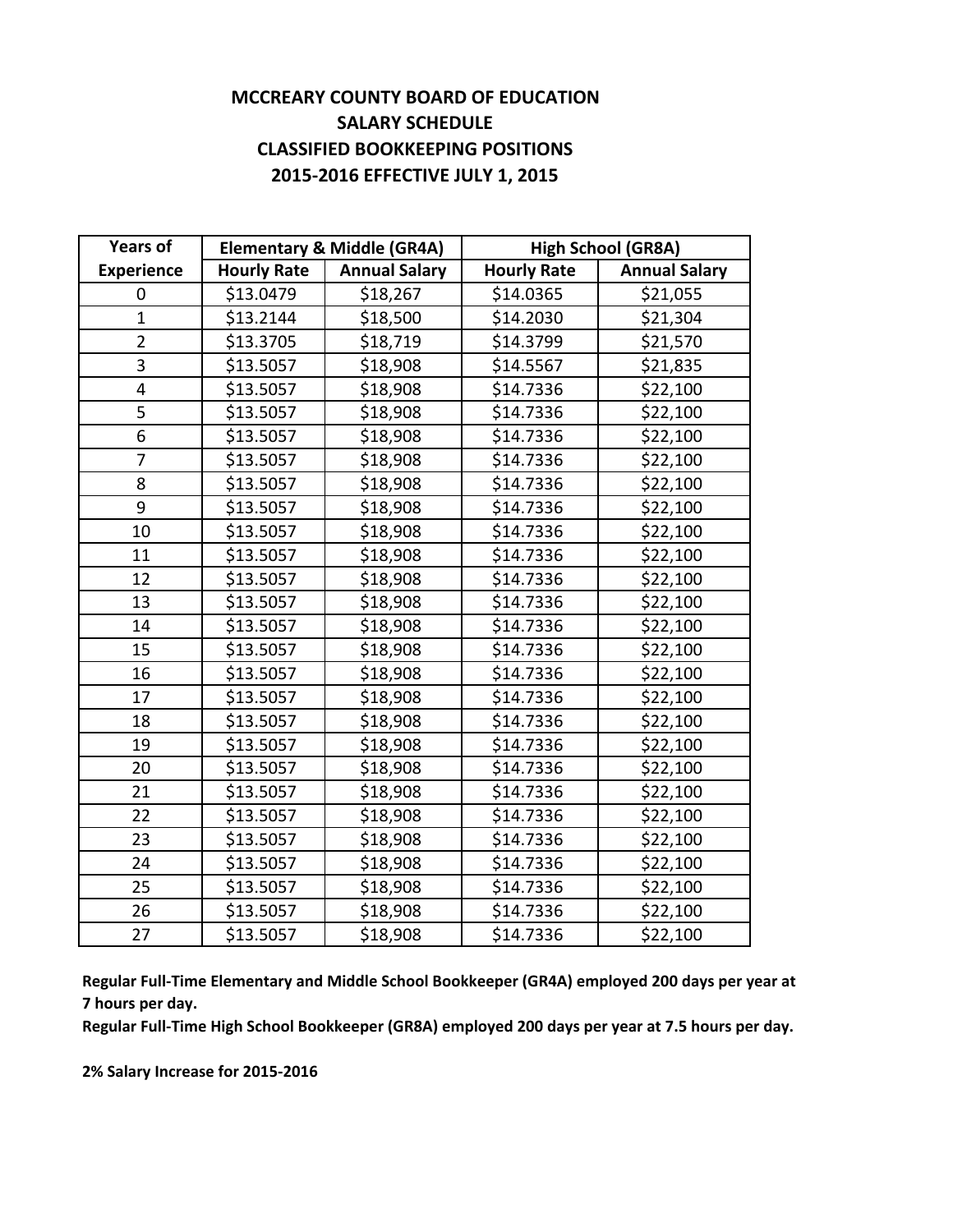#### **MCCREARY COUNTY BOARD OF EDUCATION SALARY SCHEDULE CLASSIFIED CBI JOB TRAINER POSITIONS 2015‐2016 EFFECTIVE JULY 1, 2015**

| <b>Years of</b>   |                   | <b>CBI Job Trainer (L81A)</b> |
|-------------------|-------------------|-------------------------------|
| <b>Experience</b> | <b>Daily Rate</b> | <b>Annual Salary</b>          |
| 0                 | \$96.8300         | \$17,526                      |
| $\mathbf{1}$      | \$96.8300         | \$17,526                      |
| $\overline{2}$    | \$96.8300         | \$17,526                      |
| 3                 | \$96.8300         | \$17,526                      |
| $\overline{4}$    | \$96.8300         | \$17,526                      |
| 5                 | \$96.8300         | \$17,526                      |
| 6                 | \$96.8300         | \$17,526                      |
| $\overline{7}$    | \$96.8300         | \$17,526                      |
| 8                 | \$96.8300         | \$17,526                      |
| 9                 | \$96.8300         | \$17,526                      |
| 10                | \$96.8300         | \$17,526                      |
| 11                | \$96.8300         | \$17,526                      |
| 12                | \$96.8300         | \$17,526                      |
| 13                | \$96.8300         | \$17,526                      |
| 14                | \$96.8300         | \$17,526                      |
| 15                | \$96.8300         | \$17,526                      |
| 16                | \$96.8300         | \$17,526                      |
| 17                | \$96.8300         | \$17,526                      |
| 18                | \$96.8300         | \$17,526                      |
| 19                | \$96.8300         | \$17,526                      |
| 20                | \$96.8300         | \$17,526                      |
| 21                | \$96.8300         | \$17,526                      |
| 22                | \$96.8300         | \$17,526                      |
| 23                | \$96.8300         | \$17,526                      |
| 24                | \$96.8300         | \$17,526                      |
| 25                | \$96.8300         | \$17,526                      |
| 26                | \$96.8300         | \$17,526                      |
| 27                | \$96.8300         | \$17,526                      |

**Regular Full‐Time CBI Job Trainer (L81A) employed 181 days per year.**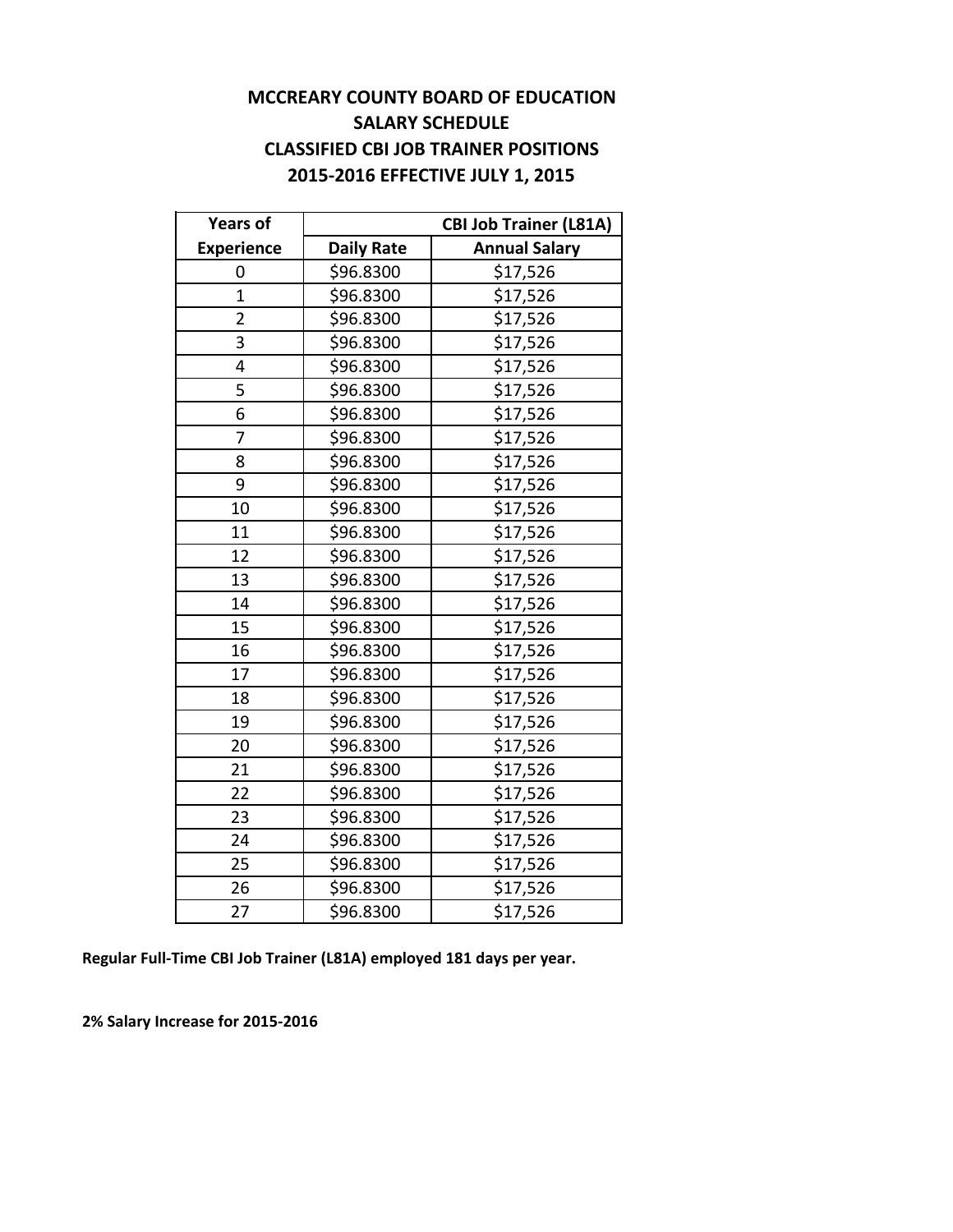#### **MCCREARY COUNTY BOARD OF EDUCATION SALARY SCHEDULE CLASSIFIED CLERICAL POSITIONS 2015‐2016 EFFECTIVE JULY 1, 2015**

| <b>Years of</b>   |                    | <b>Accountant II (GR9)</b> |                    | <b>Program Assistant (GR10)</b> | <b>Payroll Clerk (GR11)</b> |                      |
|-------------------|--------------------|----------------------------|--------------------|---------------------------------|-----------------------------|----------------------|
| <b>Experience</b> | <b>Hourly Rate</b> | <b>Annual Salary</b>       | <b>Hourly Rate</b> | <b>Annual Salary</b>            | <b>Hourly Rate</b>          | <b>Annual Salary</b> |
| $\mathbf 0$       | \$13.9181          | \$21,434                   | \$11.0399          | \$17,001                        | \$14.1926                   | \$21,857             |
| $\mathbf{1}$      | \$13.9181          | \$21,434                   | \$11.5913          | \$17,851                        | \$14.1926                   | \$21,857             |
| $\overline{2}$    | \$13.9181          | \$21,434                   | \$12.1428          | \$18,700                        | \$14.1926                   | \$21,857             |
| 3                 | \$14.9689          | \$23,052                   | \$12.6942          | \$19,549                        | \$15.2435                   | \$23,475             |
| $\overline{4}$    | \$14.9689          | \$23,052                   | \$13.2457          | \$20,398                        | \$15.2435                   | \$23,475             |
| 5                 | \$14.9689          | \$23,052                   | \$13.8075          | \$21,264                        | \$15.2435                   | \$23,475             |
| 6                 | \$15.5046          | \$23,877                   | \$14.3486          | \$22,097                        | \$15.7637                   | \$24,276             |
| $\overline{7}$    | \$15.5046          | \$23,877                   | \$15.1290          | \$23,299                        | \$16.2944                   | \$25,093             |
| 8                 | \$15.5046          | \$23,877                   | \$15.1290          | \$23,299                        | \$16.8146                   | \$25,894             |
| 9                 | \$15.5046          | \$23,877                   | \$15.1290          | \$23,299                        | \$17.3453                   | \$26,712             |
| 10                | \$15.5046          | \$23,877                   | \$16.9915          | \$26,167                        | \$17.8655                   | \$27,513             |
| 11                | \$17.8123          | \$27,431                   | \$16.9915          | \$26,167                        | \$18.3962                   | \$28,330             |
| 12                | \$17.8123          | \$27,431                   | \$16.9915          | \$26,167                        | \$18.3962                   | \$28,330             |
| 13                | \$17.8123          | \$27,431                   | \$16.9915          | \$26,167                        | \$18.3962                   | \$28,330             |
| 14                | \$17.8123          | \$27,431                   | \$16.9915          | \$26,167                        | \$20.9454                   | \$32,256             |
| 15                | \$18.8013          | \$28,954                   | \$16.9915          | \$26,167                        | \$20.9454                   | \$32,256             |
| 16                | \$18.8013          | \$28,954                   | \$16.9915          | \$26,167                        | \$20.9454                   | \$32,256             |
| 17                | \$20.5217          | \$31,603                   | \$16.9915          | \$26,167                        | \$20.9454                   | \$32,256             |
| 18                | \$20.5217          | \$31,603                   | \$16.9915          | \$26,167                        | \$20.9454                   | \$32,256             |
| 19                | \$20.5217          | \$31,603                   | \$16.9915          | \$26,167                        | \$20.9454                   | \$32,256             |
| 20                | \$20.6041          | \$31,730                   | \$16.9915          | \$26,167                        | \$20.9454                   | \$32,256             |
| 21                | \$20.6041          | \$31,730                   | \$16.9915          | \$26,167                        | \$20.9454                   | \$32,256             |
| 22                | \$20.6041          | \$31,730                   | \$16.9915          | \$26,167                        | \$20.9454                   | \$32,256             |
| 23                | \$20.6041          | \$31,730                   | \$16.9915          | \$26,167                        | \$20.9454                   | \$32,256             |
| 24                | \$20.6041          | \$31,730                   | \$16.9915          | \$26,167                        | \$20.9454                   | \$32,256             |
| 25                | \$20.6041          | \$31,730                   | \$16.9915          | \$26,167                        | \$20.9454                   | \$32,256             |
| 26                | \$20.6041          | \$31,730                   | \$16.9915          | \$26,167                        | \$20.9454                   | \$32,256             |
| 27                | \$20.6041          | \$31,730                   | \$16.9915          | \$26,167                        | \$20.9454                   | \$32,256             |

**Regular Full‐Time Accountant II (GR9) employed 220 days per year at 7 hours per day.**

**Regular Full‐Time Program Assistant (GR10) employed 220 days per year at 7 hours per day.**

**Regular Full‐Time Payroll Clerk (GR11) employed 220 days per year at 7 hours per day.**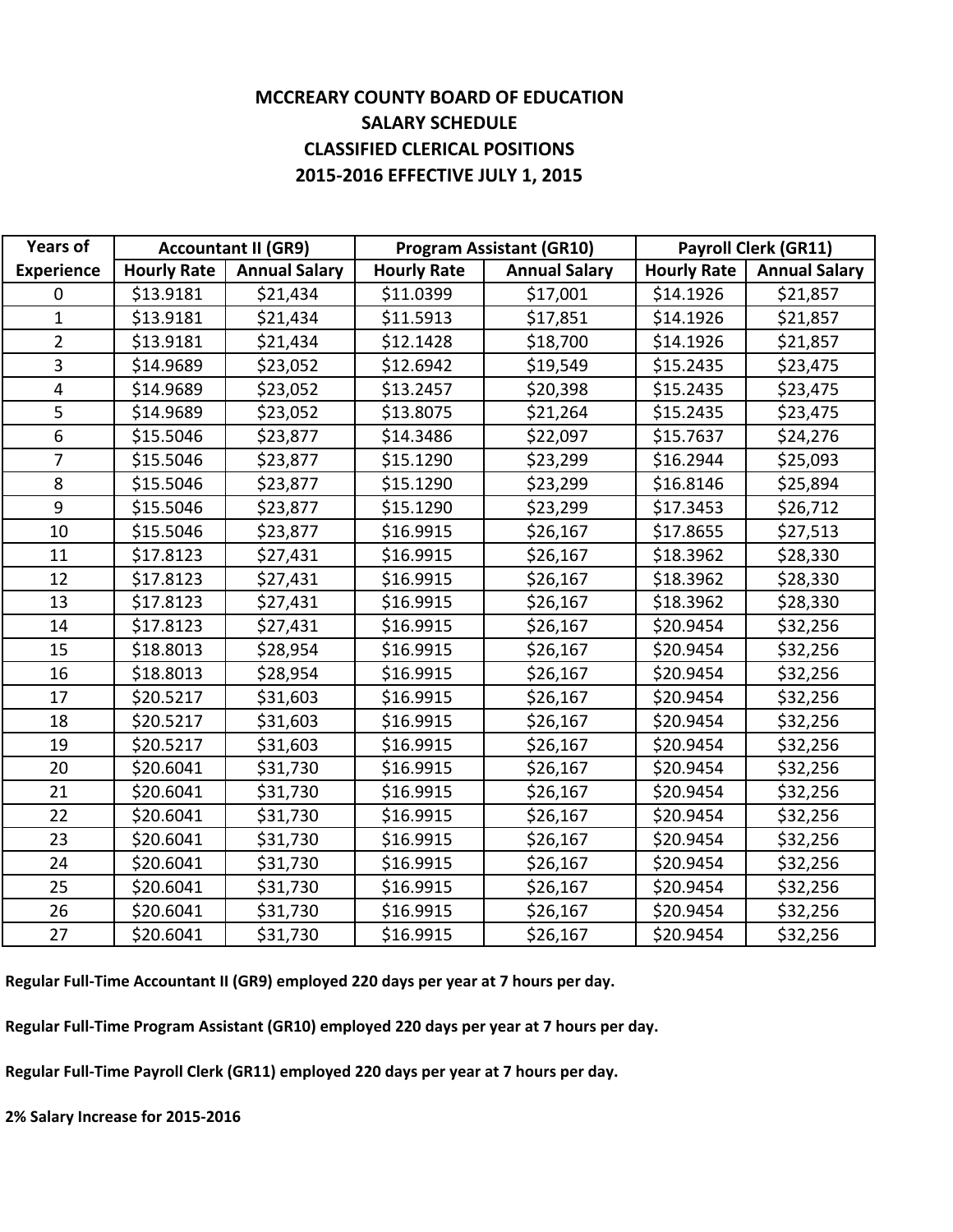#### **MCCREARY COUNTY BOARD OF EDUCATION SALARY SCHEDULE CLASSIFIED CUSTODIAL POSITIONS 2015‐2016 EFFECTIVE JULY 1, 2015**

| <b>Years of</b>   |                    | <b>Custodian (GR5)</b> |                    | <b>Lead Custodian (GR6)</b> |
|-------------------|--------------------|------------------------|--------------------|-----------------------------|
| <b>Experience</b> | <b>Hourly Rate</b> | <b>Annual Salary</b>   | <b>Hourly Rate</b> | <b>Annual Salary</b>        |
| 0                 | \$9.5482           | \$16,805               | \$11.4791          | \$22,040                    |
| $\mathbf{1}$      | \$9.5482           | \$16,805               | \$11.4791          | \$22,040                    |
| $\overline{2}$    | \$9.5482           | \$16,805               | \$11.4791          | \$22,040                    |
| 3                 | \$9.5482           | \$16,805               | \$11.4791          | \$22,040                    |
| 4                 | \$9.5482           | \$16,805               | \$11.4791          | \$22,040                    |
| 5                 | \$9.5482           | \$16,805               | \$11.4791          | \$22,040                    |
| 6                 | \$9.5482           | \$16,805               | \$11.4791          | \$22,040                    |
| 7                 | \$9.5482           | \$16,805               | \$11.4791          | \$22,040                    |
| 8                 | \$9.5482           | \$16,805               | \$11.4791          | \$22,040                    |
| 9                 | \$9.5482           | \$16,805               | \$11.4791          | \$22,040                    |
| 10                | \$9.5482           | \$16,805               | \$11.4791          | \$22,040                    |
| 11                | \$9.5482           | \$16,805               | \$11.4791          | \$22,040                    |
| 12                | \$9.5482           | \$16,805               | \$11.4791          | \$22,040                    |
| 13                | \$9.5482           | \$16,805               | \$11.4791          | \$22,040                    |
| 14                | \$9.5482           | \$16,805               | \$11.4791          | \$22,040                    |
| 15                | \$9.5482           | \$16,805               | \$11.4791          | \$22,040                    |
| 16                | \$9.5482           | \$16,805               | \$11.4791          | \$22,040                    |
| 17                | \$9.5482           | \$16,805               | \$11.4791          | \$22,040                    |
| 18                | \$9.5482           | \$16,805               | \$11.4791          | \$22,040                    |
| 19                | \$9.5482           | \$16,805               | \$11.4791          | \$22,040                    |
| 20                | \$9.5482           | \$16,805               | \$11.4791          | \$22,040                    |
| 21                | \$9.5482           | \$16,805               | \$11.4791          | \$22,040                    |
| 22                | \$9.5482           | \$16,805               | \$11.4791          | \$22,040                    |
| 23                | \$9.5482           | \$16,805               | \$11.4791          | \$22,040                    |
| 24                | \$9.5482           | \$16,805               | \$11.4791          | \$22,040                    |
| 25                | \$9.5482           | \$16,805               | \$11.4791          | \$22,040                    |
| 26                | \$9.5482           | \$16,805               | \$11.4791          | \$22,040                    |
| 27                | \$9.5482           | \$16,805               | \$11.4791          | \$22,040                    |

**Regular Full‐Time Custodian (GR5) employed 220 days per year at 8 hours per day.**

**Regular Full‐Time Lead Custodian (GR6) employed 240 days per year at 8 hours per day. One Lead Custodian position at each school (5 positions)**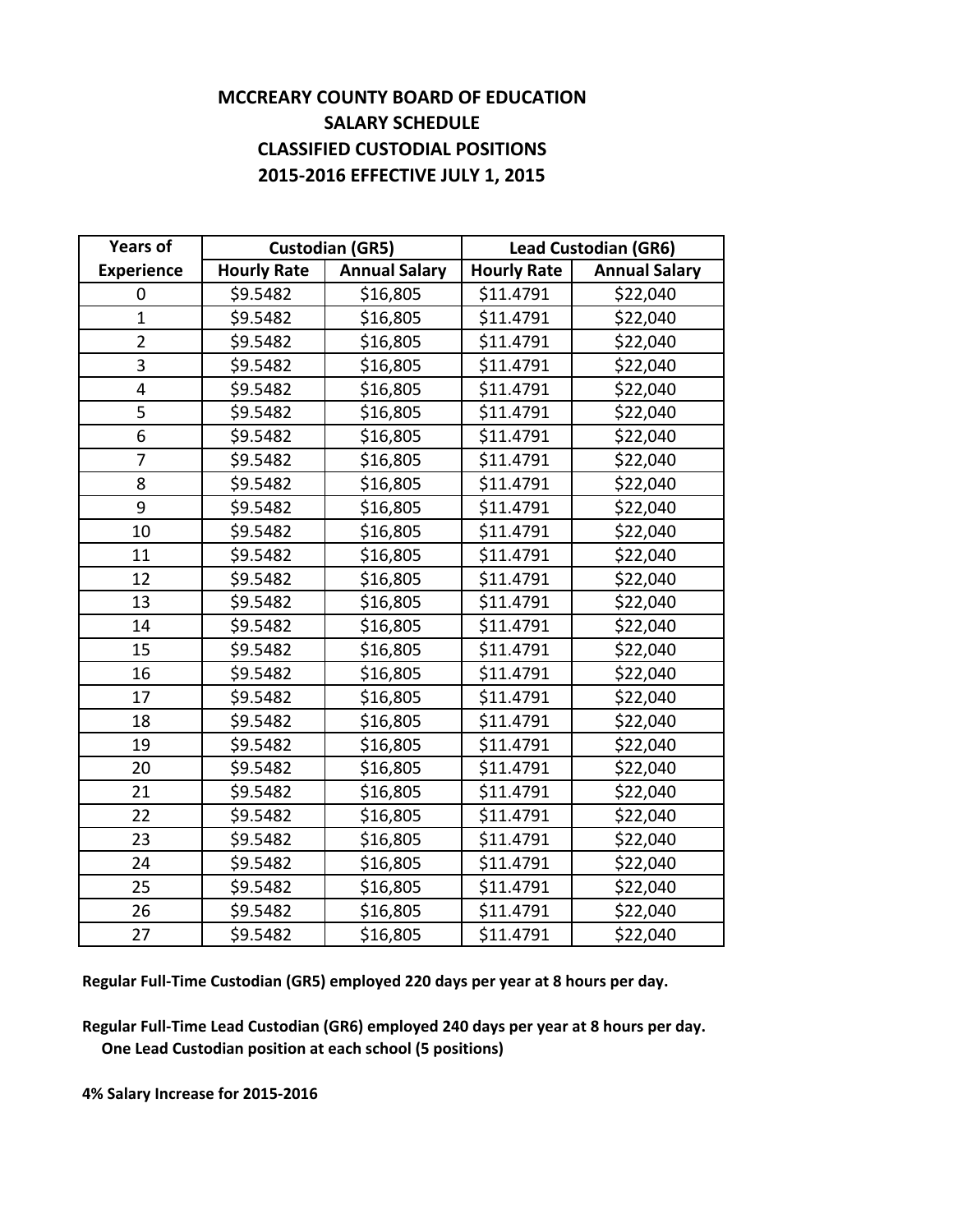#### **MCCREARY COUNTY BOARD OF EDUCATION SALARY SCHEDULE CLASSIFIED FAMILY RESOURCE CENTER SUPPORT STAFF POSITIONS 2015‐2016 EFFECTIVE JULY 1, 2015**

| <b>Years of</b>   | <b>Family Resource Support Staff (FR1)</b> |                      |  |  |
|-------------------|--------------------------------------------|----------------------|--|--|
| <b>Experience</b> | <b>Hourly Rate</b>                         | <b>Annual Salary</b> |  |  |
| 0                 | \$12.3301                                  | \$18,988             |  |  |
| $\overline{1}$    | \$12.4757                                  | \$19,213             |  |  |
| $\overline{2}$    | \$12.6318                                  | \$19,453             |  |  |
| 3                 | \$12.8087                                  | \$19,725             |  |  |
| 4                 | \$12.9751                                  | \$19,982             |  |  |
| 5                 | \$13.1417                                  | \$20,238             |  |  |
| 6                 | \$13.1417                                  | \$20,238             |  |  |
| $\overline{7}$    | \$13.1417                                  | \$20,238             |  |  |
| 8                 | \$13.1417                                  | \$20,238             |  |  |
| 9                 | \$13.1417                                  | \$20,238             |  |  |
| 10                | \$13.1417                                  | \$20,238             |  |  |
| 11                | \$13.1417                                  | \$20,238             |  |  |
| 12                | \$13.1417                                  | \$20,238             |  |  |
| 13                | \$13.1417                                  | \$20,238             |  |  |
| 14                | \$13.1417                                  | \$20,238             |  |  |
| 15                | \$13.1417                                  | \$20,238             |  |  |
| 16                | \$13.1417                                  | \$20,238             |  |  |
| 17                | \$13.1417                                  | \$20,238             |  |  |
| 18                | \$13.1417                                  | \$20,238             |  |  |
| 19                | \$13.1417                                  | \$20,238             |  |  |
| 20                | \$13.1417                                  | \$20,238             |  |  |
| 21                | \$13.1417                                  | \$20,238             |  |  |
| 22                | \$13.1417                                  | \$20,238             |  |  |
| 23                | \$13.1417                                  | \$20,238             |  |  |
| 24                | \$13.1417                                  | \$20,238             |  |  |
| 25                | \$13.1417                                  | \$20,238             |  |  |
| 26                | \$13.1417                                  | \$20,238             |  |  |
| 27                | \$13.1417                                  | \$20,238             |  |  |

**Regular Full‐Time Family Resource Center Support Staff (FR1) employed 220 days per year at 7 hrs per day.**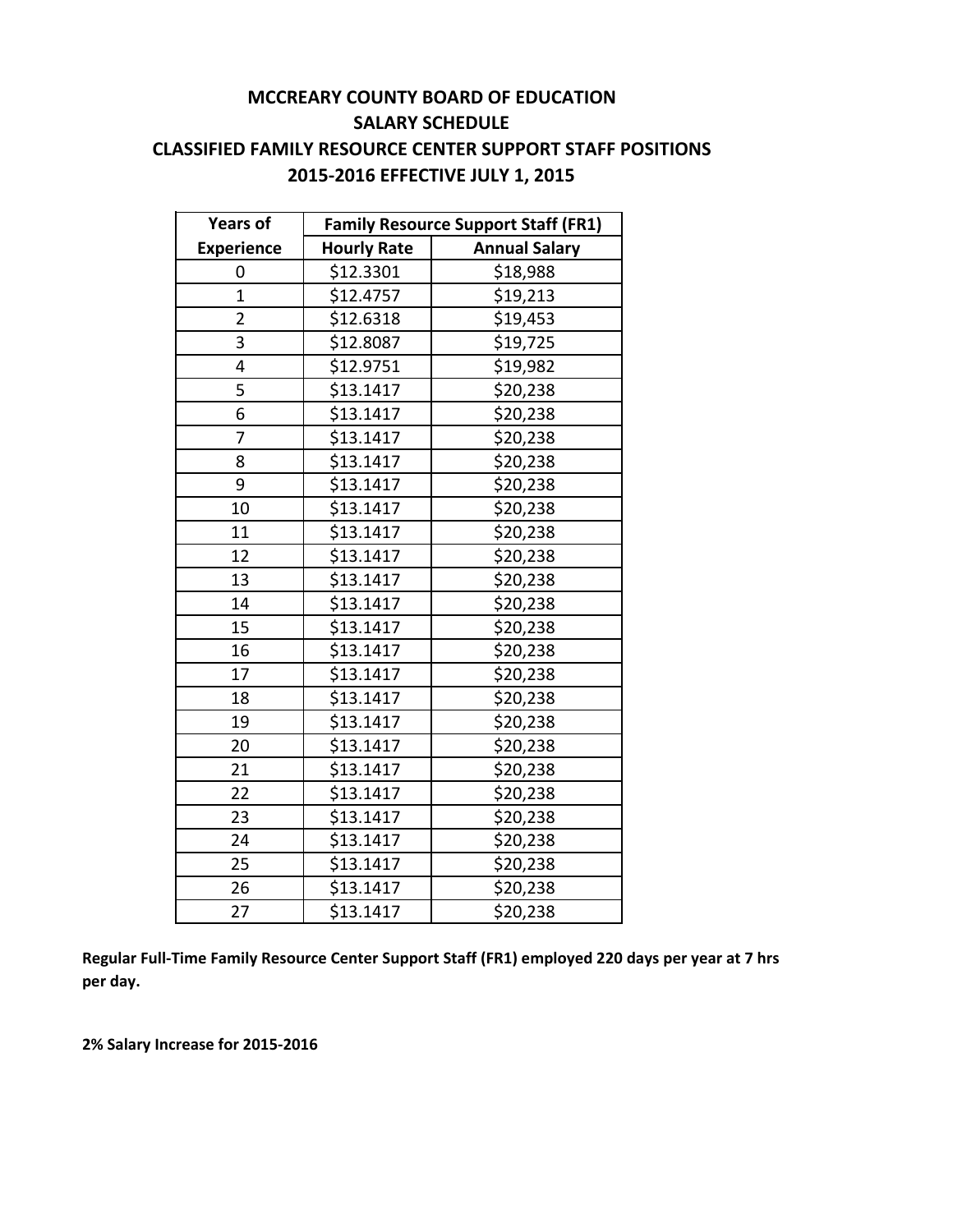#### **MCCREARY COUNTY BOARD OF EDUCATION SALARY SCHEDULE CLASSIFIED FRYSC COORDINATOR POSITIONS 2015‐2016 EFFECTIVE JULY 1, 2015**

| <b>Years of</b>   |                    | <b>FRYSC Coordinator (G71A)</b> |                    | <b>FRYSC Coordinator (G71B)</b> |
|-------------------|--------------------|---------------------------------|--------------------|---------------------------------|
| <b>Experience</b> | <b>Hourly Rate</b> | <b>Annual Salary</b>            | <b>Hourly Rate</b> | <b>Annual Salary</b>            |
| 0                 | \$22.5790          | \$37,933                        | \$18.7187          | \$31,447                        |
| $\mathbf{1}$      | \$23.1721          | \$38,929                        | \$19.2807          | \$32,391                        |
| $\overline{2}$    | \$23.7860          | \$39,960                        | \$19.8841          | \$33,405                        |
| 3                 | \$24.3998          | \$40,992                        | \$20.4980          | \$34,437                        |
| 4                 | \$25.0242          | \$42,041                        | \$21.1119          | \$35,468                        |
| 5                 | \$25.6693          | \$43,124                        | \$21.7570          | \$36,552                        |
| 6                 | \$26.3456          | \$44,261                        | \$22.4022          | \$37,636                        |
| 7                 | \$27.0428          | \$45,432                        | \$23.0784          | \$38,772                        |
| 8                 | \$27.7295          | \$46,586                        | \$23.7756          | \$39,943                        |
| 9                 | \$28.4578          | \$47,809                        | \$24.4728          | \$41,114                        |
| 10                | \$29.1966          | \$49,050                        | \$25.1906          | \$42,320                        |
| 11                | \$29.1966          | \$49,050                        | \$25.1906          | \$42,320                        |
| 12                | \$29.1966          | \$49,050                        | \$25.1906          | \$42,320                        |
| 13                | \$29.1966          | \$49,050                        | \$25.1906          | \$42,320                        |
| 14                | \$29.1966          | \$49,050                        | \$25.1906          | \$42,320                        |
| 15                | \$29.1966          | \$49,050                        | \$25.1906          | \$42,320                        |
| 16                | \$29.1966          | \$49,050                        | \$25.1906          | \$42,320                        |
| 17                | \$29.1966          | \$49,050                        | \$25.1906          | \$42,320                        |
| 18                | \$29.1966          | \$49,050                        | \$25.1906          | \$42,320                        |
| 19                | \$29.1966          | \$49,050                        | \$25.1906          | \$42,320                        |
| 20                | \$29.1966          | \$49,050                        | \$25.1906          | \$42,320                        |
| 21                | \$29.1966          | \$49,050                        | \$25.1906          | \$42,320                        |
| 22                | \$29.1966          | \$49,050                        | \$25.1906          | \$42,320                        |
| 23                | \$29.1966          | \$49,050                        | \$25.1906          | \$42,320                        |
| 24                | \$29.1966          | \$49,050                        | \$25.1906          | \$42,320                        |
| 25                | \$29.1966          | \$49,050                        | \$25.1906          | \$42,320                        |
| 26                | \$29.1966          | \$49,050                        | \$25.1906          | \$42,320                        |
| 27                | \$29.1966          | \$49,050                        | \$25.1906          | \$42,320                        |

**Regular Full‐Time FRYSC Coordinator (4 yr. Degree BS/BA) (G71A) employed 240 days per year at 7 hours per day hired prior to FY2006‐2007.**

**Regular Full‐Time FRYSC Coordinator (4 yr. Degree BS/BA) (G71B) employed 240 days per year at 7 hours per day hired after FY2006‐2007.**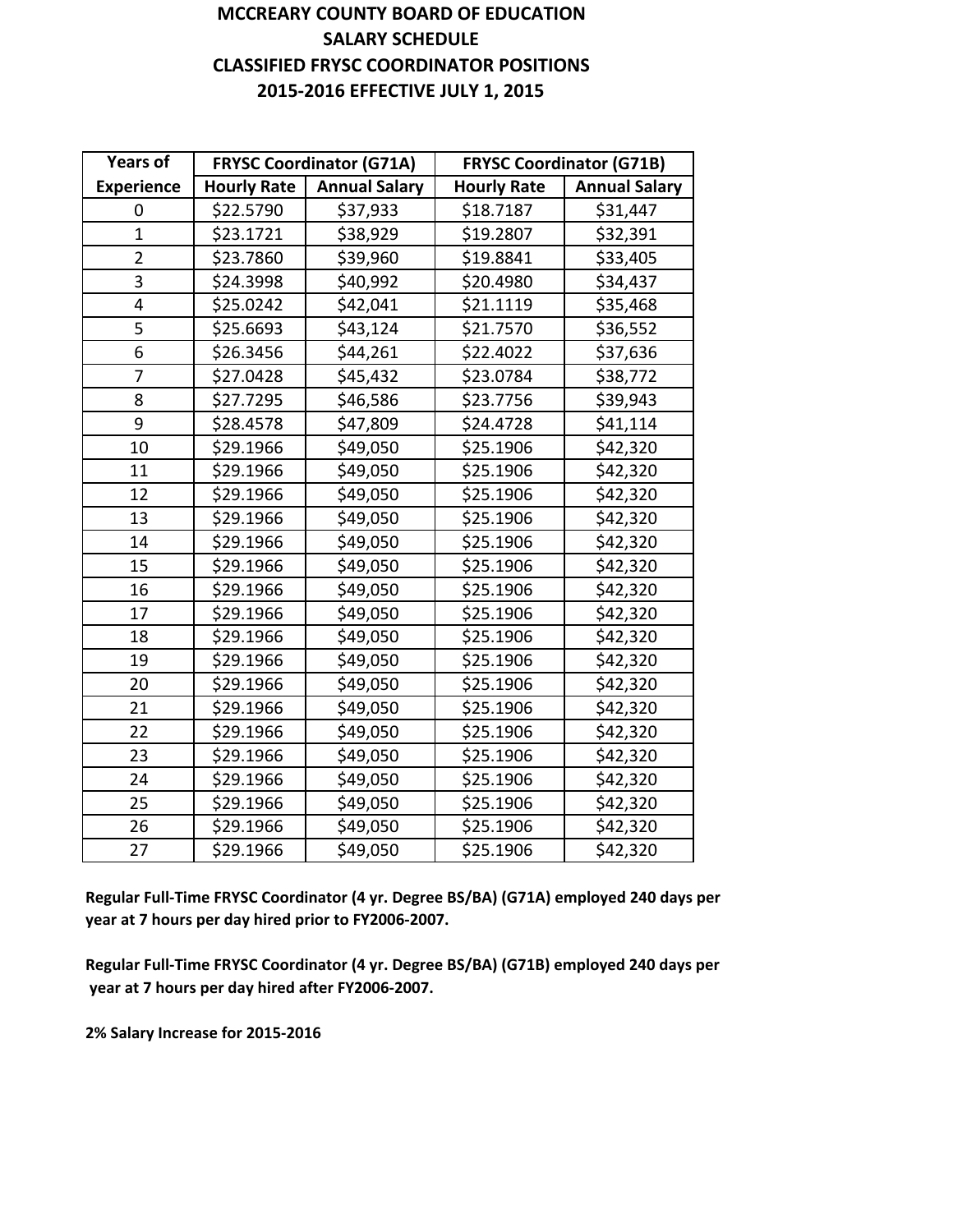#### **MCCREARY COUNTY BOARD OF EDUCATION SALARY SCHEDULE CLASSIFIED FOOD SERVICE POSITIONS 2015‐2016 EFFECTIVE JULY 1, 2015**

| <b>Years of</b>   |                    | <b>Food Service Manager (GR3)</b><br><b>Food Service Supervisor</b><br>Cooks (GR2) |                    |                      |                    |                      |
|-------------------|--------------------|------------------------------------------------------------------------------------|--------------------|----------------------|--------------------|----------------------|
| <b>Experience</b> | <b>Hourly Rate</b> | <b>Annual Salary</b>                                                               | <b>Hourly Rate</b> | <b>Annual Salary</b> | <b>Hourly Rate</b> | <b>Annual Salary</b> |
| $\mathbf 0$       | 10.1155            | \$11,901                                                                           | \$11.8066          | \$14,959             | \$14.6400          | \$22,546             |
| $\mathbf{1}$      | 10.1155            | \$11,901                                                                           | \$11.8066          | \$14,959             | \$14.6400          | \$22,546             |
| $\overline{2}$    | 10.1155            | \$11,901                                                                           | \$11.8066          | \$14,959             | \$14.6400          | \$22,546             |
| 3                 | 10.1155            | \$11,901                                                                           | \$11.8066          | \$14,959             | \$14.6400          | \$22,546             |
| $\overline{4}$    | 10.1155            | \$11,901                                                                           | \$11.8066          | \$14,959             | \$14.6400          | \$22,546             |
| 5                 | 10.1155            | \$11,901                                                                           | \$11.8066          | \$14,959             | \$14.6400          | \$22,546             |
| 6                 | 10.1155            | \$11,901                                                                           | \$11.8066          | \$14,959             | \$14.6400          | \$22,546             |
| $\overline{7}$    | 10.1155            | \$11,901                                                                           | \$11.8066          | \$14,959             | \$14.6400          | \$22,546             |
| 8                 | 10.1155            | \$11,901                                                                           | \$11.8066          | \$14,959             | \$14.6400          | \$22,546             |
| 9                 | 10.1155            | \$11,901                                                                           | \$11.8066          | \$14,959             | \$14.6400          | \$22,546             |
| 10                | 10.1155            | \$11,901                                                                           | \$11.8066          | \$14,959             | \$14.6400          | \$22,546             |
| 11                | 10.1155            | \$11,901                                                                           | \$11.8066          | \$14,959             | \$14.6400          | \$22,546             |
| 12                | 10.1155            | \$11,901                                                                           | \$11.8066          | \$14,959             | \$14.6400          | \$22,546             |
| 13                | 10.1155            | \$11,901                                                                           | \$11.8066          | \$14,959             | \$14.6400          | \$22,546             |
| 14                | 10.1155            | \$11,901                                                                           | \$11.8066          | \$14,959             | \$14.6400          | \$22,546             |
| 15                | 10.1155            | \$11,901                                                                           | \$11.8066          | \$14,959             | \$14.6400          | \$22,546             |
| 16                | 10.1155            | \$11,901                                                                           | \$11.8066          | \$14,959             | \$14.6400          | \$22,546             |
| 17                | 10.1155            | \$11,901                                                                           | \$11.8066          | \$14,959             | \$14.6400          | \$22,546             |
| 18                | 10.1155            | \$11,901                                                                           | \$11.8066          | \$14,959             | \$14.6400          | \$22,546             |
| 19                | 10.1155            | \$11,901                                                                           | \$11.8066          | \$14,959             | \$14.6400          | \$22,546             |
| 20                | 10.1155            | \$11,901                                                                           | \$11.8066          | \$14,959             | \$14.6400          | \$22,546             |
| 21                | 10.1155            | \$11,901                                                                           | \$11.8066          | \$14,959             | \$14.6400          | \$22,546             |
| 22                | 10.1155            | \$11,901                                                                           | \$11.8066          | \$14,959             | \$14.6400          | \$22,546             |
| 23                | 10.1155            | \$11,901                                                                           | \$11.8066          | \$14,959             | \$14.6400          | \$22,546             |
| 24                | 10.1155            | \$11,901                                                                           | \$11.8066          | \$14,959             | \$14.6400          | \$22,546             |
| 25                | 10.1155            | \$11,901                                                                           | \$11.8066          | \$14,959             | \$14.6400          | \$22,546             |
| 26                | 10.1155            | \$11,901                                                                           | \$11.8066          | \$14,959             | \$14.6400          | \$22,546             |
| 27                | 10.1155            | \$11,901                                                                           | \$11.8066          | \$14,959             | \$14.6400          | \$22,546             |

**Regular Full‐Time Cooks (GR2) employed 181 days per year at 6.5 hours per day.**

**Regular Full‐Time Food Service Manager (GR3) employed 181 days per year at 7 hours per day.**

**Regular Full‐Time Food Service Supervisor (G64A) employed 220 days per year at 7 hours per day.**

**4% Salary Increase for 2015‐2016: 2% Salary Increase for 2015‐2016: Food Service Manager (GR3)**

**Cooks (GR2) Food Service Supervisor (G64A)**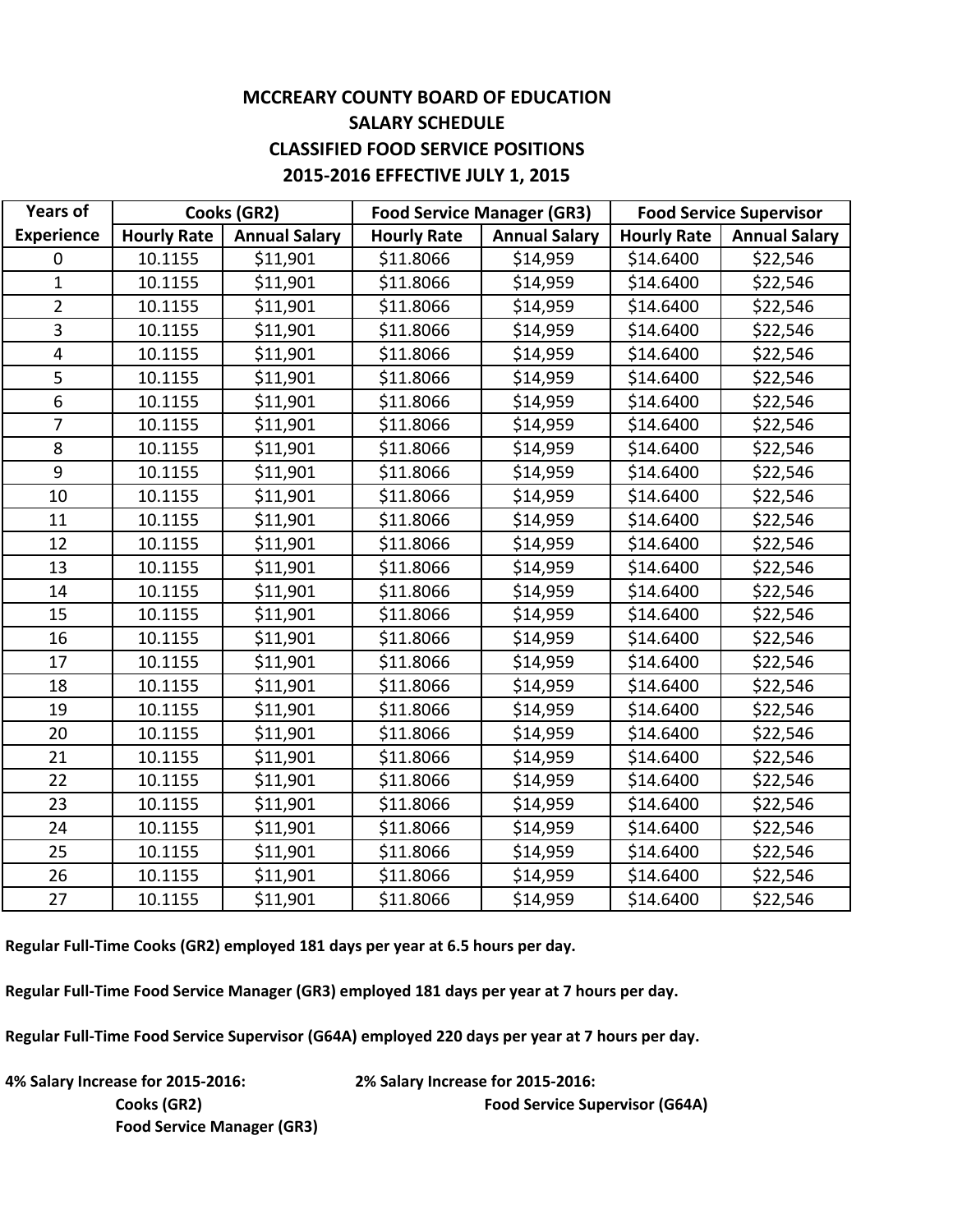#### **MCCREARY COUNTY BOARD OF EDUCATION SALARY SCHEDULE CLASSIFIED HVAC/ELECTRICAL POSITIONS 2015‐2016 EFFECTIVE JULY 1, 2015**

| <b>Years of</b>   | <b>HVAC III Tech Assist. (GR18)</b> |                      | <b>HVAC Tech/Supv. (G72A)</b> |                      | Electrician (G73A) |                      |  |
|-------------------|-------------------------------------|----------------------|-------------------------------|----------------------|--------------------|----------------------|--|
| <b>Experience</b> | <b>Hourly Rate</b>                  | <b>Annual Salary</b> | <b>Hourly Rate</b>            | <b>Annual Salary</b> | <b>Hourly Rate</b> | <b>Annual Salary</b> |  |
| 0                 | \$13.8283                           | \$25,997             | \$25.2843                     | \$47,534             | \$23.2553          | \$43,720             |  |
| $\mathbf{1}$      | \$14.0260                           | \$26,369             | \$25.2843                     | \$47,534             | \$23.2553          | \$43,720             |  |
| $\overline{2}$    | \$14.2342                           | \$26,760             | \$25.2843                     | \$47,534             | \$23.2553          | \$43,720             |  |
| 3                 | \$14.4111                           | \$27,093             | \$25.2843                     | \$47,534             | \$23.2553          | \$43,720             |  |
| $\overline{4}$    | \$14.6296                           | \$27,504             | \$25.2843                     | \$47,534             | \$23.2553          | \$43,720             |  |
| 5                 | \$14.8376                           | \$27,895             | \$25.2843                     | \$47,534             | \$23.2553          | \$43,720             |  |
| 6                 | \$14.8376                           | \$27,895             | \$25.2843                     | \$47,534             | \$23.2553          | \$43,720             |  |
| $\overline{7}$    | \$14.8376                           | \$27,895             | \$25.2843                     | \$47,534             | \$23.2553          | \$43,720             |  |
| 8                 | \$14.8376                           | \$27,895             | \$25.2843                     | \$47,534             | \$23.2553          | \$43,720             |  |
| 9                 | \$14.8376                           | \$27,895             | \$25.2843                     | \$47,534             | \$23.2553          | \$43,720             |  |
| 10                | \$14.8376                           | \$27,895             | \$25.2843                     | \$47,534             | \$23.2553          | \$43,720             |  |
| 11                | \$14.8376                           | \$27,895             | \$25.2843                     | \$47,534             | \$23.2553          | \$43,720             |  |
| 12                | \$14.8376                           | \$27,895             | \$25.2843                     | \$47,534             | \$23.2553          | \$43,720             |  |
| 13                | \$14.8376                           | \$27,895             | \$25.2843                     | \$47,534             | \$23.2553          | \$43,720             |  |
| 14                | \$14.8376                           | \$27,895             | \$25.2843                     | \$47,534             | \$23.2553          | \$43,720             |  |
| 15                | \$14.8376                           | \$27,895             | \$25.2843                     | \$47,534             | \$23.2553          | \$43,720             |  |
| 16                | \$14.8376                           | \$27,895             | \$25.2843                     | \$47,534             | \$23.2553          | \$43,720             |  |
| 17                | \$14.8376                           | \$27,895             | \$25.2843                     | \$47,534             | \$23.2553          | \$43,720             |  |
| 18                | \$14.8376                           | \$27,895             | \$25.2843                     | \$47,534             | \$23.2553          | \$43,720             |  |
| 19                | \$14.8376                           | \$27,895             | \$25.2843                     | \$47,534             | \$23.2553          | \$43,720             |  |
| 20                | \$14.8376                           | \$27,895             | \$25.2843                     | \$47,534             | \$23.2553          | \$43,720             |  |
| 21                | \$14.8376                           | \$27,895             | \$25.2843                     | \$47,534             | \$23.2553          | \$43,720             |  |
| 22                | \$14.8376                           | \$27,895             | \$25.2843                     | \$47,534             | \$23.2553          | \$43,720             |  |
| 23                | \$14.8376                           | \$27,895             | \$25.2843                     | \$47,534             | \$23.2553          | \$43,720             |  |
| 24                | \$14.8376                           | \$27,895             | \$25.2843                     | \$47,534             | \$23.2553          | \$43,720             |  |
| 25                | \$14.8376                           | \$27,895             | \$25.2843                     | \$47,534             | \$23.2553          | \$43,720             |  |
| 26                | \$14.8376                           | \$27,895             | \$25.2843                     | \$47,534             | \$23.2553          | \$43,720             |  |
| 27                | \$14.8376                           | \$27,895             | \$25.2843                     | \$47,534             | \$23.2553          | \$43,720             |  |

Regular Full-Time HVAC III Tech Assistant (GR18) employed 235 days per year at 8 hours per day.

Regular Full-Time HVAC Tech/Maintenance Supervisor (G72A) employed 235 days per year at 8 hours per day.

**Regular Full‐Time Electrician (G73A) employed 235 days per year at 8 hours per day.**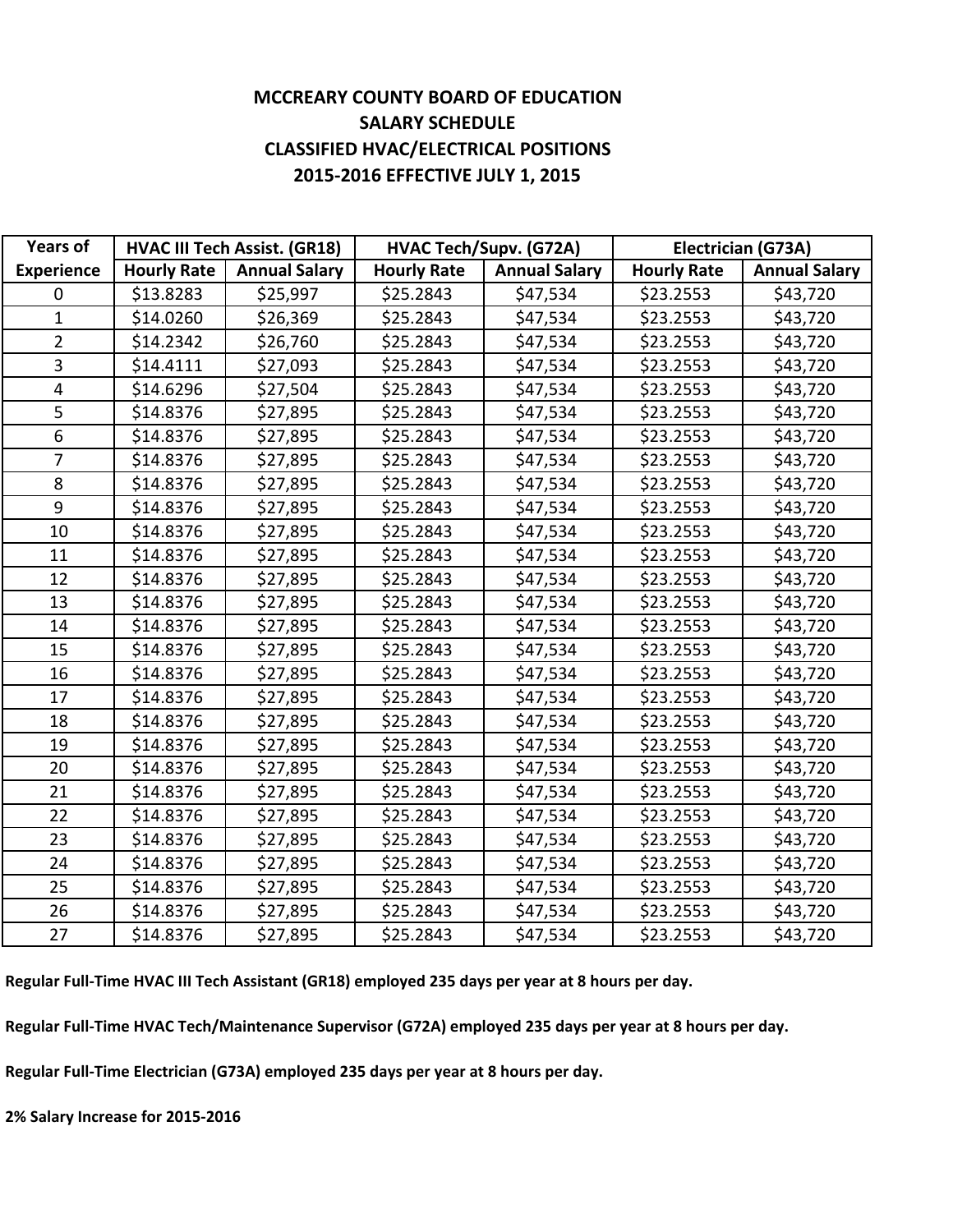#### **MCCREARY COUNTY BOARD OF EDUCATION SALARY SCHEDULE CLASSIFIED INSTRUCTIONAL ASSISTANT POSITIONS 2015‐2016 EFFECTIVE JULY 1, 2015**

| <b>Years of</b>   | <b>Instructional Assistant (GR1)</b> |                      |  |  |  |
|-------------------|--------------------------------------|----------------------|--|--|--|
| <b>Experience</b> | <b>Hourly Rate</b>                   | <b>Annual Salary</b> |  |  |  |
| 0                 | \$10.5881                            | \$12,457             |  |  |  |
| $\overline{1}$    | \$10.7352                            | \$12,630             |  |  |  |
| $\overline{2}$    | \$10.9033                            | \$12,828             |  |  |  |
| 3                 | \$11.0398                            | \$12,988             |  |  |  |
| 4                 | \$11.0398                            | \$12,988             |  |  |  |
| 5                 | \$11.0398                            | \$12,988             |  |  |  |
| 6                 | \$11.0398                            | \$12,988             |  |  |  |
| 7                 | \$11.0398                            | \$12,988             |  |  |  |
| 8                 | \$11.0398                            | \$12,988             |  |  |  |
| 9                 | \$11.0398                            | \$12,988             |  |  |  |
| 10                | \$11.0398                            | \$12,988             |  |  |  |
| 11                | \$11.0398                            | \$12,988             |  |  |  |
| 12                | \$11.0398                            | \$12,988             |  |  |  |
| 13                | \$11.0398                            | \$12,988             |  |  |  |
| 14                | \$11.0398                            | \$12,988             |  |  |  |
| 15                | \$11.0398                            | \$12,988             |  |  |  |
| 16                | \$11.0398                            | \$12,988             |  |  |  |
| 17                | \$11.0398                            | \$12,988             |  |  |  |
| 18                | \$11.0398                            | \$12,988             |  |  |  |
| 19                | \$11.0398                            | \$12,988             |  |  |  |
| 20                | \$11.0398                            | \$12,988             |  |  |  |
| 21                | \$11.0398                            | \$12,988             |  |  |  |
| 22                | \$11.0398                            | \$12,988             |  |  |  |
| 23                | \$11.0398                            | \$12,988             |  |  |  |
| 24                | \$11.0398                            | \$12,988             |  |  |  |
| 25                | \$11.0398                            | \$12,988             |  |  |  |
| 26                | \$11.0398                            | \$12,988             |  |  |  |
| 27                | \$11.0398                            | \$12,988             |  |  |  |

**Regular Full‐Time Instructional Assistants (GR1) employed 181 days per year at 6.5 hrs per day.**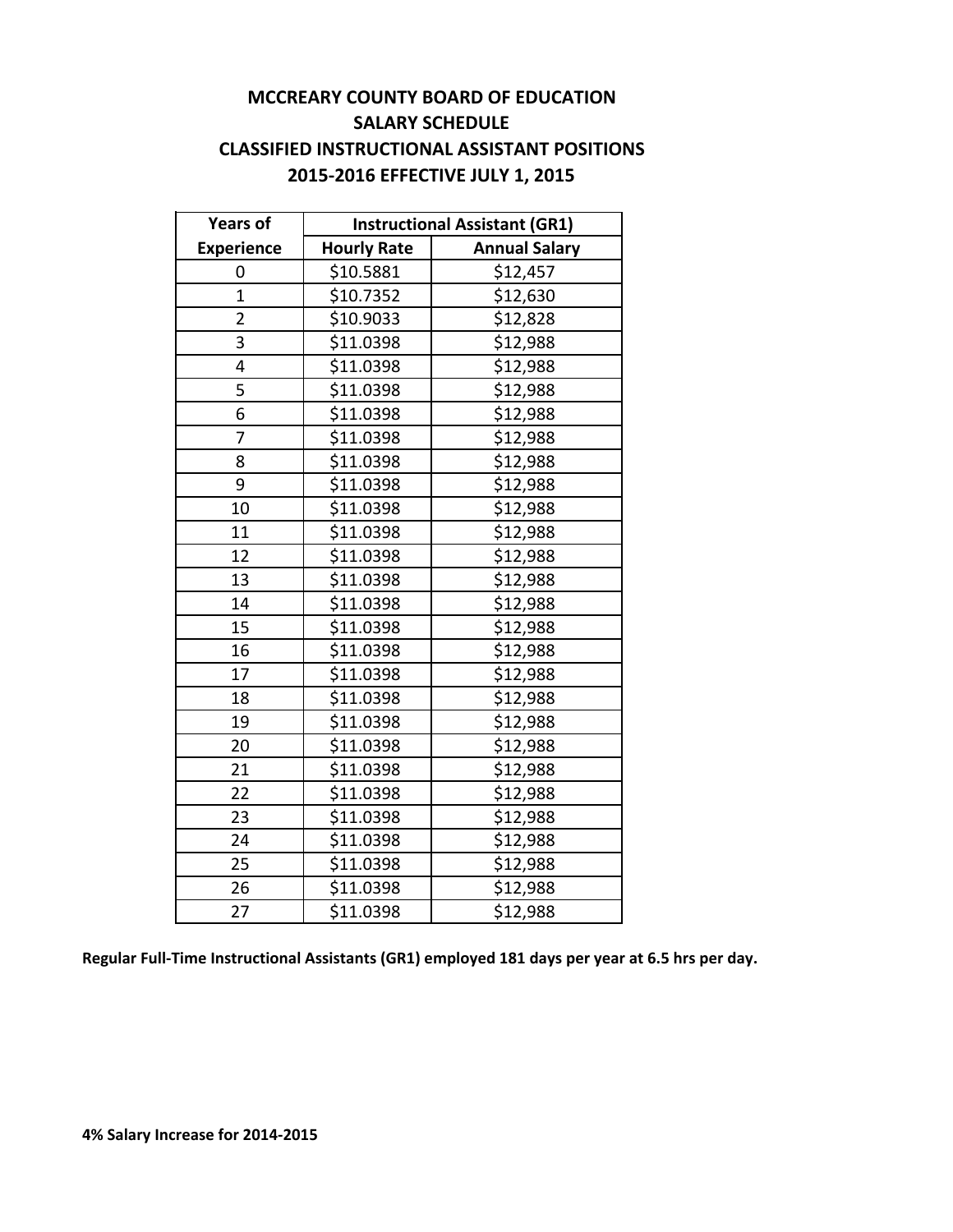#### **MCCREARY COUNTY BOARD OF EDUCATION SALARY SCHEDULE CLASSIFIED MAINTENANCE POSITIONS 2015‐2016 EFFECTIVE JULY 1, 2015**

|                   |                    |                              |                    |                             | <b>Temp. Maintenance</b> |
|-------------------|--------------------|------------------------------|--------------------|-----------------------------|--------------------------|
| <b>Years of</b>   |                    | <b>Lead Carpenter (GR16)</b> |                    | Maintenance Worker I (GR17) | (GR22)                   |
| <b>Experience</b> | <b>Hourly Rate</b> | <b>Annual Salary</b>         | <b>Hourly Rate</b> | <b>Annual Salary</b>        | <b>Daily Rate</b>        |
| 0                 | \$16.3256          | \$30,692                     | \$13.8283          | \$25,997                    | \$8.50                   |
| $\mathbf 1$       | \$16.3256          | \$30,692                     | \$14.0260          | \$26,369                    | \$8.50                   |
| $\overline{2}$    | \$16.3256          | \$30,692                     | \$14.2342          | \$26,760                    | \$8.50                   |
| 3                 | \$16.3256          | \$30,692                     | \$14.4111          | \$27,093                    | \$8.50                   |
| 4                 | \$16.3256          | \$30,692                     | \$14.6296          | \$27,504                    | \$8.50                   |
| 5                 | \$16.3256          | \$30,692                     | \$14.8376          | \$27,895                    | \$8.50                   |
| $\overline{6}$    | \$16.3256          | \$30,692                     | \$14.8376          | \$27,895                    | \$8.50                   |
| $\overline{7}$    | \$16.3256          | \$30,692                     | \$14.8376          | \$27,895                    | \$8.50                   |
| 8                 | \$16.3256          | \$30,692                     | \$14.8376          | \$27,895                    | \$8.50                   |
| 9                 | \$16.3256          | \$30,692                     | \$14.8376          | \$27,895                    | \$8.50                   |
| 10                | \$16.3256          | \$30,692                     | \$14.8376          | \$27,895                    | \$8.50                   |
| 11                | \$16.3256          | \$30,692                     | \$14.8376          | \$27,895                    | \$8.50                   |
| 12                | \$16.3256          | \$30,692                     | \$14.8376          | \$27,895                    | \$8.50                   |
| 13                | \$16.3256          | \$30,692                     | \$14.8376          | \$27,895                    | \$8.50                   |
| 14                | \$16.3256          | \$30,692                     | \$14.8376          | \$27,895                    | \$8.50                   |
| 15                | \$16.3256          | \$30,692                     | \$14.8376          | \$27,895                    | \$8.50                   |
| 16                | \$16.3256          | \$30,692                     | \$14.8376          | \$27,895                    | \$8.50                   |
| 17                | \$16.3256          | \$30,692                     | \$14.8376          | \$27,895                    | \$8.50                   |
| 18                | \$16.3256          | \$30,692                     | \$14.8376          | \$27,895                    | \$8.50                   |
| 19                | \$16.3256          | \$30,692                     | \$14.8376          | \$27,895                    | \$8.50                   |
| 20                | \$16.3256          | \$30,692                     | \$14.8376          | \$27,895                    | \$8.50                   |
| 21                | \$16.3256          | \$30,692                     | \$14.8376          | \$27,895                    | \$8.50                   |
| 22                | \$16.3256          | \$30,692                     | \$14.8376          | \$27,895                    | \$8.50                   |
| 23                | \$16.3256          | \$30,692                     | \$14.8376          | \$27,895                    | \$8.50                   |
| 24                | \$16.3256          | \$30,692                     | \$14.8376          | \$27,895                    | \$8.50                   |
| 25                | \$16.3256          | \$30,692                     | \$14.8376          | \$27,895                    | \$8.50                   |
| 26                | \$16.3256          | \$30,692                     | \$14.8376          | \$27,895                    | \$8.50                   |
| 27                | \$16.3256          | \$30,692                     | \$14.8376          | \$27,895                    | \$8.50                   |

**Regular Full‐Time Lead Carpenter (GR16) employed 235 days per year at 8 hours per day.**

**Regular Full‐Time Maintenance Worker I (GR17) employed 235 days per year at 8 hours per day.**

**Temporary Maintenance Worker (GR22) hourly rate of pay is \$8.50.**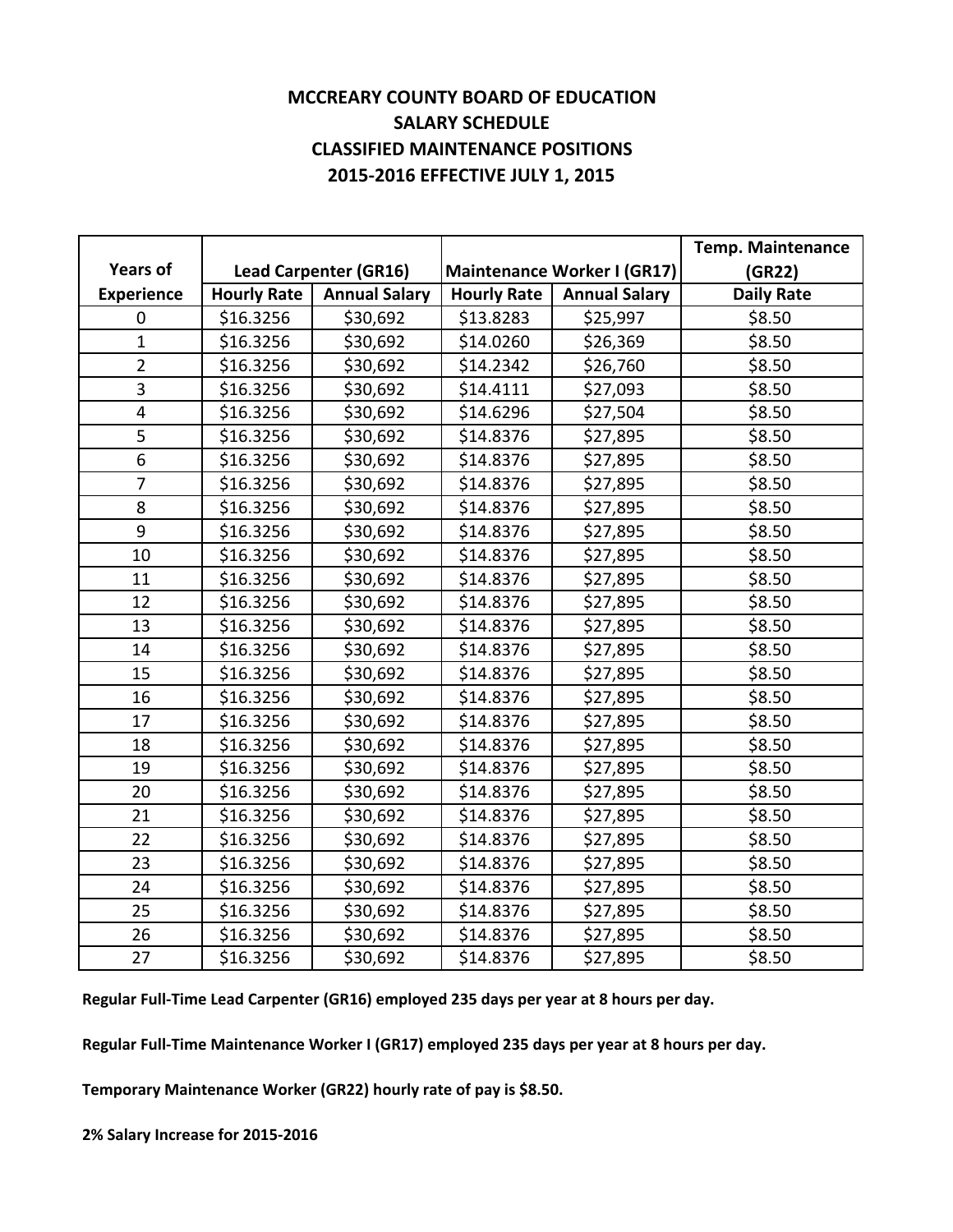#### **MCCREARY COUNTY BOARD OF EDUCATION SALARY SCHEDULE CLASSIFIED MECHANIC POSITIONS 2015‐2016 EFFECTIVE JULY 1, 2015**

| <b>Years of</b>         |                    | <b>Head Mechanic (GR12)</b> |                    | <b>Mechanic II (GR13)</b> |  |  |
|-------------------------|--------------------|-----------------------------|--------------------|---------------------------|--|--|
| <b>Experience</b>       | <b>Hourly Rate</b> | <b>Annual Salary</b>        | <b>Hourly Rate</b> | <b>Annual Salary</b>      |  |  |
| 0                       | 14.6192            | \$27,484                    | \$13.8283          | \$26,550                  |  |  |
| $\mathbf{1}$            | 15.8677            | \$29,831                    | \$14.0260          | \$26,930                  |  |  |
| $\overline{2}$          | 16.4505            | \$30,927                    | \$14.2342          | \$27,330                  |  |  |
| 3                       | 16.9811            | \$31,924                    | \$14.4111          | \$27,669                  |  |  |
| $\overline{\mathbf{4}}$ | 17.5430            | \$32,981                    | \$14.6296          | \$28,089                  |  |  |
| 5                       | 18.0736            | \$33,978                    | \$14.8376          | \$28,488                  |  |  |
| 6                       | 18.0736            | \$33,978                    | \$14.8376          | \$28,488                  |  |  |
| $\overline{7}$          | 18.0736            | \$33,978                    | \$14.8376          | \$28,488                  |  |  |
| 8                       | 18.0736            | \$33,978                    | \$14.8376          | \$28,488                  |  |  |
| 9                       | 18.0736            | \$33,978                    | \$14.8376          | \$28,488                  |  |  |
| 10                      | 18.0736            | \$33,978                    | \$14.8376          | \$28,488                  |  |  |
| 11                      | 18.0736            | \$33,978                    | \$14.8376          | \$28,488                  |  |  |
| 12                      | 18.0736            | \$33,978                    | \$14.8376          | \$28,488                  |  |  |
| 13                      | 18.0736            | \$33,978                    | \$14.8376          | \$28,488                  |  |  |
| 14                      | 18.0736            | \$33,978                    | \$14.8376          | \$28,488                  |  |  |
| 15                      | 18.0736            | \$33,978                    | \$14.8376          | \$28,488                  |  |  |
| 16                      | 18.0736            | \$33,978                    | \$14.8376          | \$28,488                  |  |  |
| 17                      | 18.0736            | \$33,978                    | \$14.8376          | \$28,488                  |  |  |
| 18                      | 18.0736            | \$33,978                    | \$14.8376          | \$28,488                  |  |  |
| 19                      | 18.0736            | \$33,978                    | \$14.8376          | \$28,488                  |  |  |
| 20                      | 18.0736            | \$33,978                    | \$14.8376          | \$28,488                  |  |  |
| 21                      | 18.0736            | \$33,978                    | \$14.8376          | \$28,488                  |  |  |
| 22                      | 18.0736            | \$33,978                    | \$14.8376          | \$28,488                  |  |  |
| 23                      | 18.0736            | \$33,978                    | \$14.8376          | \$28,488                  |  |  |
| 24                      | 18.0736            | \$33,978                    | \$14.8376          | \$28,488                  |  |  |
| 25                      | 18.0736            | \$33,978                    | \$14.8376          | \$28,488                  |  |  |
| 26                      | 18.0736            | \$33,978                    | \$14.8376          | \$28,488                  |  |  |
| 27                      | 18.0736            | \$33,978                    | \$14.8376          | \$28,488                  |  |  |

**Regular Full‐Time Head Mechanic (GR12) employed 235 days per year at 8 hours per day.**

**Regular Full‐Time Mechanic (GR13) employed 240 days per year at 8 hours per day.**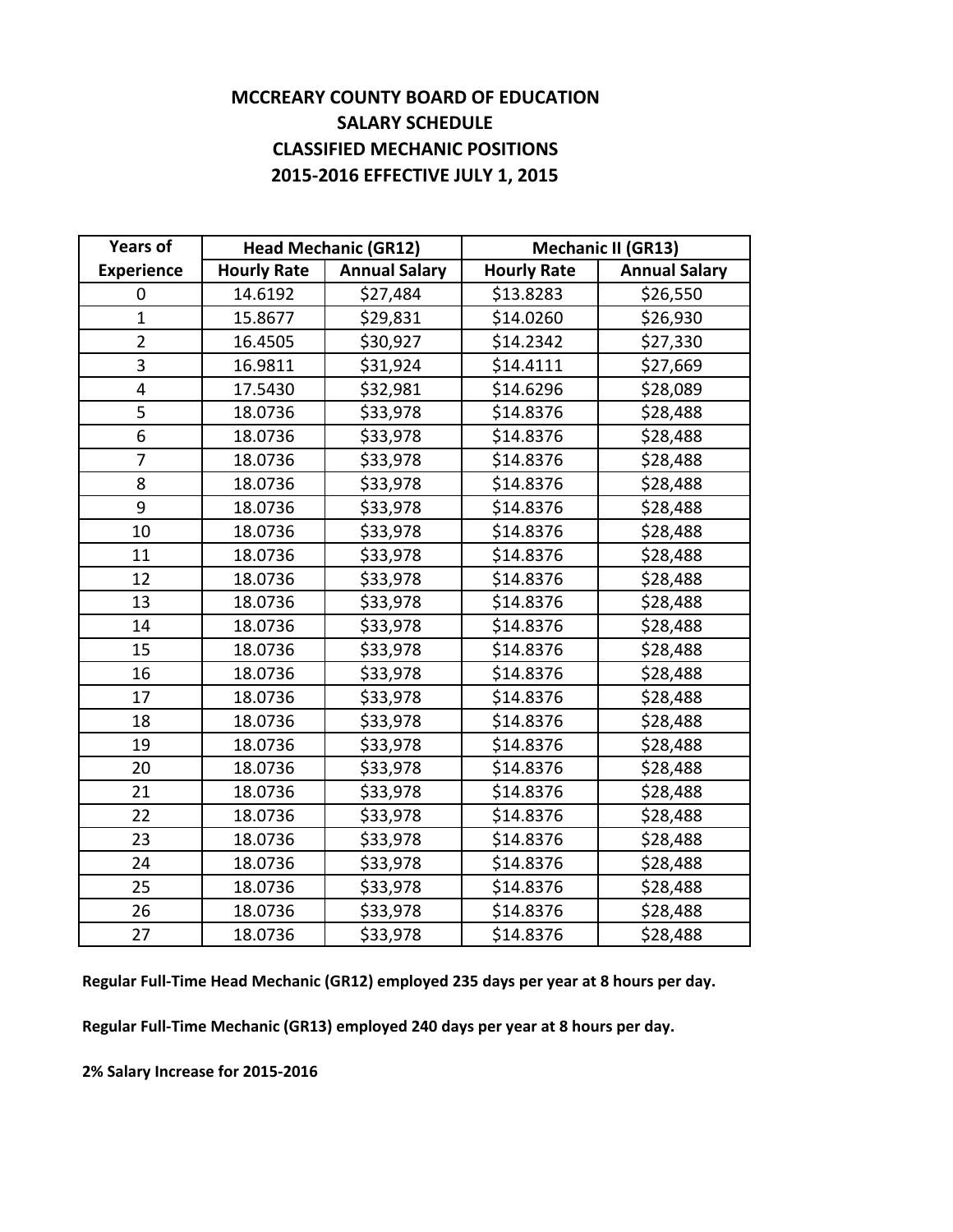#### **MCCREARY COUNTY BOARD OF EDUCATION SALARY SCHEDULE CLASSIFIED OCCUPATIONAL/MEDICAL TECH POSITIONS 2015‐2016 EFFECTIVE JULY 1, 2015**

| <b>Years of</b>   | <b>Occupational/Medical Tech (OTMT)</b> |                      |  |  |
|-------------------|-----------------------------------------|----------------------|--|--|
| <b>Experience</b> | <b>Hourly Rate</b>                      | <b>Annual Salary</b> |  |  |
| 0                 | \$40.3054                               | \$52,195             |  |  |
| $\overline{1}$    | \$40.3054                               | \$52,195             |  |  |
| $\overline{2}$    | \$40.3054                               | \$52,195             |  |  |
| 3                 | \$40.3054                               | \$52,195             |  |  |
| 4                 | \$40.3054                               | \$52,195             |  |  |
| 5                 | \$40.3054                               | \$52,195             |  |  |
| 6                 | \$40.3054                               | \$52,195             |  |  |
| 7                 | \$40.3054                               | \$52,195             |  |  |
| 8                 | \$40.3054                               | \$52,195             |  |  |
| 9                 | \$40.3054                               | \$52,195             |  |  |
| 10                | \$40.3054                               | \$52,195             |  |  |
| 11                | \$40.3054                               | \$52,195             |  |  |
| 12                | \$40.3054                               | \$52,195             |  |  |
| 13                | \$40.3054                               | \$52,195             |  |  |
| 14                | \$40.3054                               | \$52,195             |  |  |
| 15                | \$40.3054                               | \$52,195             |  |  |
| 16                | \$40.3054                               | \$52,195             |  |  |
| 17                | \$40.3054                               | \$52,195             |  |  |
| 18                | \$40.3054                               | \$52,195             |  |  |
| 19                | \$40.3054                               | \$52,195             |  |  |
| 20                | \$40.3054                               | \$52,195             |  |  |
| 21                | \$40.3054                               | \$52,195             |  |  |
| 22                | \$40.3054                               | \$52,195             |  |  |
| 23                | \$40.3054                               | \$52,195             |  |  |
| 24                | \$40.3054                               | \$52,195             |  |  |
| 25                | \$40.3054                               | \$52,195             |  |  |
| 26                | \$40.3054                               | \$52,195             |  |  |
| 27                | \$40.3054                               | \$52,195             |  |  |

**Regular Full‐Time Occupational/Medical Tech employed 185 days per year at 7 hrs per day.**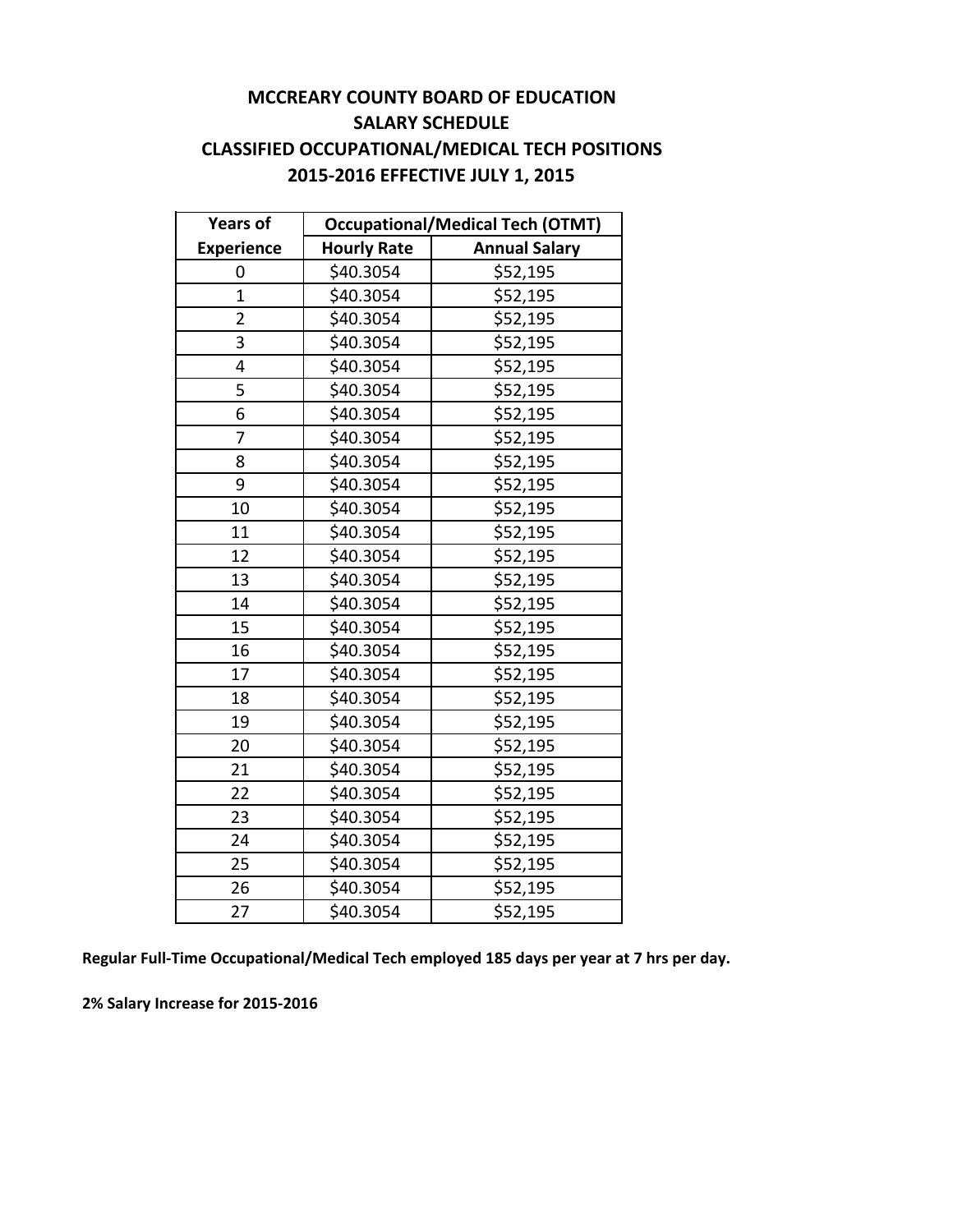#### **MCCREARY COUNTY BOARD OF EDUCATION SALARY SCHEDULE CLASSIFIED PARENT INVOLVEMENT COORDINATOR POSITIONS 2015‐2016 EFFECTIVE JULY 1, 2015**

| <b>Years of</b>   | Part Involvement Coordinator (L82A)       |          |  |  |
|-------------------|-------------------------------------------|----------|--|--|
| <b>Experience</b> | <b>Annual Salary</b><br><b>Daily Rate</b> |          |  |  |
| 0                 | \$98.2931                                 | \$18,381 |  |  |
| $\mathbf{1}$      | \$98.2931                                 | \$18,381 |  |  |
| $\overline{2}$    | \$98.2931                                 | \$18,381 |  |  |
| 3                 | \$98.2931                                 | \$18,381 |  |  |
| 4                 | \$98.2931                                 | \$18,381 |  |  |
| 5                 | \$98.2931                                 | \$18,381 |  |  |
| 6                 | \$98.2931                                 | \$18,381 |  |  |
| 7                 | \$98.2931                                 | \$18,381 |  |  |
| 8                 | \$98.2931                                 | \$18,381 |  |  |
| 9                 | \$98.2931                                 | \$18,381 |  |  |
| 10                | \$98.2931                                 | \$18,381 |  |  |
| 11                | \$98.2931                                 | \$18,381 |  |  |
| 12                | \$98.2931                                 | \$18,381 |  |  |
| 13                | \$98.2931                                 | \$18,381 |  |  |
| 14                | \$98.2931                                 | \$18,381 |  |  |
| 15                | \$98.2931                                 | \$18,381 |  |  |
| 16                | \$98.2931                                 | \$18,381 |  |  |
| 17                | \$98.2931                                 | \$18,381 |  |  |
| 18                | \$98.2931                                 | \$18,381 |  |  |
| 19                | \$98.2931                                 | \$18,381 |  |  |
| 20                | \$98.2931                                 | \$18,381 |  |  |
| 21                | \$98.2931                                 | \$18,381 |  |  |
| 22                | \$98.2931                                 | \$18,381 |  |  |
| 23                | \$98.2931                                 | \$18,381 |  |  |
| 24                | \$98.2931                                 | \$18,381 |  |  |
| 25                | \$98.2931                                 | \$18,381 |  |  |
| 26                | \$98.2931                                 | \$18,381 |  |  |
| 27                | \$98.2931                                 | \$18,381 |  |  |

**Regular Full‐Time Parent Involvement Coordinator (L82A) employed 187 days per year.**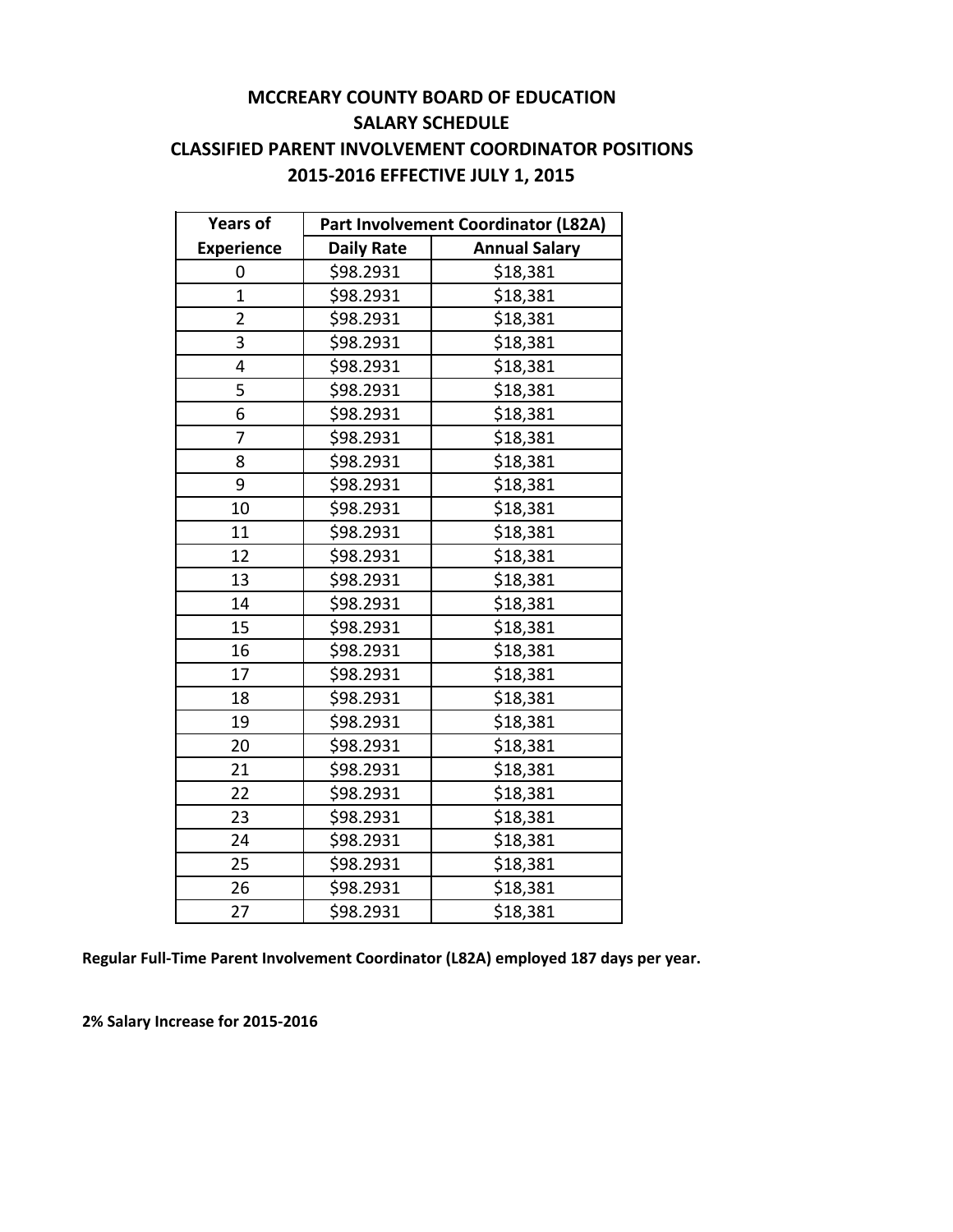#### **MCCREARY COUNTY BOARD OF EDUCATION SALARY SCHEDULE CLASSIFIED PRESCHOOL PROGRAM ASSISTANT POSITIONS 2015‐2016 EFFECTIVE JULY 1, 2015**

|                            | <b>Program Assistant (GR10)</b> |                      |  |  |
|----------------------------|---------------------------------|----------------------|--|--|
| <b>Years of Experience</b> | <b>Hourly Rate</b>              | <b>Annual Salary</b> |  |  |
| 0                          | \$11.0399                       | \$15,456             |  |  |
| 1                          | \$11.5913                       | \$16,228             |  |  |
| $\overline{2}$             | \$12.1428                       | \$17,000             |  |  |
| 3                          | \$12.6942                       | \$17,772             |  |  |
| 4                          | \$13.2457                       | \$18,544             |  |  |
| 5                          | \$13.8075                       | \$19,331             |  |  |
| 6                          | \$14.3486                       | \$20,088             |  |  |
| 7                          | \$15.1290                       | \$21,181             |  |  |
| 8                          | \$15.1290                       | \$21,181             |  |  |
| 9                          | \$15.1290                       | \$21,181             |  |  |
| 10                         | \$16.9915                       | \$23,788             |  |  |
| 11                         | \$16.9915                       | \$23,788             |  |  |
| 12                         | \$16.9915                       | \$23,788             |  |  |
| 13                         | \$16.9915                       | \$23,788             |  |  |
| 14                         | \$16.9915                       | \$23,788             |  |  |
| 15                         | \$16.9915                       | \$23,788             |  |  |
| 16                         | \$16.9915                       | \$23,788             |  |  |
| 17                         | \$16.9915                       | \$23,788             |  |  |
| 18                         | \$16.9915                       | \$23,788             |  |  |
| 19                         | \$16.9915                       | \$23,788             |  |  |
| 20                         | \$16.9915                       | \$23,788             |  |  |
| 21                         | \$16.9915                       | \$23,788             |  |  |
| 22                         | \$16.9915                       | \$23,788             |  |  |
| 23                         | \$16.9915                       | \$23,788             |  |  |
| 24                         | \$16.9915                       | \$23,788             |  |  |
| 25                         | \$16.9915                       | \$23,788             |  |  |
| 26                         | \$16.9915                       | \$23,788             |  |  |
| 27                         | \$16.9915                       | \$23,788             |  |  |

**Regular Full‐Time Preschool Program Assistant (GR10) employed 200 days per year**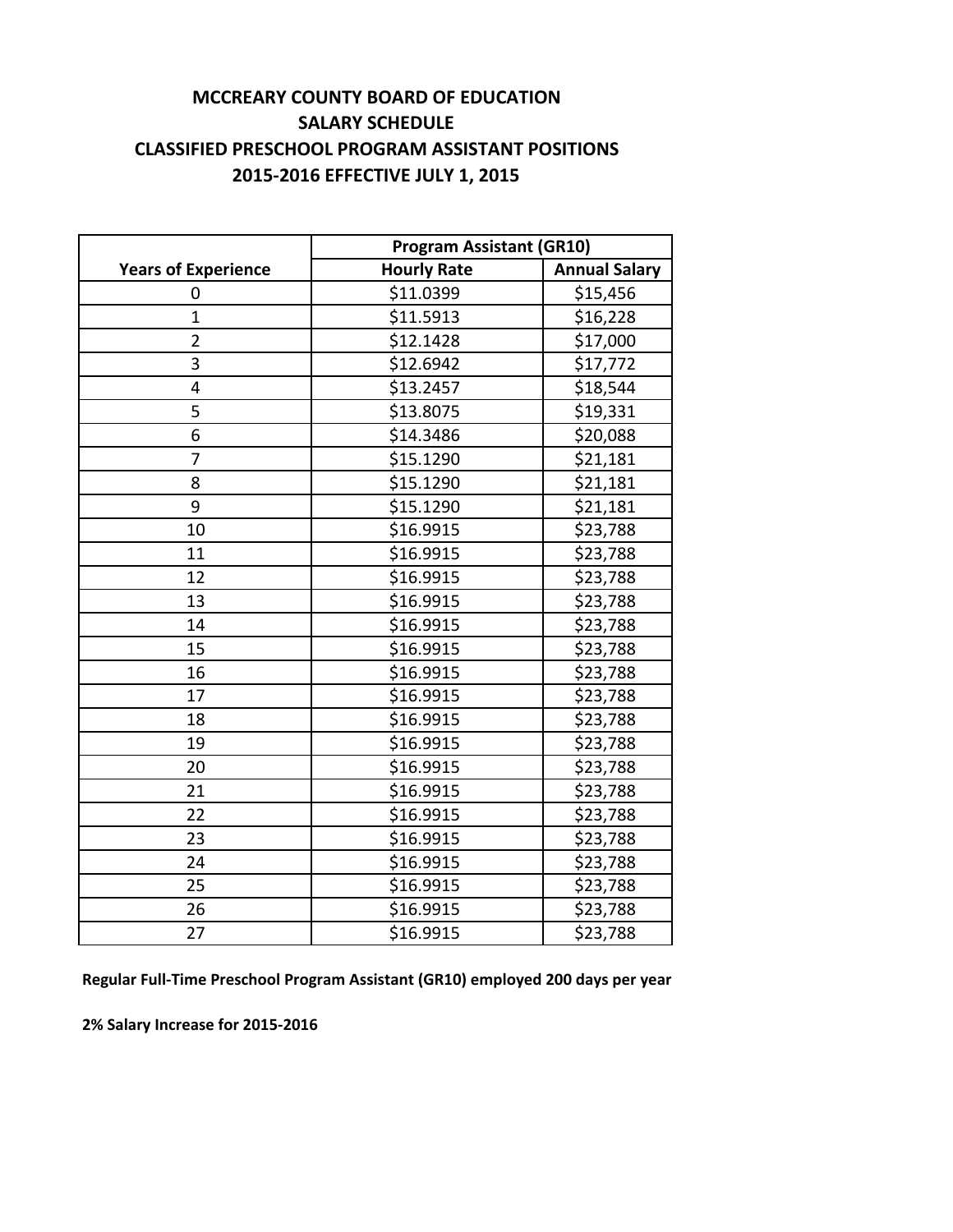#### **MCCREARY COUNTY BOARD OF EDUCATION SALARY SCHEDULE SAVE THE CHILDREN GRANT POSITIONS 2015‐2016 EFFECTIVE JULY 1, 2015**

|                                    | Project       |                                              | <b>STC Grant</b> |         | <b>General Fund</b> |
|------------------------------------|---------------|----------------------------------------------|------------------|---------|---------------------|
| <b>POSITION</b>                    | <b>Number</b> | <b>Contract Days/Contract Hrs/Daily Rate</b> | Amount           |         | Match               |
|                                    |               |                                              |                  |         |                     |
| <b>PINE KNOT PRIMARY</b>           |               |                                              |                  |         |                     |
| <b>Site Director</b>               | 19SBL         |                                              | \$<br>1,000      |         |                     |
|                                    | 19SBA         |                                              | \$<br>750        |         |                     |
|                                    | 19SBC         |                                              | \$<br>750        |         |                     |
|                                    | 19SBE         |                                              | \$<br>750        |         |                     |
|                                    | 19SBS         |                                              | \$<br>750        |         |                     |
|                                    |               |                                              |                  |         |                     |
| Literacy Coordinator (GR42)*       | 19SBL         | 180 days/6 hours per day/\$18.2784 per hr    | \$<br>17,978     | $\zeta$ | 1,762               |
|                                    | 19SBA         | 180 days/2 hours per day/\$18.2784 per hr    | \$<br>4,818      | \$      | 1,762               |
|                                    |               |                                              |                  |         |                     |
| In School/Afterschool Tutor (GR41) | 19SBL         | 160 days/6 hours per day/\$10.9344 per hr    | \$<br>10,497     |         |                     |
|                                    | 19SBA         | 110 days/2 hours per day/\$10.9344 per hr    | \$<br>2,406      |         |                     |
|                                    |               |                                              |                  |         |                     |
| <b>NUPA Coordinator (CC02)</b>     | 19SBC         | 110 days/3 hours per day/\$13.6578 per hr    | \$<br>4,507      |         |                     |
|                                    |               |                                              |                  |         |                     |
| <b>ESSS Coordinator (GR43)</b>     | 19SBE         | 240 days/8 hours per day/\$11.5584 per hr    | \$<br>19,945     | \$      | 2,247               |
|                                    |               |                                              |                  |         |                     |
| Sponsorship Liason                 | 19SBS         | 50 weeks/8 hours a week/\$10.9344 per hr     | \$<br>4,376      |         |                     |
|                                    |               |                                              |                  |         |                     |
| PINE KNOT INTERMEDIATE             |               |                                              |                  |         |                     |
| <b>Site Director</b>               | 19SBL         |                                              |                  | \$      | 750                 |
|                                    | 19SBS         |                                              | \$<br>250        |         |                     |
|                                    |               |                                              |                  |         |                     |
| In-school Tutor (GR41)             | 19SBL         | 181 days/6 hours per week/\$10.94 per hr     | \$<br>10,263     | $\zeta$ | 1,612               |
|                                    |               |                                              |                  |         |                     |
| Sponsorship Liason                 | 19SBS         | 42 weeks/2.5 hours a week/\$10.93 per hr     | \$<br>1,148      |         |                     |

**\*Literacy Coordinator at Pine Knot Primary School will service both Save the Children locations.**

Save the Children salary schedule is contingent upon award of Save the Children grant for FY2015-2016.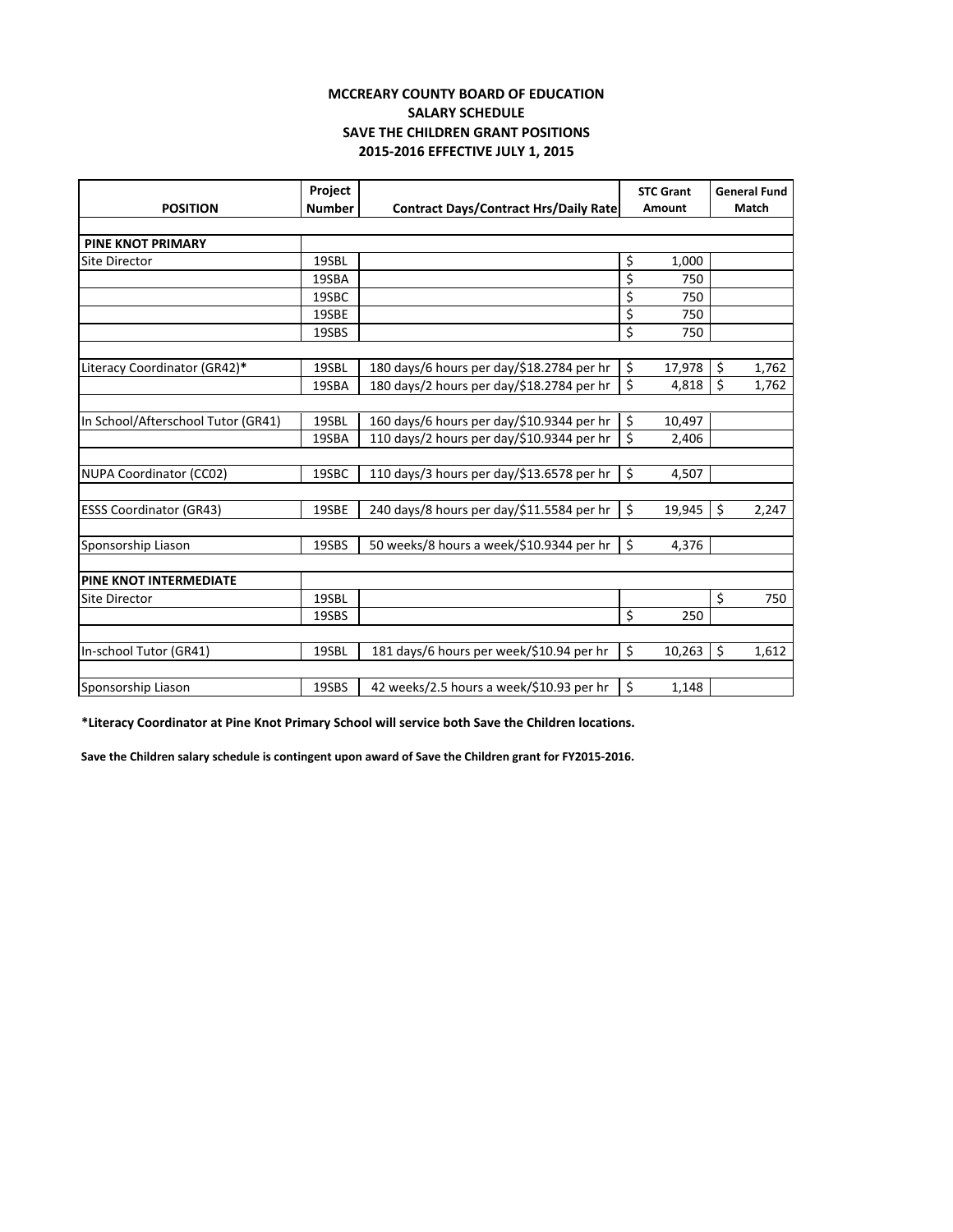#### **MCCREARY COUNTY BOARD OF EDUCATION SALARY SCHEDULE CLASSIFIED SECRETARY POSITIONS 2015‐2016 EFFECTIVE JULY 1, 2015**

| <b>Years of</b>   |                    | <b>Elementary &amp; Middle (GR4)</b> | <b>High School (GR8)</b> |                      | <b>Site Base Secretary (GR7)</b> |
|-------------------|--------------------|--------------------------------------|--------------------------|----------------------|----------------------------------|
| <b>Experience</b> | <b>Hourly Rate</b> | <b>Annual Salary</b>                 | <b>Hourly Rate</b>       | <b>Annual Salary</b> | <b>Hourly Rate</b>               |
| $\mathbf 0$       | \$11.9555          | \$15,542                             | \$12.9335                | \$18,107             | \$10.10                          |
| $\mathbf{1}$      | \$12.1116          | \$15,745                             | \$13.0897                | \$18,326             | \$10.10                          |
| $\overline{2}$    | \$12.2676          | \$15,948                             | \$13.2769                | \$18,588             | \$10.10                          |
| 3                 | \$12.4029          | \$16,124                             | \$13.4538                | \$18,835             | \$10.10                          |
| 4                 | \$12.4029          | \$16,124                             | \$13.6307                | \$19,083             | \$10.10                          |
| 5                 | \$12.4029          | \$16,124                             | \$13.8075                | \$19,331             | \$10.10                          |
| 6                 | \$12.4029          | \$16,124                             | \$13.8075                | \$19,331             | \$10.10                          |
| $\overline{7}$    | \$12.4029          | \$16,124                             | \$13.8075                | \$19,331             | \$10.10                          |
| 8                 | \$12.4029          | \$16,124                             | \$13.8075                | \$19,331             | \$10.10                          |
| 9                 | \$12.4029          | \$16,124                             | \$13.8075                | \$19,331             | \$10.10                          |
| 10                | \$12.4029          | \$16,124                             | \$13.8075                | \$19,331             | \$10.10                          |
| 11                | \$12.4029          | \$16,124                             | \$13.8075                | \$19,331             | \$10.10                          |
| 12                | \$12.4029          | \$16,124                             | \$13.8075                | \$19,331             | \$10.10                          |
| 13                | \$12.4029          | \$16,124                             | \$13.8075                | \$19,331             | \$10.10                          |
| 14                | \$12.4029          | \$16,124                             | \$13.8075                | \$19,331             | \$10.10                          |
| 15                | \$12.4029          | \$16,124                             | \$13.8075                | \$19,331             | \$10.10                          |
| 16                | \$12.4029          | \$16,124                             | \$13.8075                | \$19,331             | \$10.10                          |
| 17                | \$12.4029          | \$16,124                             | \$13.8075                | \$19,331             | \$10.10                          |
| 18                | \$12.4029          | \$16,124                             | \$13.8075                | \$19,331             | \$10.10                          |
| 19                | \$12.4029          | \$16,124                             | \$13.8075                | \$19,331             | \$10.10                          |
| 20                | \$12.4029          | \$16,124                             | \$13.8075                | \$19,331             | \$10.10                          |
| 21                | \$12.4029          | \$16,124                             | \$13.8075                | \$19,331             | \$10.10                          |
| 22                | \$12.4029          | \$16,124                             | \$13.8075                | \$19,331             | \$10.10                          |
| 23                | \$12.4029          | \$16,124                             | \$13.8075                | \$19,331             | \$10.10                          |
| 24                | \$12.4029          | \$16,124                             | \$13.8075                | \$19,331             | \$10.10                          |
| 25                | \$12.4029          | \$16,124                             | \$13.8075                | \$19,331             | \$10.10                          |
| 26                | \$12.4029          | \$16,124                             | \$13.8075                | \$19,331             | \$10.10                          |
| 27                | \$12.4029          | \$16,124                             | \$13.8075                | \$19,331             | \$10.10                          |

Regular Full-Time Elementary and Middle School Secretary (GR4) employed 200 days per year at 6.5 hours per day.

**Regular Full‐Time High School Secretary (GR8) employed 200 days per year at 7 hours per day.**

**Site Base Secretary (GR7) hourly rate of pay is \$10.10.**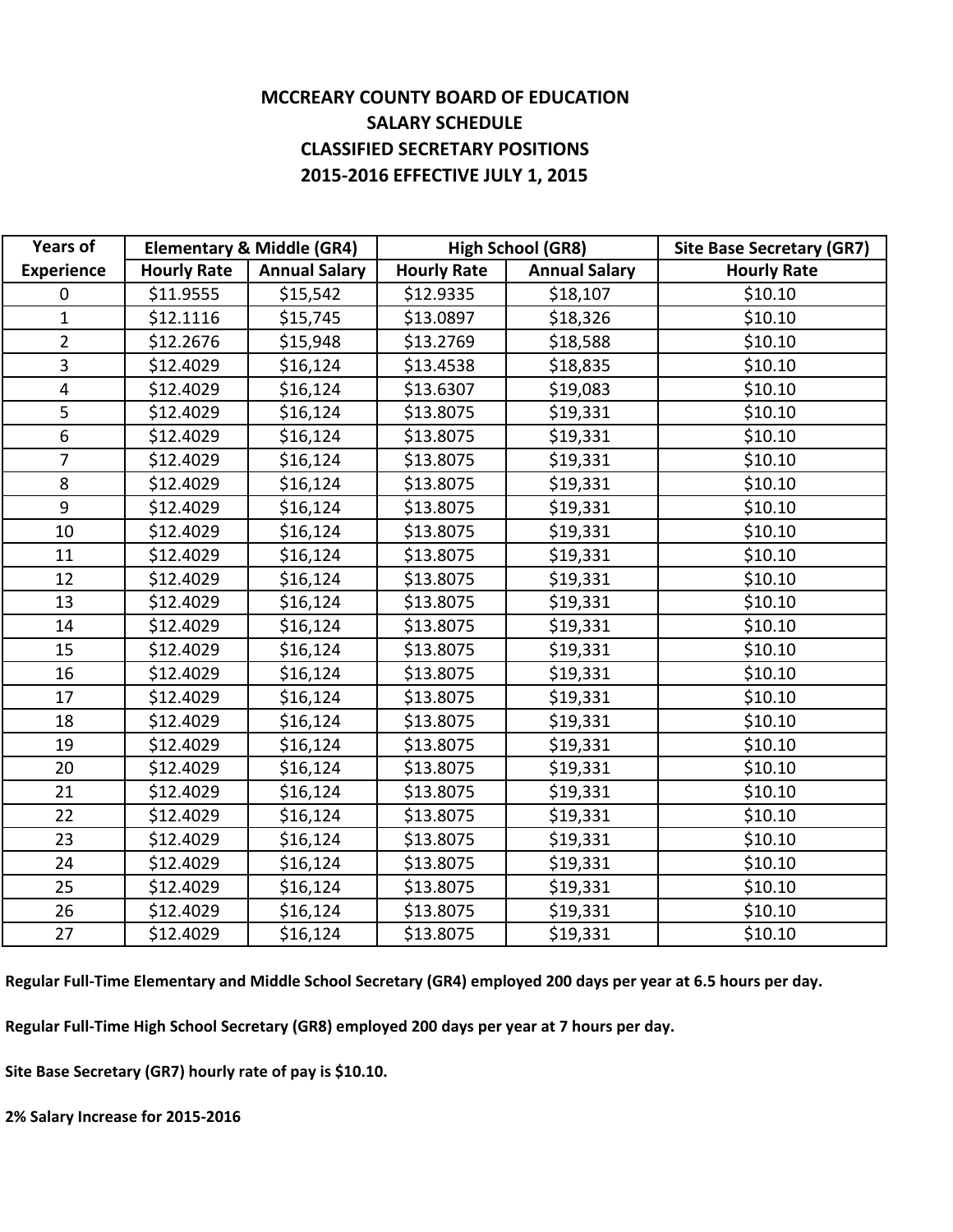#### **MCCREARY COUNTY BOARD OF EDUCATION SALARY SCHEDULE CLASSIFIED SECRETARY TO SUPERINTENDENT/PERSONNEL SPECIALIST POSITIONS 2015‐2016 EFFECTIVE JULY 1, 2015**

|                   | Secretary to             |                      |  |  |
|-------------------|--------------------------|----------------------|--|--|
|                   | Superintendent/Personnel |                      |  |  |
| <b>Years of</b>   |                          | <b>Specialist</b>    |  |  |
| <b>Experience</b> | <b>Hourly</b>            | <b>Annual Salary</b> |  |  |
| 0                 | \$13.9181                | \$22,895             |  |  |
| $\overline{1}$    | \$13.9181                | \$22,895             |  |  |
| $\overline{2}$    | \$13.9181                | \$22,895             |  |  |
| 3                 | \$14.9689                | \$24,624             |  |  |
| 4                 | \$14.9689                | \$24,624             |  |  |
| 5                 | \$14.9689                | \$24,624             |  |  |
| 6                 | \$15.5046                | \$25,505             |  |  |
| 7                 | \$15.5046                | \$25,505             |  |  |
| 8                 | \$15.5046                | \$25,505             |  |  |
| 9                 | \$15.5046                | \$25,505             |  |  |
| 10                | \$15.5046                | \$25,505             |  |  |
| 11                | \$17.8123                | \$29,301             |  |  |
| 12                | \$17.8123                | \$29,301             |  |  |
| 13                | \$17.8123                | \$29,301             |  |  |
| 14                | \$17.8123                | \$29,301             |  |  |
| 15                | \$18.8013                | \$30,928             |  |  |
| 16                | \$18.8013<br>\$30,928    |                      |  |  |
| 17                | \$20.5217                | \$33,758             |  |  |
| 18                | \$20.5217                | \$33,758             |  |  |
| 19                | \$20.5217                | \$33,758             |  |  |
| 20                | \$20.6041                | \$33,894             |  |  |
| 21                | \$20.6041                | \$33,894             |  |  |
| 22                | \$20.6041                | \$33,894             |  |  |
| 23                | \$20.6041                | \$33,894             |  |  |
| 24                | \$20.6041                | \$33,894             |  |  |
| 25                | \$20.6041                | \$33,894             |  |  |
| 26                | \$20.6041                | \$33,894             |  |  |
| 27                | \$20.6041                | \$33,894             |  |  |

**Regular Full‐time Secretary to Superintendent/Personnel Specialist employed 235 days at 7 hours per day.**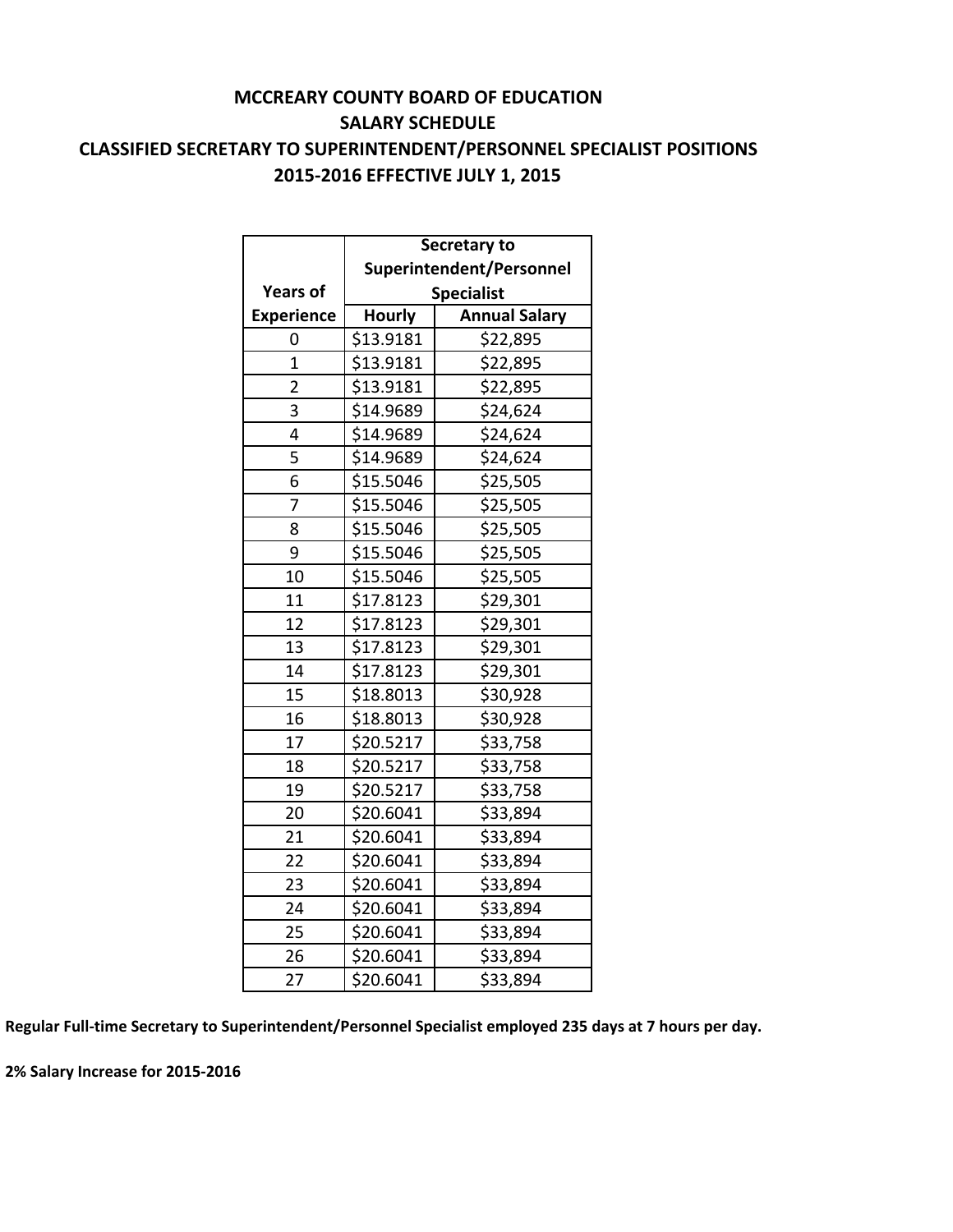#### **MCCREARY COUNTY BOARD OF EDUCATION SALARY SCHEDULE CLASSIFIED SCHOOL NURSE POSITION 2015‐2016 EFFECTIVE JULY 1, 2015**

| <b>Years of</b>   | <b>Hourly</b> | Annual        |
|-------------------|---------------|---------------|
| <b>Experience</b> | Rate          | <b>Salary</b> |
| 0                 | 22.04         | 32,619        |
| $\overline{1}$    | 22.34         | 33,063        |
| 2                 | 22.34         | 33,063        |
| 3                 | 22.34         | 33,063        |
| 4                 | 22.34         | 33,063        |
| 5                 | 22.84         | 33,803        |
| 6                 | 22.84         | 33,803        |
| 7                 | 22.84         | 33,803        |
| 8                 | 22.84         | 33,803        |
| 9                 | 22.84         | 33,803        |
| 10                | 23.34         | 34,543        |
| 11                | 23.34         | 34,543        |
| 12                | 23.34         | 34,543        |
| 13                | 23.34         | 34,543        |
| 14                | 23.34         | 34,543        |
| 15                | 23.84         | 35,283        |
| 16                | 23.84         | 35,283        |
| 17                | 23.84         | 35,283        |
| 18                | 23.84         | 35,283        |
| 19                | 23.84         | 35,283        |
| 20                | 24.39         | 36,097        |
| 21                | 24.39         | 36,097        |
| 22                | 24.39         | 36,097        |
| 23                | 24.39         | 36,097        |
| 24                | 24.39         | 36,097        |
| 25                | 24.94         | 36,911        |
| 26                | 24.94         | 36,911        |
| 27                | 24.94         | 36,911        |

Regular Full-Time School Nurse employeed 185 days per year at 8 hours per day (1,480 hours per year).

**District Health Coordinator/Head Nurse will receive an annual stipend of \$500**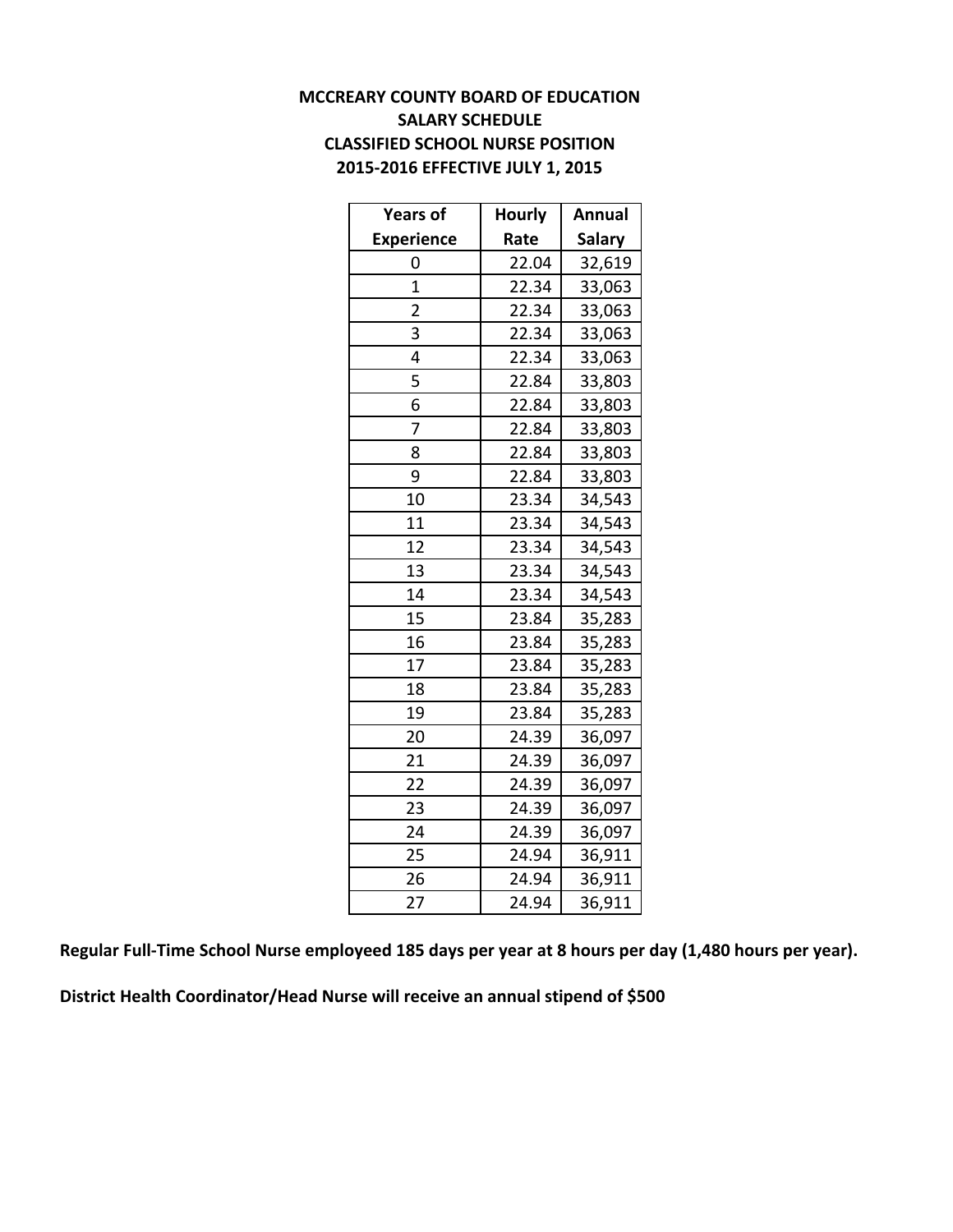#### **MCCREARY COUNTY BOARD OF EDUCATION SALARY SCHEDULE CLASSIFIED SRO POSITION 2015‐2016 EFFECTIVE JULY 1, 2015**

| <b>Years of</b>   | <b>SRO (L91A)</b>  |                      | <b>SRO2 (L91B)</b> |                      |
|-------------------|--------------------|----------------------|--------------------|----------------------|
| <b>Experience</b> | <b>Hourly Rate</b> | <b>Annual Salary</b> | <b>Hourly Rate</b> | <b>Annual Salary</b> |
| 0                 | 17.4020            | \$25,755             | \$17.4020          | \$25,755             |
| $\mathbf{1}$      | 18.2722            | \$27,043             | \$18.2722          | \$27,043             |
| $\overline{2}$    | 18.4549            | \$27,313             | \$18.4549          | \$27,313             |
| 3                 | 18.6395            | \$27,586             | \$18.6395          | \$27,586             |
| 4                 | 18.8258            | \$27,862             | \$18.6395          | \$27,586             |
| 5                 | 18.8258            | \$27,862             | \$18.6395          | \$27,586             |
| $\overline{6}$    | 18.8258            | \$27,862             | \$18.6395          | \$27,586             |
| $\overline{7}$    | 18.8258            | \$27,862             | \$18.6395          | \$27,586             |
| 8                 | 18.8258            | \$27,862             | \$18.6395          | \$27,586             |
| 9                 | 18.8258            | \$27,862             | \$18.6395          | \$27,586             |
| 10                | 18.8258            | \$27,862             | \$18.6395          | \$27,586             |
| 11                | 18.8258            | \$27,862             | \$18.6395          | \$27,586             |
| 12                | 18.8258            | \$27,862             | \$18.6395          | \$27,586             |
| 13                | 18.8258            | \$27,862             | \$18.6395          | \$27,586             |
| 14                | 18.8258            | \$27,862             | \$18.6395          | \$27,586             |
| 15                | 18.8258            | \$27,862             | \$18.6395          | \$27,586             |
| 16                | 18.8258            | \$27,862             | \$18.6395          | \$27,586             |
| 17                | 18.8258            | \$27,862             | \$18.6395          | \$27,586             |
| 18                | 18.8258            | \$27,862             | \$18.6395          | \$27,586             |
| 19                | 18.8258            | \$27,862             | \$18.6395          | \$27,586             |
| 20                | 18.8258            | \$27,862             | \$18.6395          | \$27,586             |
| 21                | 18.8258            | \$27,862             | \$18.6395          | \$27,586             |
| 22                | 18.8258            | \$27,862             | \$18.6395          | \$27,586             |
| 23                | 18.8258            | \$27,862             | \$18.6395          | \$27,586             |
| 24                | 18.8258            | \$27,862             | \$18.6395          | \$27,586             |
| 25                | 18.8258            | \$27,862             | \$18.6395          | \$27,586             |
| 26                | 18.8258            | \$27,862             | \$18.6395          | \$27,586             |
| 27                | 18.8258            | \$27,862             | \$18.6395          | \$27,586             |

**Regular Full‐Time SRO (L91A) employed 185 days per year at 8 hours per day.**

**Regular Full‐Time SRO (L91B) employed 185 days per year at 8 hours per day.**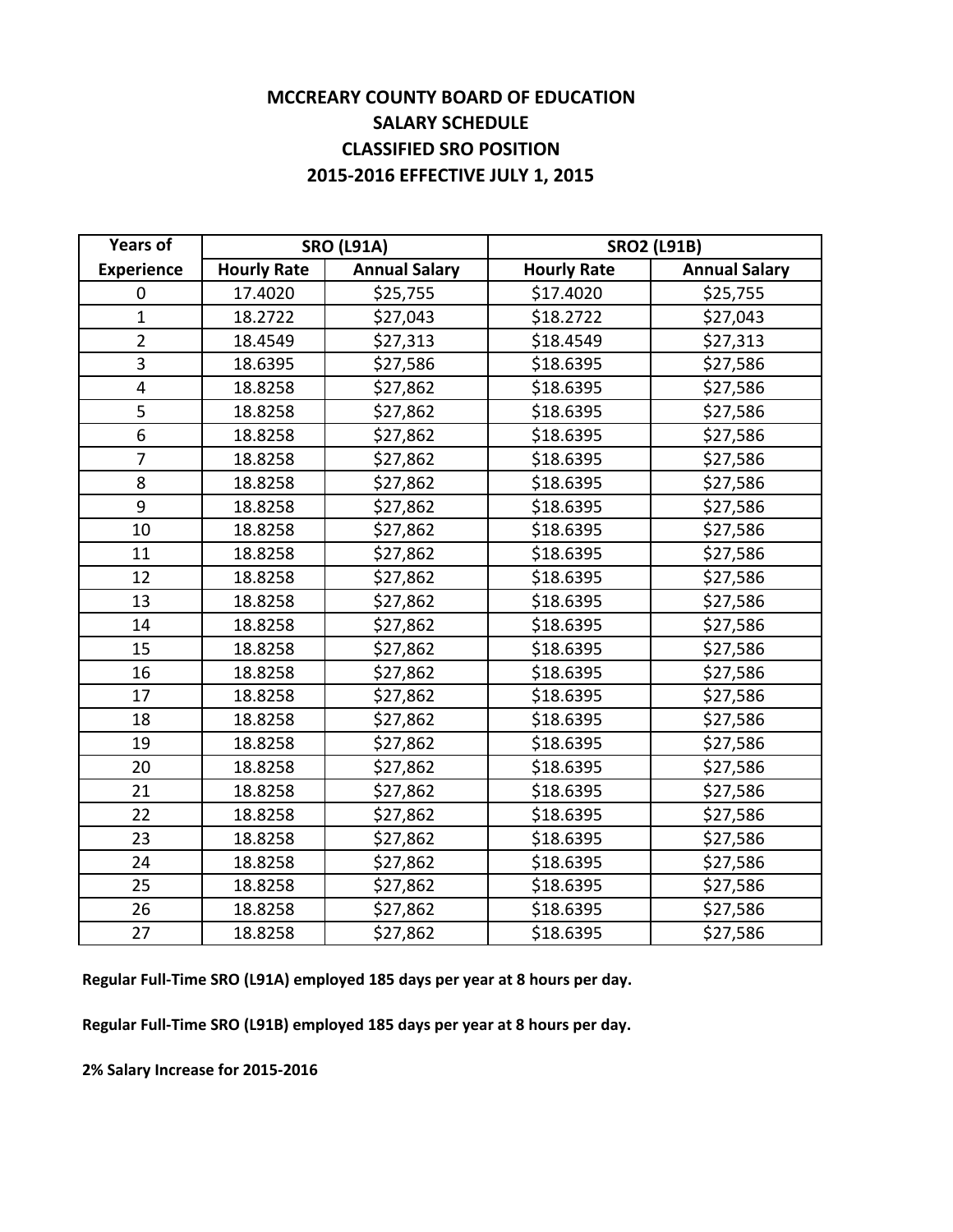#### **MCCREARY COUNTY BOARD OF EDUCATION SALARY SCHEDULE CLASSIFIED STUDENT DATA SPECIALIST POSITIONS 2015‐2016 EFFECTIVE JULY 1, 2015**

| <b>Years of</b>   |                                            | <b>Student Data Specialist (GR10)</b> |  |  |  |
|-------------------|--------------------------------------------|---------------------------------------|--|--|--|
| <b>Experience</b> | <b>Annual Salary</b><br><b>Hourly Rate</b> |                                       |  |  |  |
| 0                 | \$11.0399                                  | \$17,001                              |  |  |  |
| $\overline{1}$    | \$11.5913                                  | \$17,851                              |  |  |  |
| $\overline{2}$    | \$12.1428                                  | \$18,700                              |  |  |  |
| 3                 | \$12.6942                                  | \$19,549                              |  |  |  |
| 4                 | \$13.2457                                  | \$20,398                              |  |  |  |
| 5                 | \$13.8075                                  | \$21,264                              |  |  |  |
| 6                 | \$14.3486                                  | \$22,097                              |  |  |  |
| 7                 | \$15.1290                                  | \$23,299                              |  |  |  |
| 8                 | \$15.1290                                  | \$23,299                              |  |  |  |
| 9                 | \$15.1290                                  | \$23,299                              |  |  |  |
| 10                | \$16.9915                                  | \$26,167                              |  |  |  |
| 11                | \$16.9915                                  | \$26,167                              |  |  |  |
| 12                | \$16.9915                                  | \$26,167                              |  |  |  |
| 13                | \$16.9915                                  | \$26,167                              |  |  |  |
| 14                | \$16.9915                                  | \$26,167                              |  |  |  |
| 15                | \$16.9915                                  | \$26,167                              |  |  |  |
| 16                | \$16.9915                                  | \$26,167                              |  |  |  |
| 17                | \$16.9915                                  | \$26,167                              |  |  |  |
| 18                | \$16.9915                                  | \$26,167                              |  |  |  |
| 19                | \$16.9915                                  | \$26,167                              |  |  |  |
| 20                | \$16.9915                                  | \$26,167                              |  |  |  |
| 21                | \$16.9915                                  | \$26,167                              |  |  |  |
| 22                | \$16.9915                                  | \$26,167                              |  |  |  |
| 23                | \$16.9915                                  | \$26,167                              |  |  |  |
| 24                | \$16.9915                                  | \$26,167                              |  |  |  |
| 25                | \$16.9915                                  | \$26,167                              |  |  |  |
| 26                | \$16.9915                                  | \$26,167                              |  |  |  |
| 27                | \$16.9915                                  | \$26,167                              |  |  |  |

**Regular Full‐time Student Data Specialist employed 220 days per year at 7 hours per day.**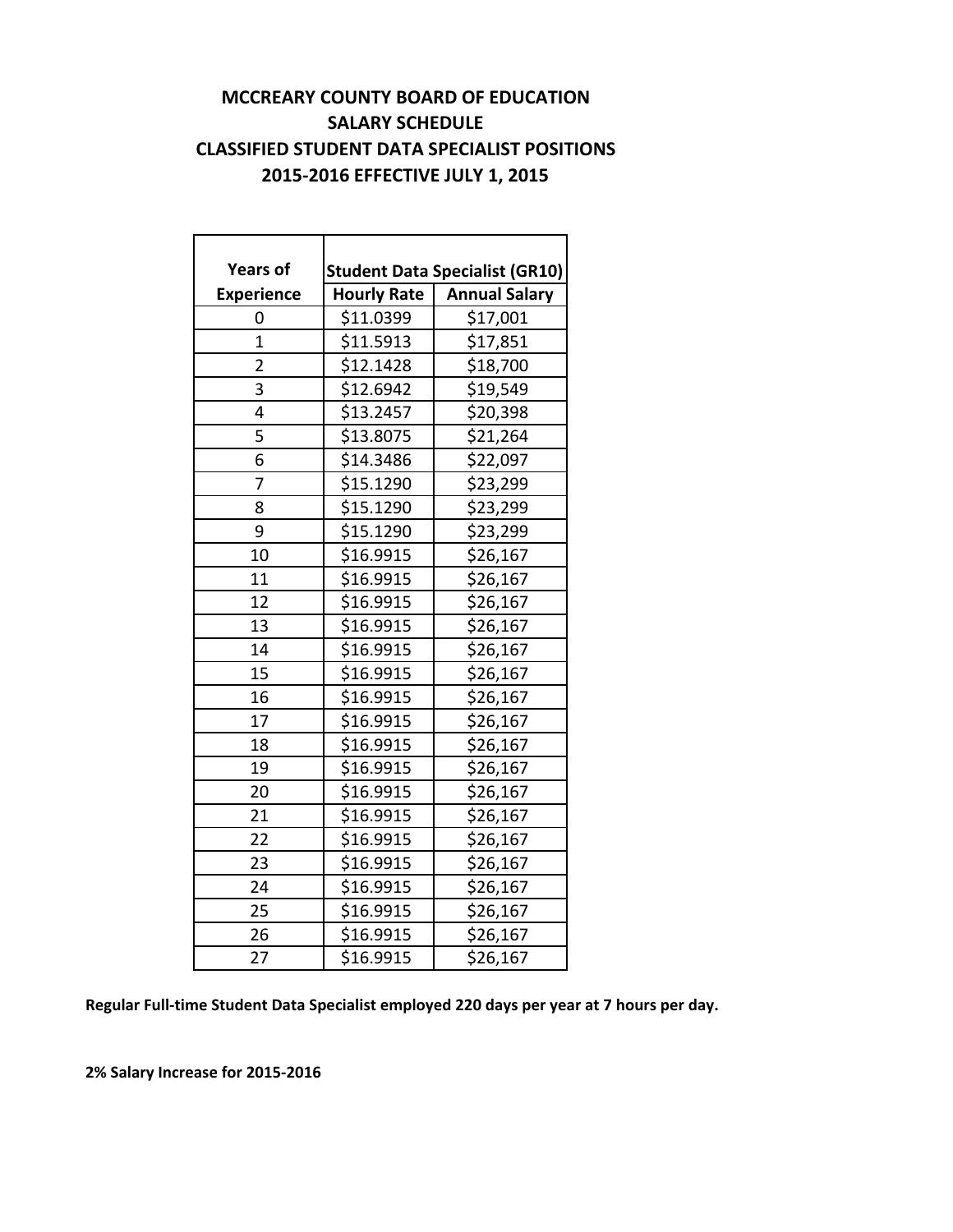#### **MCCREARY COUNTY BOARD OF EDUCATION SALARY SCHEDULE CLASSIFIED SYSTEM NETWORK ENGINEER POSITIONS 2015‐2016 EFFECTIVE JULY 1, 2015**

| <b>Years of</b>   | <b>System Network Engineer (L96A)</b> |                      |  |  |
|-------------------|---------------------------------------|----------------------|--|--|
| <b>Experience</b> | <b>Daily Rate</b>                     | <b>Annual Salary</b> |  |  |
| 0                 | 241.1109                              | \$56,661             |  |  |
| $\overline{1}$    | 241.1109                              | \$56,661             |  |  |
| $\overline{2}$    | 241.1109                              | \$56,661             |  |  |
| 3                 | 241.1109                              | \$56,661             |  |  |
| 4                 | 241.1109                              | \$56,661             |  |  |
| 5                 | 241.1109                              | \$56,661             |  |  |
| 6                 | 241.1109                              | \$56,661             |  |  |
| 7                 | 241.1109                              | \$56,661             |  |  |
| 8                 | 241.1109                              | \$56,661             |  |  |
| 9                 | 241.1109                              | \$56,661             |  |  |
| 10                | 241.1109                              | \$56,661             |  |  |
| 11                | 241.1109                              | \$56,661             |  |  |
| 12                | 241.1109                              | \$56,661             |  |  |
| 13                | 241.1109                              | \$56,661             |  |  |
| 14                | 241.1109                              | \$56,661             |  |  |
| 15                | 241.1109                              | \$56,661             |  |  |
| 16                | 241.1109                              | \$56,661             |  |  |
| 17                | 241.1109                              | \$56,661             |  |  |
| 18                | 241.1109                              | \$56,661             |  |  |
| 19                | 241.1109                              | \$56,661             |  |  |
| 20                | 241.1109                              | \$56,661             |  |  |
| 21                | 241.1109                              | \$56,661             |  |  |
| 22                | 241.1109                              | \$56,661             |  |  |
| 23                | 241.1109                              | \$56,661             |  |  |
| 24                | 241.1109                              | \$56,661             |  |  |
| 25                | 241.1109                              | \$56,661             |  |  |
| 26                | 241.1109                              | \$56,661             |  |  |
| 27                | 241.1109                              | \$56,661             |  |  |

**Regular System Network Engineer (L96A) employed 235 days per year at 7 hours per day.**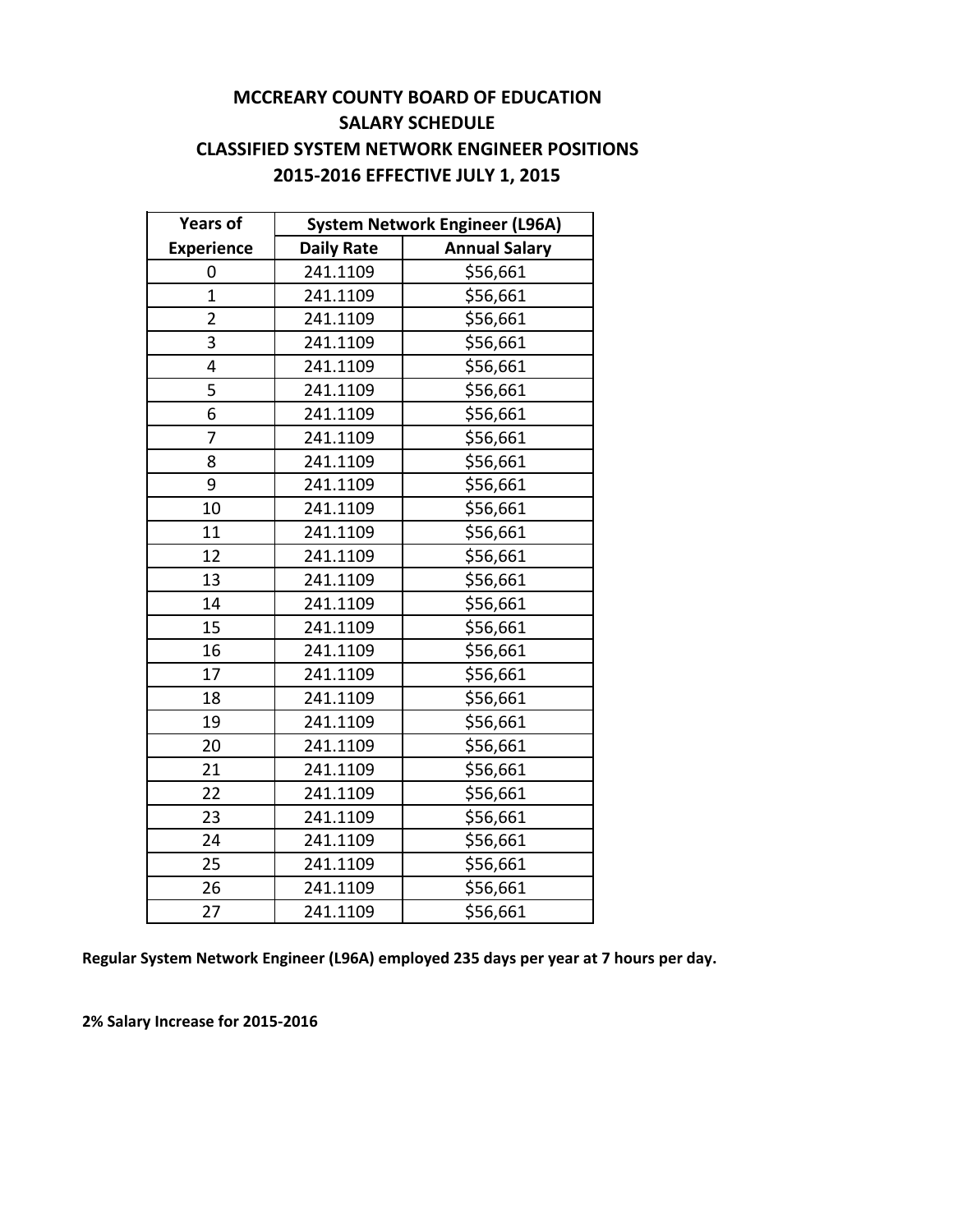#### **MCCREARY COUNTY BOARD OF EDUCATION SALARY SCHEDULE CLASSIFIED TECHNOLOGY POSITION 2015‐2016 EFFECTIVE JULY 1, 2015**

| <b>Years of</b>   | <b>Technology Technician (L88A)</b> |          |  |  |
|-------------------|-------------------------------------|----------|--|--|
| <b>Experience</b> | <b>Daily Rate</b><br><b>Annual</b>  |          |  |  |
| 0                 | \$162.6764                          | \$33,186 |  |  |
| $\overline{1}$    | \$162.6764                          | \$33,186 |  |  |
| $\overline{2}$    | \$162.6764                          | \$33,186 |  |  |
| 3                 | \$162.6764                          | \$33,186 |  |  |
| 4                 | \$162.6764                          | \$33,186 |  |  |
| 5                 | \$162.6764                          | \$33,186 |  |  |
| 6                 | \$162.6764                          | \$33,186 |  |  |
| 7                 | \$162.6764                          | \$33,186 |  |  |
| 8                 | \$162.6764                          | \$33,186 |  |  |
| 9                 | \$162.6764                          | \$33,186 |  |  |
| 10                | \$162.6764                          | \$33,186 |  |  |
| 11                | \$162.6764                          | \$33,186 |  |  |
| 12                | \$162.6764                          | \$33,186 |  |  |
| 13                | \$162.6764                          | \$33,186 |  |  |
| 14                | \$162.6764                          | \$33,186 |  |  |
| 15                | \$162.6764                          | \$33,186 |  |  |
| 16                | \$162.6764                          | \$33,186 |  |  |
| 17                | \$162.6764                          | \$33,186 |  |  |
| 18                | \$162.6764                          | \$33,186 |  |  |
| 19                | \$162.6764                          | \$33,186 |  |  |
| 20                | \$162.6764                          | \$33,186 |  |  |
| 21                | \$162.6764                          | \$33,186 |  |  |
| 22                | \$162.6764                          | \$33,186 |  |  |
| 23                | \$162.6764                          | \$33,186 |  |  |
| 24                | \$162.6764                          | \$33,186 |  |  |
| 25                | \$162.6764                          | \$33,186 |  |  |
| 26                | \$162.6764                          | \$33,186 |  |  |
| 27                | $\overline{$}162.6764$              | \$33,186 |  |  |

**Regular Full‐Time Technology Technician (L88A) employed 200 days per year at 7 hours per day.**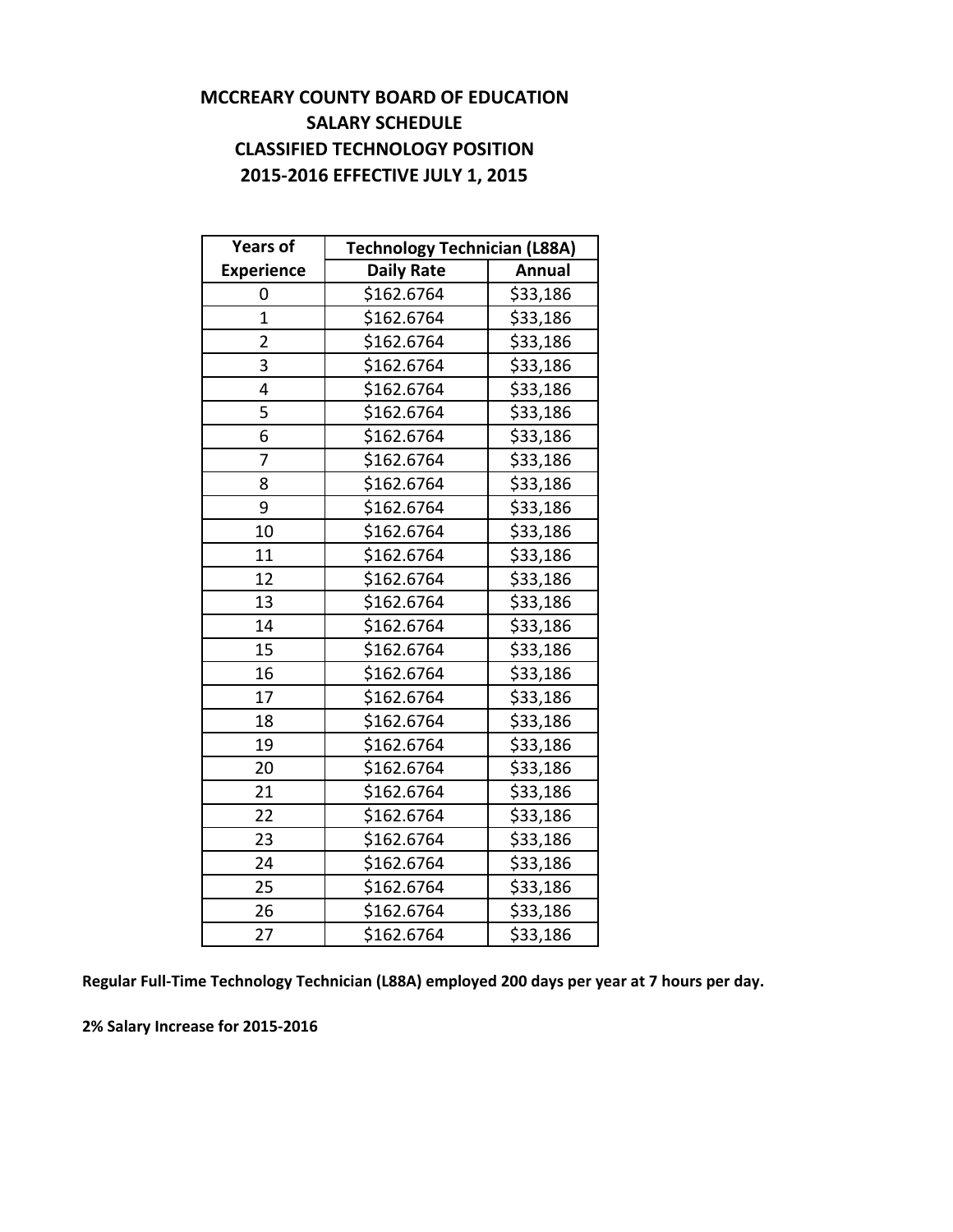#### **MCCREARY COUNTY BOARD OF EDUCATION SALARY SCHEDULE CLASSIFIED TECHNOLOGY PROGRAM SPECIALIST/FIXED ASSETS MANAGER POSITIONS 2015‐2016 EFFECTIVE JULY 1, 2015**

|                   | <b>Technology Program</b>      |                      |  |  |
|-------------------|--------------------------------|----------------------|--|--|
| <b>Years of</b>   | <b>Specialist/Fixed Assets</b> |                      |  |  |
| <b>Experience</b> | <b>Hourly Rate</b>             | <b>Annual Salary</b> |  |  |
| 0                 | \$11.0399                      | \$18,161             |  |  |
| $\overline{1}$    | \$11.5913                      | \$19,068             |  |  |
| $\overline{2}$    | \$12.1428                      | \$19,975             |  |  |
| 3                 | \$12.6942                      | \$20,882             |  |  |
| 4                 | \$13.2457                      | \$21,789             |  |  |
| 5                 | \$13.8075                      | \$22,713             |  |  |
| 6                 | \$14.3486                      | \$23,604             |  |  |
| 7                 | \$15.1290                      | \$24,887             |  |  |
| 8                 | \$15.1290                      | \$24,887             |  |  |
| 9                 | \$15.1290                      | \$24,887             |  |  |
| 10                | \$16.9915                      | \$27,951             |  |  |
| 11                | \$16.9915                      | \$27,951             |  |  |
| 12                | \$16.9915                      | \$27,951             |  |  |
| 13                | \$16.9915                      | \$27,951             |  |  |
| 14                | \$16.9915                      | \$27,951             |  |  |
| 15                | \$16.9915                      | \$27,951             |  |  |
| 16                | \$16.9915                      | \$27,951             |  |  |
| 17                | \$16.9915                      | \$27,951             |  |  |
| 18                | \$16.9915                      | \$27,951             |  |  |
| 19                | \$16.9915                      | \$27,951             |  |  |
| 20                | \$16.9915                      | \$27,951             |  |  |
| 21                | \$16.9915                      | \$27,951             |  |  |
| 22                | \$16.9915                      | \$27,951             |  |  |
| 23                | \$16.9915                      | \$27,951             |  |  |
| 24                | \$16.9915                      | \$27,951             |  |  |
| 25                | \$16.9915                      | \$27,951             |  |  |
| 26                | \$16.9915                      | \$27,951             |  |  |
| 27                | \$16.9915                      | \$27,951             |  |  |

Regular Full-time Technology Program Specialist/Fixed Assets Manager employed 235 days per year at 7 hours **per day.**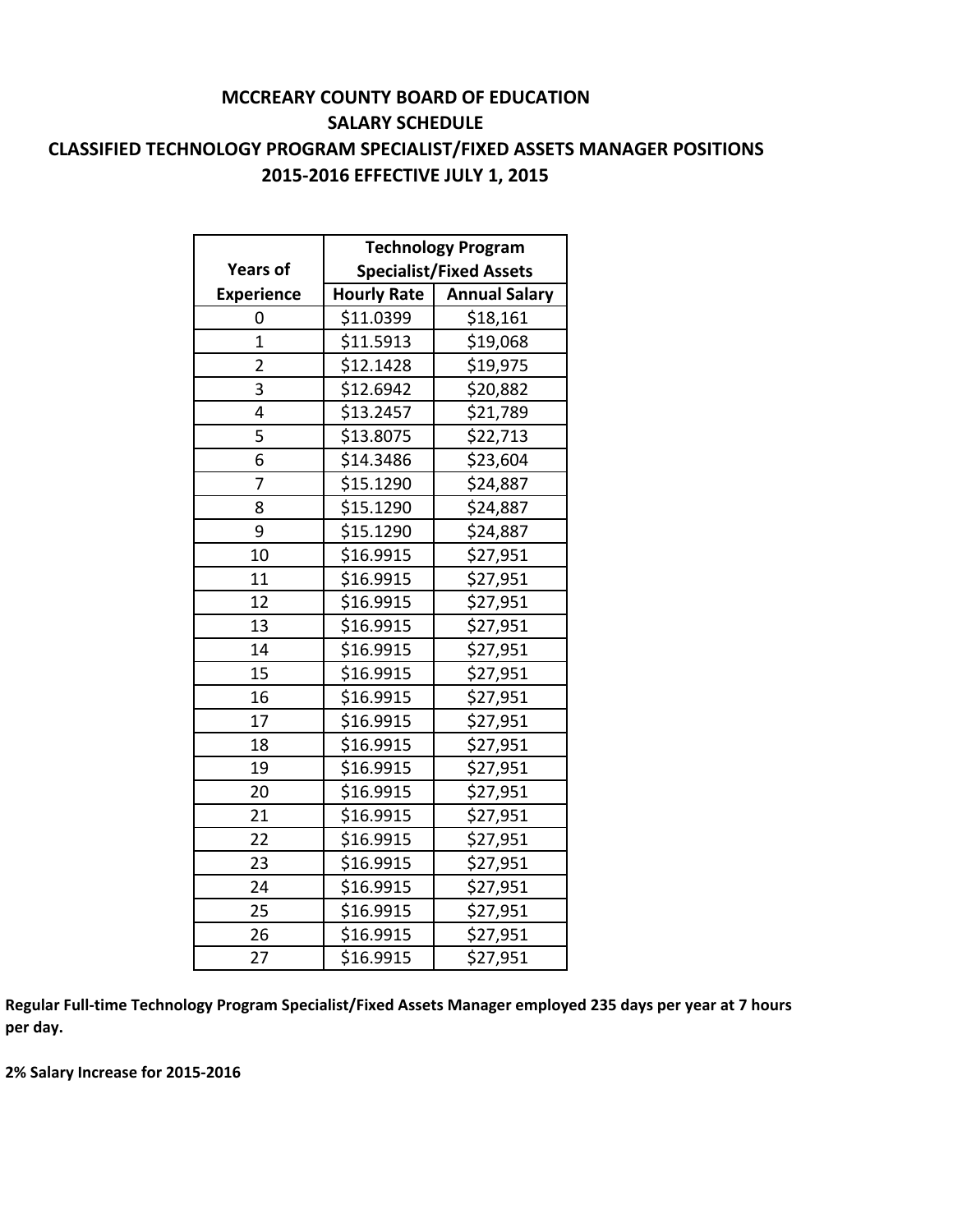#### **MCCREARY COUNTY BOARD OF EDUCATION SALARY SCHEDULE CLASSIFIED TRAFFIC OFFICER POSITION 2015‐2016 EFFECTIVE JULY 1, 2015**

| <b>Years of</b>         | <b>Traffic Officer (GR20)</b> |                      | <b>Traffice Officer - HS (GR21)</b> |                      |
|-------------------------|-------------------------------|----------------------|-------------------------------------|----------------------|
| <b>Experience</b>       | <b>Hourly Rate</b>            | <b>Annual Salary</b> | <b>Hourly Rate</b>                  | <b>Annual Salary</b> |
| 0                       | \$25.7551                     | \$9,117              | \$26.2702                           | \$9,300              |
| $\mathbf{1}$            | \$25.7551                     | \$9,117              | \$26.2702                           | \$9,300              |
| $\overline{2}$          | \$25.7551                     | \$9,117              | \$26.2702                           | \$9,300              |
| 3                       | \$25.7551                     | \$9,117              | \$26.2702                           | \$9,300              |
| $\overline{\mathbf{4}}$ | \$25.7551                     | \$9,117              | \$26.2702                           | \$9,300              |
| 5                       | \$25.7551                     | \$9,117              | \$26.2702                           | \$9,300              |
| $\overline{6}$          | \$25.7551                     | \$9,117              | \$26.2702                           | \$9,300              |
| $\overline{7}$          | \$25.7551                     | \$9,117              | \$26.2702                           | \$9,300              |
| 8                       | \$25.7551                     | \$9,117              | \$26.2702                           | \$9,300              |
| 9                       | \$25.7551                     | \$9,117              | \$26.2702                           | \$9,300              |
| 10                      | \$25.7551                     | \$9,117              | \$26.2702                           | \$9,300              |
| 11                      | \$25.7551                     | \$9,117              | \$26.2702                           | \$9,300              |
| 12                      | \$25.7551                     | \$9,117              | \$26.2702                           | \$9,300              |
| 13                      | \$25.7551                     | \$9,117              | \$26.2702                           | \$9,300              |
| 14                      | \$25.7551                     | \$9,117              | \$26.2702                           | \$9,300              |
| 15                      | \$25.7551                     | \$9,117              | \$26.2702                           | \$9,300              |
| 16                      | \$25.7551                     | \$9,117              | \$26.2702                           | \$9,300              |
| 17                      | \$25.7551                     | \$9,117              | \$26.2702                           | \$9,300              |
| 18                      | \$25.7551                     | \$9,117              | \$26.2702                           | \$9,300              |
| 19                      | \$25.7551                     | \$9,117              | \$26.2702                           | \$9,300              |
| 20                      | \$25.7551                     | \$9,117              | \$26.2702                           | \$9,300              |
| 21                      | \$25.7551                     | \$9,117              | \$26.2702                           | \$9,300              |
| 22                      | \$25.7551                     | \$9,117              | \$26.2702                           | \$9,300              |
| 23                      | \$25.7551                     | \$9,117              | \$26.2702                           | \$9,300              |
| 24                      | \$25.7551                     | \$9,117              | \$26.2702                           | \$9,300              |
| 25                      | \$25.7551                     | \$9,117              | \$26.2702                           | \$9,300              |
| 26                      | \$25.7551                     | \$9,117              | \$26.2702                           | \$9,300              |
| 27                      | \$25.7551                     | \$9,117              | \$26.2702                           | \$9,300              |

**Regular Full‐Time Traffic Officer (GR20) employed 177 days per year at 2 hours per day.**

**Regular Full‐Time Traffic Officer (GR21) employed 177 days per year at 2 hours per day.**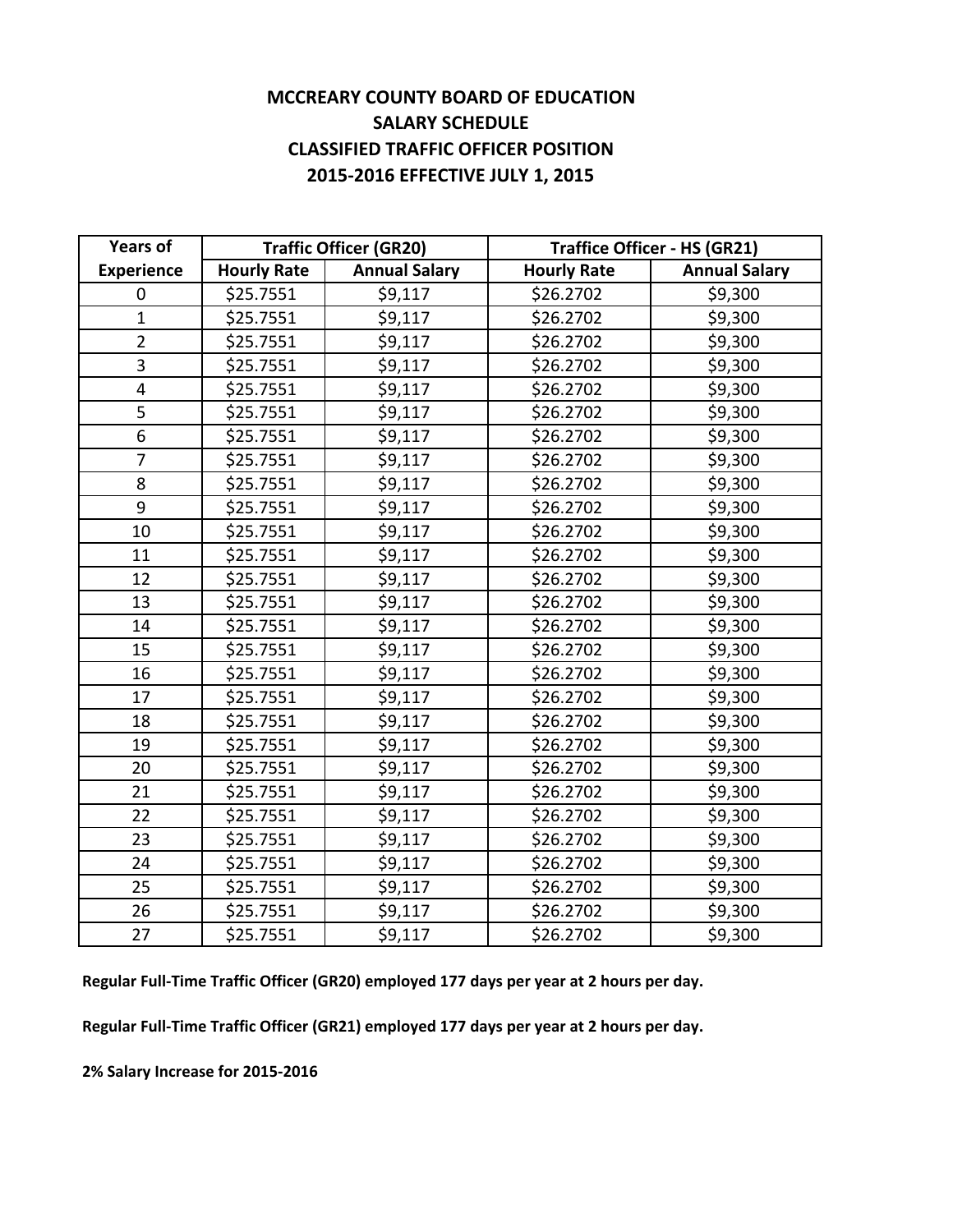#### **MCCREARY COUNTY BOARD OF EDUCATION SALARY SCHEDULE CLASSIFIED TRANSPORTATION ADMINISTRATIVE POSITIONS 2015‐2016 EFFECTIVE JULY 1, 2015**

| <b>Years of</b>         | <b>Transportation Secretary (GR14)</b> |                      | <b>Transportation Director (L87A)</b> |                      |  |
|-------------------------|----------------------------------------|----------------------|---------------------------------------|----------------------|--|
| <b>Experience</b>       | <b>Hourly Rate</b>                     | <b>Annual Salary</b> | <b>Daily Rate</b>                     | <b>Annual Salary</b> |  |
| 0                       | \$12.2676                              | \$23,063             | \$183.9084                            | \$44,138             |  |
| $\mathbf{1}$            | \$12.2676                              | \$23,063             | \$183.9084                            | \$44,138             |  |
| $\overline{2}$          | \$12.2676                              | \$23,063             | \$183.9084                            | \$44,138             |  |
| 3                       | \$12.2676                              | \$23,063             | \$183.9084                            | \$44,138             |  |
| $\overline{\mathbf{4}}$ | \$12.2676                              | \$23,063             | \$183.9084                            | \$44,138             |  |
| 5                       | \$12.2676                              | \$23,063             | \$183.9084                            | \$44,138             |  |
| 6                       | \$12.2676                              | \$23,063             | \$183.9084                            | \$44,138             |  |
| $\overline{7}$          | \$12.2676                              | \$23,063             | \$183.9084                            | \$44,138             |  |
| 8                       | \$12.2676                              | \$23,063             | \$183.9084                            | \$44,138             |  |
| 9                       | \$12.2676                              | \$23,063             | \$183.9084                            | \$44,138             |  |
| 10                      | \$12.2676                              | \$23,063             | \$183.9084                            | \$44,138             |  |
| 11                      | \$12.2676                              | \$23,063             | \$183.9084                            | \$44,138             |  |
| 12                      | \$12.2676                              | \$23,063             | \$183.9084                            | \$44,138             |  |
| 13                      | \$12.2676                              | \$23,063             | \$183.9084                            | \$44,138             |  |
| 14                      | \$12.2676                              | \$23,063             | \$183.9084                            | \$44,138             |  |
| 15                      | \$12.2676                              | \$23,063             | \$183.9084                            | \$44,138             |  |
| 16                      | \$12.2676                              | \$23,063             | \$183.9084                            | \$44,138             |  |
| 17                      | \$12.2676                              | \$23,063             | \$183.9084                            | \$44,138             |  |
| 18                      | \$12.2676                              | \$23,063             | \$183.9084                            | \$44,138             |  |
| 19                      | \$12.2676                              | \$23,063             | \$183.9084                            | \$44,138             |  |
| 20                      | \$12.2676                              | \$23,063             | \$183.9084                            | \$44,138             |  |
| 21                      | \$12.2676                              | \$23,063             | \$183.9084                            | \$44,138             |  |
| 22                      | \$12.2676                              | \$23,063             | \$183.9084                            | \$44,138             |  |
| 23                      | \$12.2676                              | \$23,063             | \$183.9084                            | \$44,138             |  |
| 24                      | \$12.2676                              | \$23,063             | \$183.9084                            | \$44,138             |  |
| 25                      | \$12.2676                              | \$23,063             | \$183.9084                            | \$44,138             |  |
| 26                      | \$12.2676                              | \$23,063             | \$183.9084                            | \$44,138             |  |
| 27                      | \$12.2676                              | \$23,063             | \$183.9084                            | \$44,138             |  |

**Regular Full‐Time Transportation Secretary (GR14) employed 240 days per year at 8 hours per day.**

**Regular Full‐Time Transportation Director (L87A) employed 235 days per year at 8 hours per day.**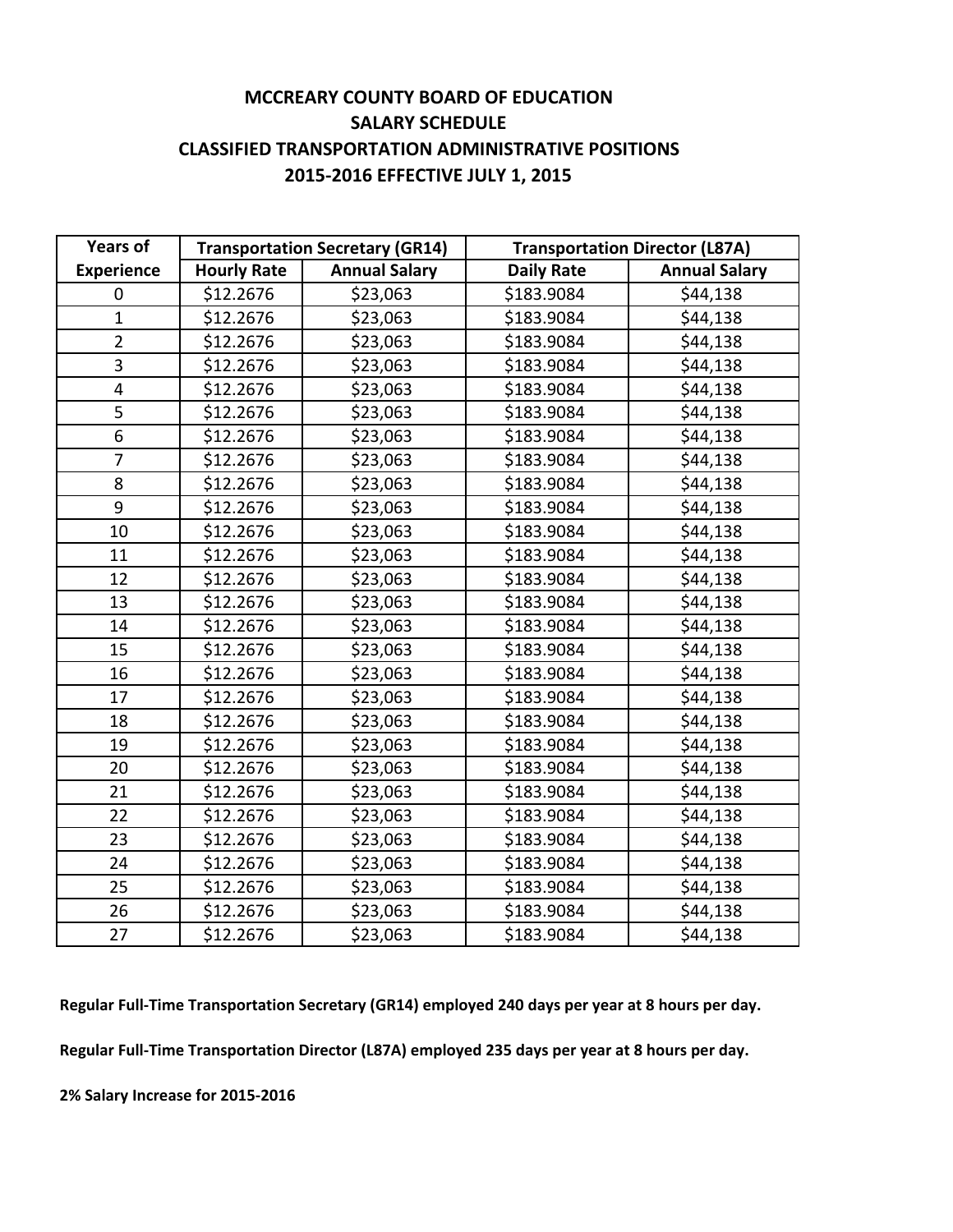#### **MCCREARY COUNTY BOARD OF EDUCATION SALARY SCHEDULE CLASSIFIED TRANSPORTATION POSITIONS 2015‐2016 EFFECTIVE JULY 1, 2015**

|                   | <b>Transportation Bus Driver</b> |                    |                   |             |                |
|-------------------|----------------------------------|--------------------|-------------------|-------------|----------------|
| <b>Years of</b>   |                                  |                    |                   | Regular     | <b>Driver</b>  |
| <b>Experience</b> | <b>Hourly Rate</b>               | <b>Hourly Rate</b> | <b>Daily Rate</b> | Route       | <b>Trainer</b> |
| 0                 | \$10.4410                        | \$10.0394          | \$52.20           | \$9,449.08  | \$14.89        |
| $\mathbf{1}$      | \$11.1342                        | \$10.7060          | \$55.67           | \$10,076.49 | \$14.89        |
| $\overline{2}$    | \$11.1342                        | \$10.7060          | \$55.67           | \$10,076.49 | \$14.89        |
| 3                 | \$11.1342                        | \$10.7060          | \$55.67           | \$10,076.49 | \$14.89        |
| $\overline{4}$    | \$11.1342                        | \$10.7060          | \$55.67           | \$10,076.49 | \$14.89        |
| 5                 | \$11.4073                        | \$10.9686          | \$57.04           | \$10,323.65 | \$14.89        |
| 6                 | \$11.4073                        | \$10.9686          | \$57.04           | \$10,323.65 | \$14.89        |
| $\overline{7}$    | \$11.4073                        | \$10.9686          | \$57.04           | \$10,323.65 | \$14.89        |
| 8                 | \$11.4073                        | \$10.9686          | \$57.04           | \$10,323.65 | \$14.89        |
| 9                 | \$11.4073                        | \$10.9686          | \$57.04           | \$10,323.65 | \$14.89        |
| 10                | \$11.7330                        | \$11.2817          | \$58.66           | \$10,618.34 | \$14.89        |
| 11                | \$11.7330                        | \$11.2817          | \$58.66           | \$10,618.34 | \$14.89        |
| 12                | \$11.7330                        | \$11.2817          | \$58.66           | \$10,618.34 | \$14.89        |
| 13                | \$11.7330                        | \$11.2817          | \$58.66           | \$10,618.34 | \$14.89        |
| 14                | \$11.7330                        | \$11.2817          | \$58.66           | \$10,618.34 | \$14.89        |
| 15                | \$12.2687                        | \$11.7968          | \$61.34           | \$11,103.15 | \$14.89        |
| 16                | \$12.2687                        | \$11.7968          | \$61.34           | \$11,103.15 | \$14.89        |
| 17                | \$12.2687                        | \$11.7968          | \$61.34           | \$11,103.15 | \$14.89        |
| 18                | \$12.2687                        | \$11.7968          | \$61.34           | \$11,103.15 | \$14.89        |
| 19                | \$12.2687                        | \$11.7968          | \$61.34           | \$11,103.15 | \$14.89        |
| 20                | \$12.8569                        | \$12.3624          | \$64.28           | \$11,635.49 | \$14.89        |
| 21                | \$12.8569                        | \$12.3624          | \$64.28           | \$11,635.49 | \$14.89        |
| 22                | \$12.8569                        | \$12.3624          | \$64.28           | \$11,635.49 | \$14.89        |
| 23                | \$12.8569                        | \$12.3624          | \$64.28           | \$11,635.49 | \$14.89        |
| 24                | \$12.8569                        | \$12.3624          | \$64.28           | \$11,635.49 | \$14.89        |
| 25                | \$12.8569                        | \$12.3624          | \$64.28           | \$11,635.49 | \$14.89        |
| 26                | \$12.8569                        | \$12.3624          | \$64.28           | \$11,635.49 | \$14.89        |
| 27                | \$12.8569                        | \$12.3624          | \$64.28           | \$11,635.49 | \$14.89        |

**Transportation daily rates calculated at 5 hour minimum workday.**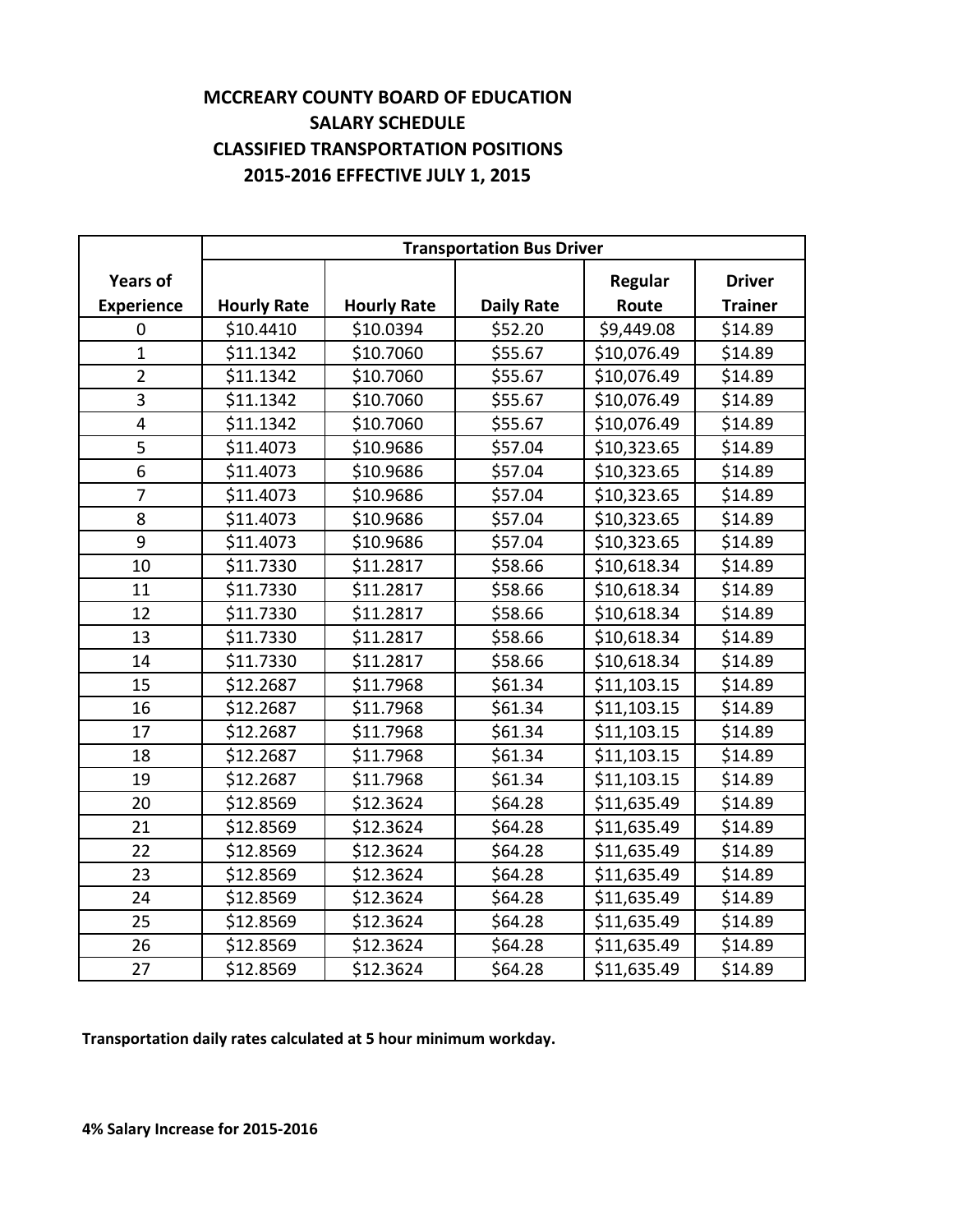# **MCCREARY COUNTY BOARD OF EDUCATION SALARY SCHEDULE OTHER TRANSPORTATION DUTIES 2015‐2016 EFFECTIVE JULY 1, 2015**

|                                    |                  |                                    | <b>Hrs/Days Per</b> |
|------------------------------------|------------------|------------------------------------|---------------------|
| <b>POSITION</b>                    | Grade            | Rate                               | Year                |
|                                    |                  |                                    |                     |
| <b>CDL Trainer</b>                 | RDB1             | \$59.5581/day                      | 140                 |
|                                    |                  |                                    |                     |
| CBI                                |                  | \$9.2925/hr                        | 5/hr run            |
|                                    |                  |                                    |                     |
| Substitute, Regular Route          |                  | Daily Entry Level Driver Pay       |                     |
|                                    |                  |                                    |                     |
| Substitute, Preschool              |                  | \$10.185/hr plus 1 Additional Hour |                     |
|                                    |                  |                                    |                     |
| Substitute, Special Needs          |                  | \$10.185/hr                        |                     |
|                                    |                  |                                    |                     |
| Substitute, Monitor                |                  | Daily Rate of Position Substituted |                     |
|                                    |                  |                                    |                     |
| <b>Full-Time Substitute</b>        |                  | \$50/day                           | 5 hrs/181 days      |
|                                    |                  |                                    |                     |
| <b>Preschool Driver</b>            | BUS <sub>6</sub> | \$19.0752/hr                       | 6 hrs/137 days      |
|                                    |                  |                                    |                     |
| <b>Preschool Monitor</b>           | PBM1             | \$9.9893/hr                        | 6 hrs/135 days      |
|                                    |                  |                                    |                     |
| Preschool Handicap Driver          | BUS7             | \$17.9829/hr                       | 6 hrs/181 days      |
|                                    |                  |                                    | 6 hrs/137 days      |
|                                    |                  |                                    | 6 hrs/144 days      |
|                                    | <b>HCPS</b>      | \$9.3800/hr                        | 6 hrs/181 days      |
| Preschool Handicap Monitor         |                  |                                    | 6 hrs/135 days      |
|                                    |                  |                                    | 6 hrs/46 days       |
|                                    |                  |                                    |                     |
| Handicap Driver                    | BUS5             | \$15.3149/hr                       | 5 hrs/181 days      |
|                                    |                  |                                    |                     |
| Handicap Monitor                   | HBM1             | \$8.0356/hr                        | 5 hrs/181 days      |
|                                    |                  |                                    |                     |
| <b>Extra Curricular Trip</b>       |                  | \$8.75/hr                          | 2 hr minimum        |
|                                    |                  |                                    |                     |
| <b>Other Transportation Duties</b> |                  | \$8.75/hr                          |                     |
|                                    |                  |                                    |                     |
| Contract Hauler                    |                  | Contract                           | 175 days            |
|                                    |                  |                                    |                     |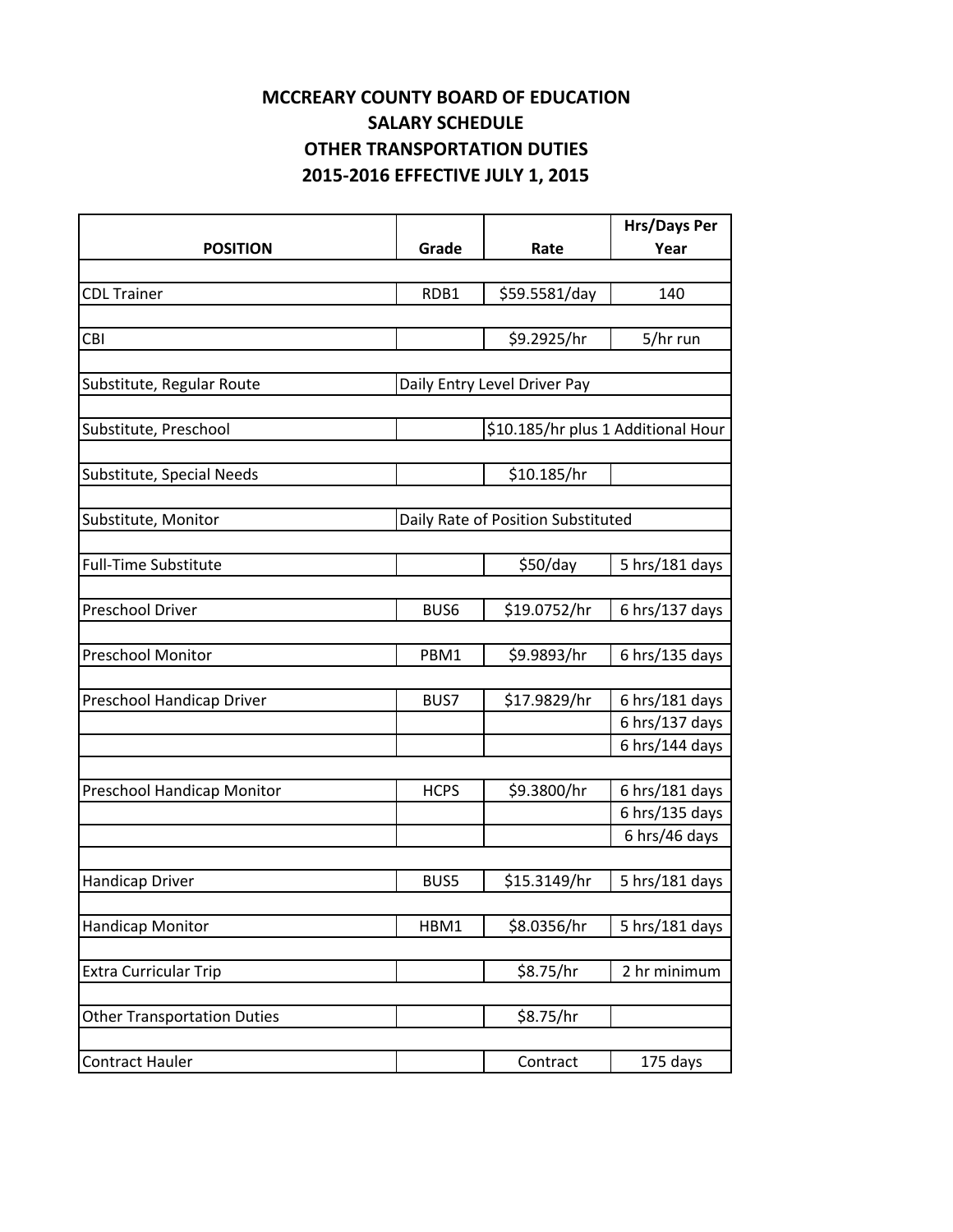#### **2015‐2016 EFFECTIVE JULY 1, 2015 MCCREARY COUNTY BOARD OF EDUCATION SALARY SCHEDULE OTHER TRANSPORTATION DUTIES (CONTINUED)**

#### **Shuttle Increments (Add to Base)**

|             | <b>Hourly</b> | Daily | Annually |
|-------------|---------------|-------|----------|
| <b>Half</b> | 2.00          | 10.00 | 1,800.00 |
| Full        | 4.00          | 20.00 | 3,600.00 |
| Full + Half | 6.00          | 30.00 | 5,400.00 |
| Double      | 8.00          | 40.00 | 7,200.00 |

#### **Regular Route Mileage Increment (Add to Base)**

| <b>Route Miles</b> | <b>Hourly</b> | <b>Daily</b> | <b>Annually</b> | Grade            |
|--------------------|---------------|--------------|-----------------|------------------|
| $00 - 25$          | 0.20          | 1.00         | 180             | BUS1             |
| 26-50              | 0.40          | 2.00         | 360             | BUS <sub>2</sub> |
| $51 - 75$          | 0.60          | 3.00         | 540             | BUS3             |
| 76+                | 0.80          | 4.00         | 720             | BUS4             |
| $100+$             | 1.00          | 5.00         | 900             | <b>BU10</b>      |